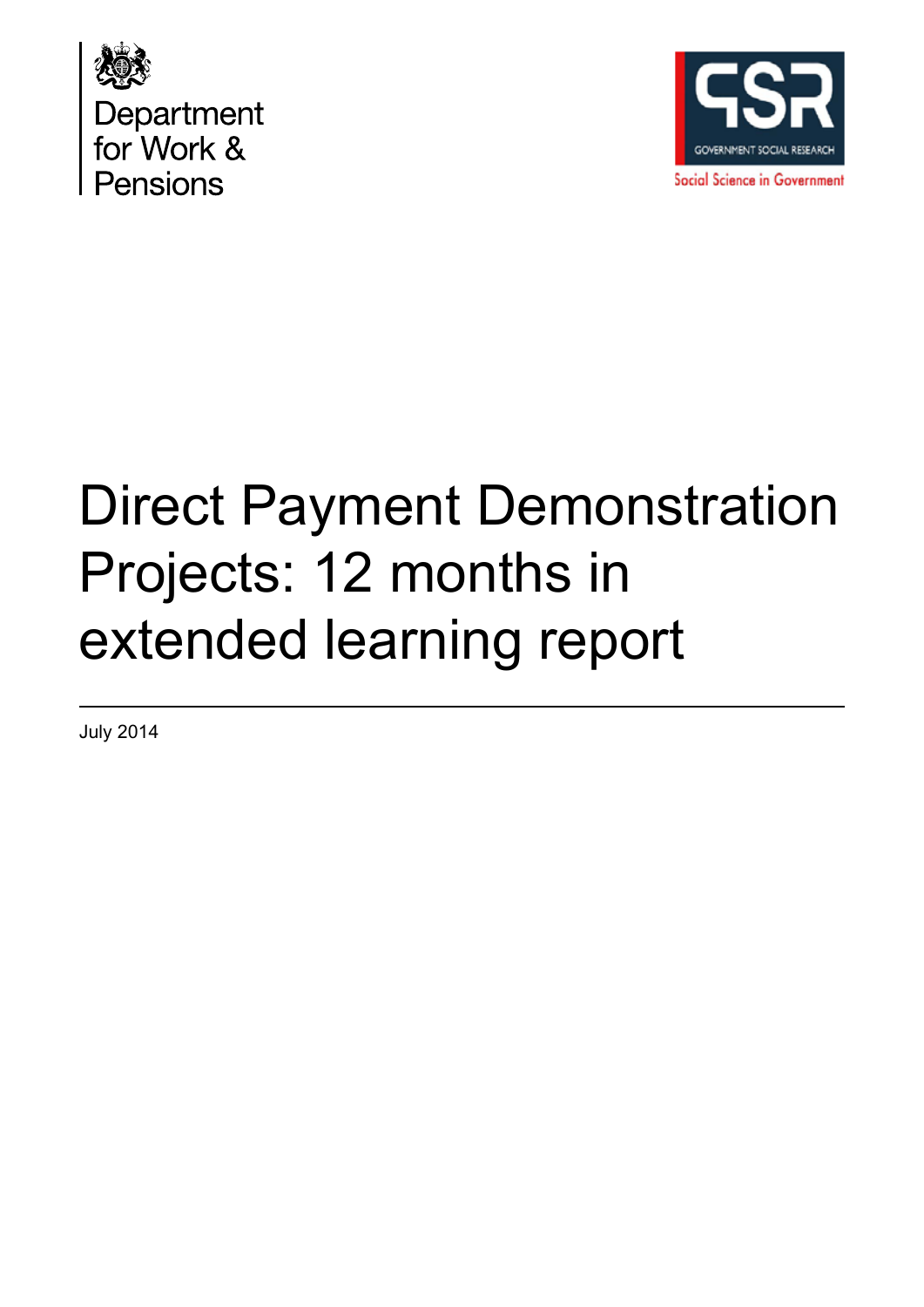Research Report No 876

A report of research carried out by the Centre for Regional Economic and Social Research, Sheffield Hallam University on behalf of the Department for Work and Pensions

© Crown copyright 2014.

You may re-use this information (not including logos) free of charge in any format or medium, under the terms of the Open Government Licence. To view this licence, visit http://www.nationalarchives.gov.uk/doc/open-government-licence/ or write to the Information Policy Team, The National Archives, Kew, London TW9 4DU,

or email: psi@nationalarchives.gsi.gov.uk.

This document/publication is also available on our website at: https://www.gov.uk/government/organisations/department-for-work-pensions/about/ research#research-publications

If you would like to know more about DWP research, please email: Socialresearch@dwp.gsi.gov.uk

First published 2014.

ISBN 978 1 910219 33 1

Views expressed in this report are not necessarily those of the Department for Work and Pensions or any other Government Department.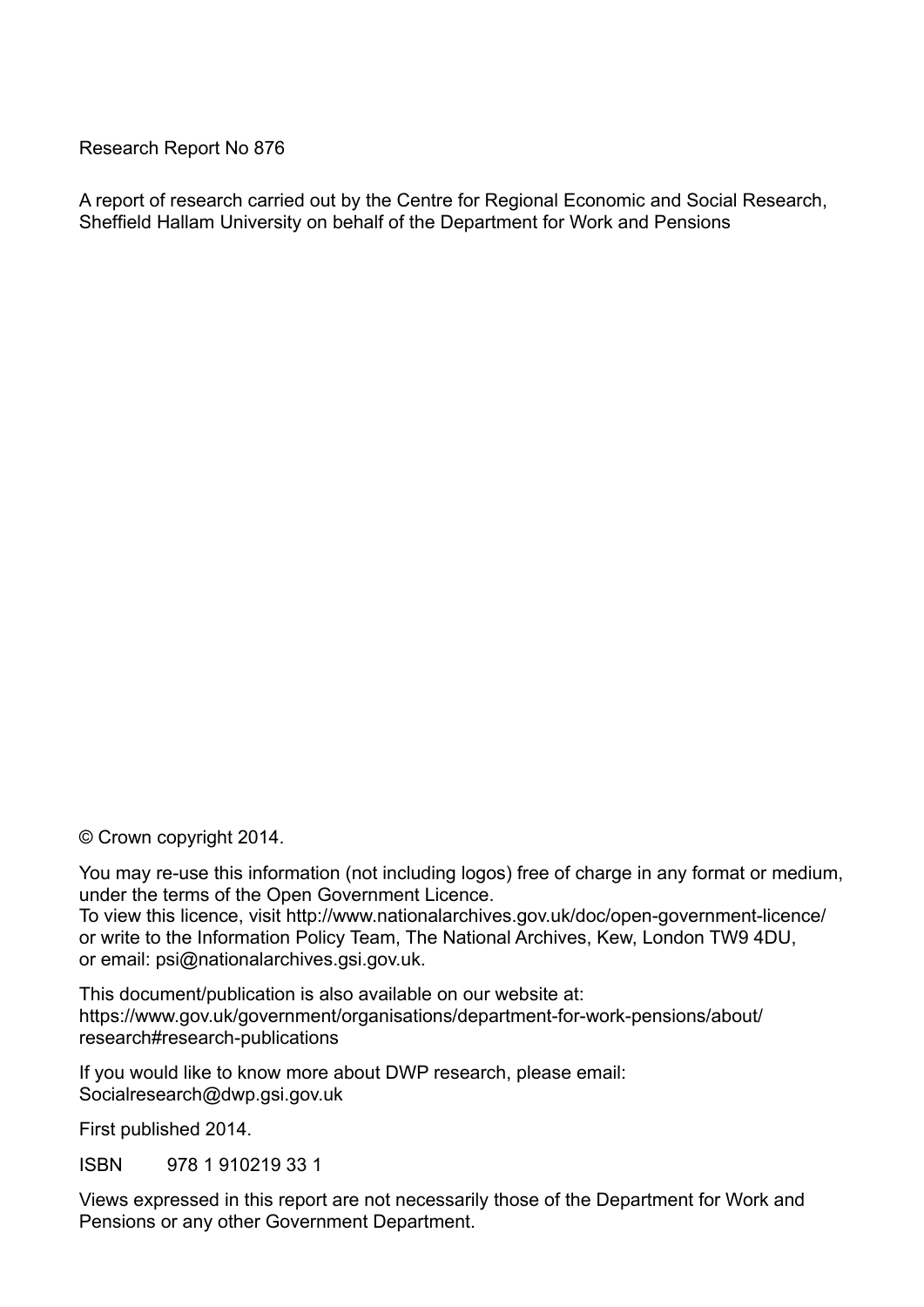# **Contents**

| 1              |     |                                                                                |  |
|----------------|-----|--------------------------------------------------------------------------------|--|
|                | 1.1 |                                                                                |  |
|                | 1.2 |                                                                                |  |
|                | 1.3 |                                                                                |  |
|                | 1.4 |                                                                                |  |
| $\overline{2}$ |     |                                                                                |  |
|                | 2.1 | How have tenants managed on                                                    |  |
|                | 2.2 |                                                                                |  |
|                | 2.3 | What factors have undermined tenants' capacity to manage on                    |  |
|                | 2.4 | Has direct payment resulted in tenants' changing their behaviour and           |  |
|                | 2.5 |                                                                                |  |
| 3              |     |                                                                                |  |
|                | 3.1 |                                                                                |  |
|                | 3.2 | What role has support played in helping tenants manage on direct payment? 22   |  |
|                | 3.3 | Of those tenants who have received support, what support did they receive?  22 |  |
|                | 3.4 |                                                                                |  |
|                | 3.5 |                                                                                |  |
|                | 3.6 | What has been the experience of Project Areas in terms of                      |  |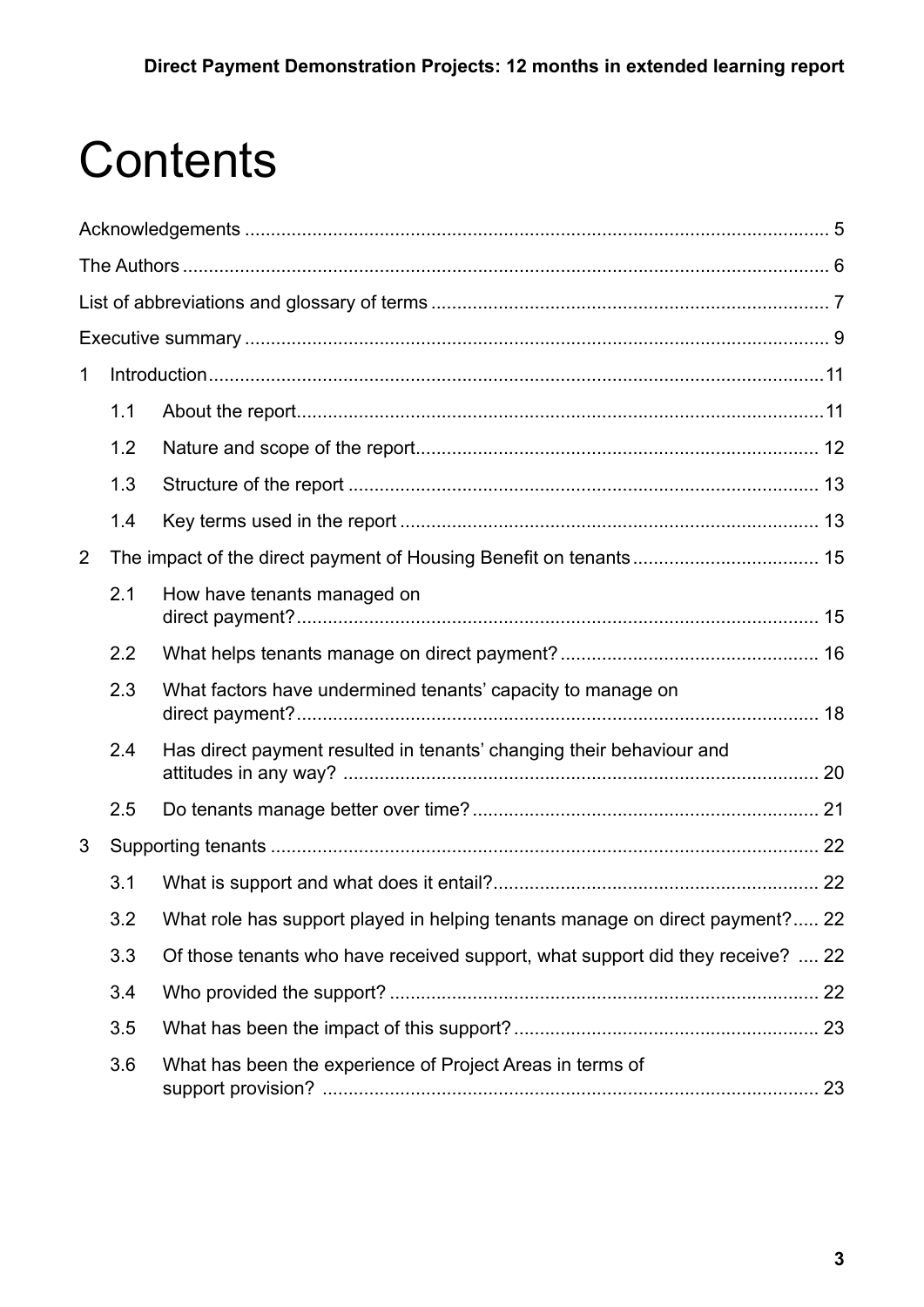| 4                                                                          | The impact of the direct payment of Housing Benefit on landlords |                                                                            |                                                                                 |    |  |  |
|----------------------------------------------------------------------------|------------------------------------------------------------------|----------------------------------------------------------------------------|---------------------------------------------------------------------------------|----|--|--|
|                                                                            | 4.1                                                              |                                                                            |                                                                                 |    |  |  |
|                                                                            | 4.2                                                              | What have been the key impacts of direct payment on landlords and          |                                                                                 |    |  |  |
|                                                                            | 4.3                                                              |                                                                            |                                                                                 |    |  |  |
|                                                                            | 4.4                                                              |                                                                            | What were the key challenges faced by landlords and other stakeholders? 28      |    |  |  |
| 5                                                                          |                                                                  |                                                                            |                                                                                 |    |  |  |
|                                                                            | 5.1                                                              |                                                                            |                                                                                 |    |  |  |
|                                                                            | 5.2                                                              |                                                                            | Has the impact of direct payment on arrears lessened over time? 32              |    |  |  |
|                                                                            | 5.3                                                              |                                                                            | Do arrears that accrue in the early stages of direct payment get paid back?  33 |    |  |  |
|                                                                            | 5.4                                                              | Have arrears accrued because a few people have paid no rent, or because    |                                                                                 |    |  |  |
|                                                                            | 5.5                                                              | In addition to arrears, are there other costs to landlords of implementing |                                                                                 |    |  |  |
|                                                                            | 5.6                                                              |                                                                            |                                                                                 |    |  |  |
| How transferable are these findings to a Universal Credit context? 38<br>6 |                                                                  |                                                                            |                                                                                 |    |  |  |
| 7                                                                          |                                                                  |                                                                            |                                                                                 |    |  |  |
|                                                                            | 7.1                                                              |                                                                            |                                                                                 |    |  |  |
|                                                                            | 7.2                                                              |                                                                            |                                                                                 |    |  |  |
|                                                                            | 7.3                                                              | Lessons for the DWP and the Universal Credit programme team  42            |                                                                                 |    |  |  |
|                                                                            | 7.4                                                              |                                                                            |                                                                                 |    |  |  |
|                                                                            |                                                                  | 7.4.1                                                                      |                                                                                 |    |  |  |
|                                                                            |                                                                  | 7.4.2                                                                      |                                                                                 |    |  |  |
|                                                                            |                                                                  | 7.4.3                                                                      |                                                                                 | 44 |  |  |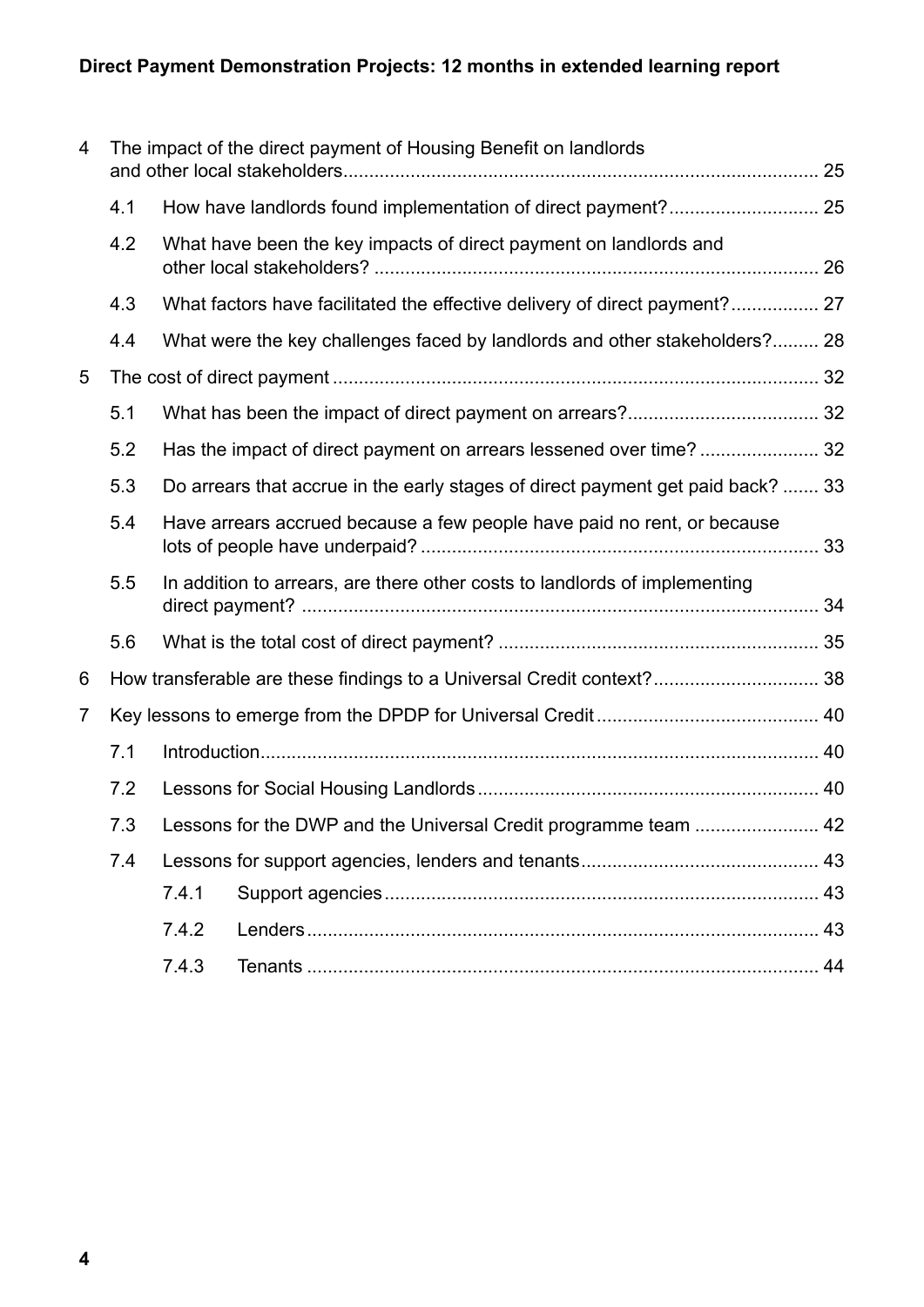# <span id="page-4-0"></span>Acknowledgements

We would like to thank Demonstration Project staff for giving up their time so willingly to contribute to the research and for commenting on earlier drafts of the report. We would also like to thank Relationship Managers at the Department for Work and Pensions (DWP) for sparing time to talk to us. We very much appreciate the ongoing valuable support and constructive advice from our research managers at DWP, Claire Frew and Ailsa Redhouse. We would also like to thank their predecessors: Andy Brittan, Vicky Petrie and Preeti Tyagi. This report has greatly benefited from the helpful comments and suggestions they, along with colleagues at DWP and Communities and Local Government, have made. We would like to thank our colleagues, Aimee Ambrose, Nadia Bashir, Elaine Batty, Chris Dayson, Will Eadson, David Robinson, Elizabeth Sanderson, Ian Wilson, and Peter Kemp (at the University of Oxford) for undertaking much of the fieldwork and analysis that this report is based on and Ben Collins, Lauren Bridges, James Stannard and Stephen Finlay at Ipsos MORI for all their hard work on the tenant surveys. Finally, we would like to thank Jess Bamonte and Sarah Ward for their help in putting together this report. Any inaccuracies or omissions that remain in the report are, of course, solely our own responsibility.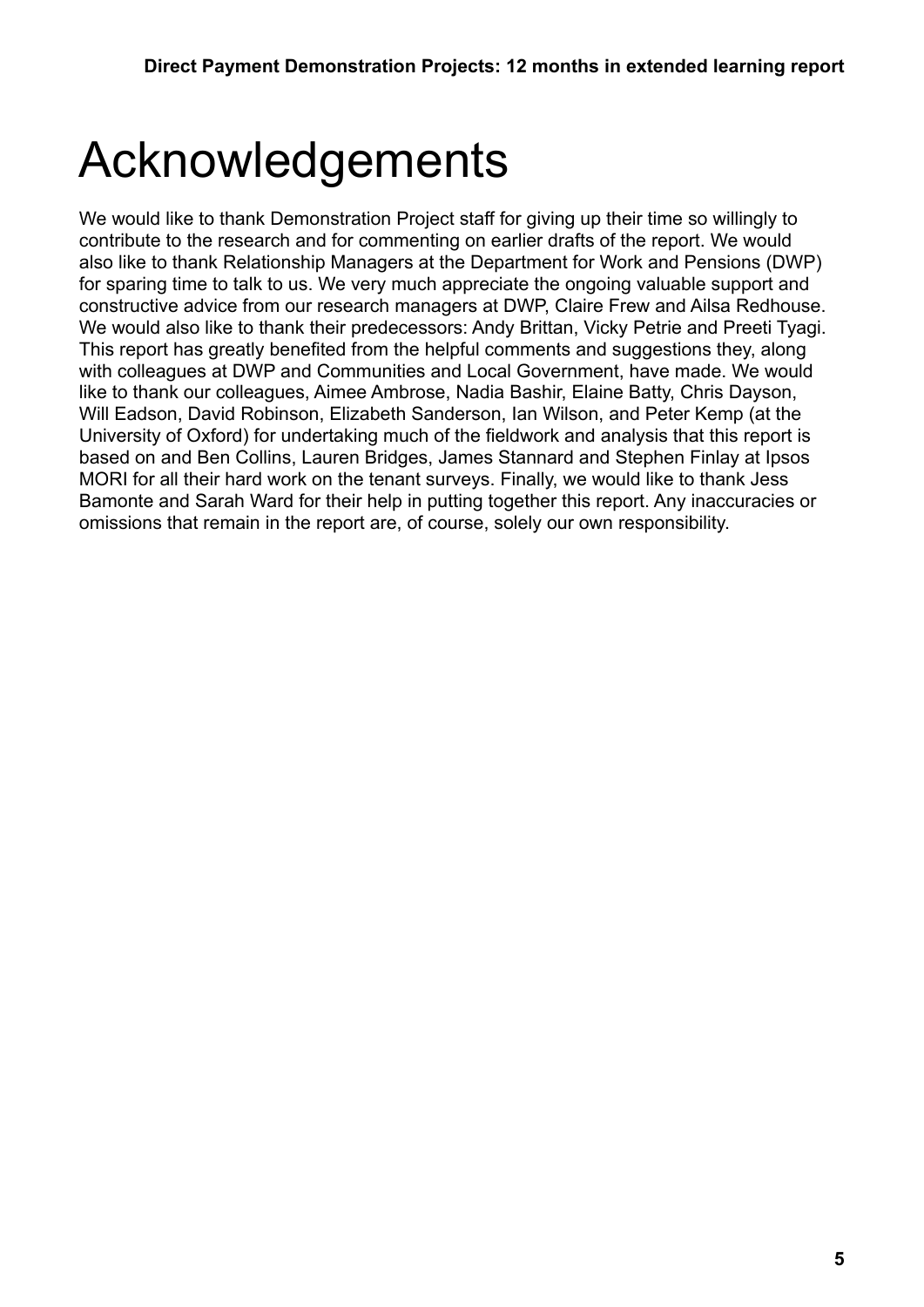# <span id="page-5-0"></span>The Authors

Professor **Paul Hickman** is Professor of Housing and Regeneration at the Centre for Regional Economic and Social Research at Sheffield Hallam University. He is the Project Director for the evaluation of the Direct Payment Demonstration Project.

Dr **Kesia Reeve** is a Principal Research Fellow at the Centre for Regional Economic and Social Research at Sheffield Hallam University. She manages the evaluation and, like Paul Hickman, wis involved in all aspects of the research.

Dr **Stephen Green** is a Research Fellow at the Centre for Regional Economic and Social Research at Sheffield Hallam University. He is involved in the qualitative research activities undertaken by the evaluation team.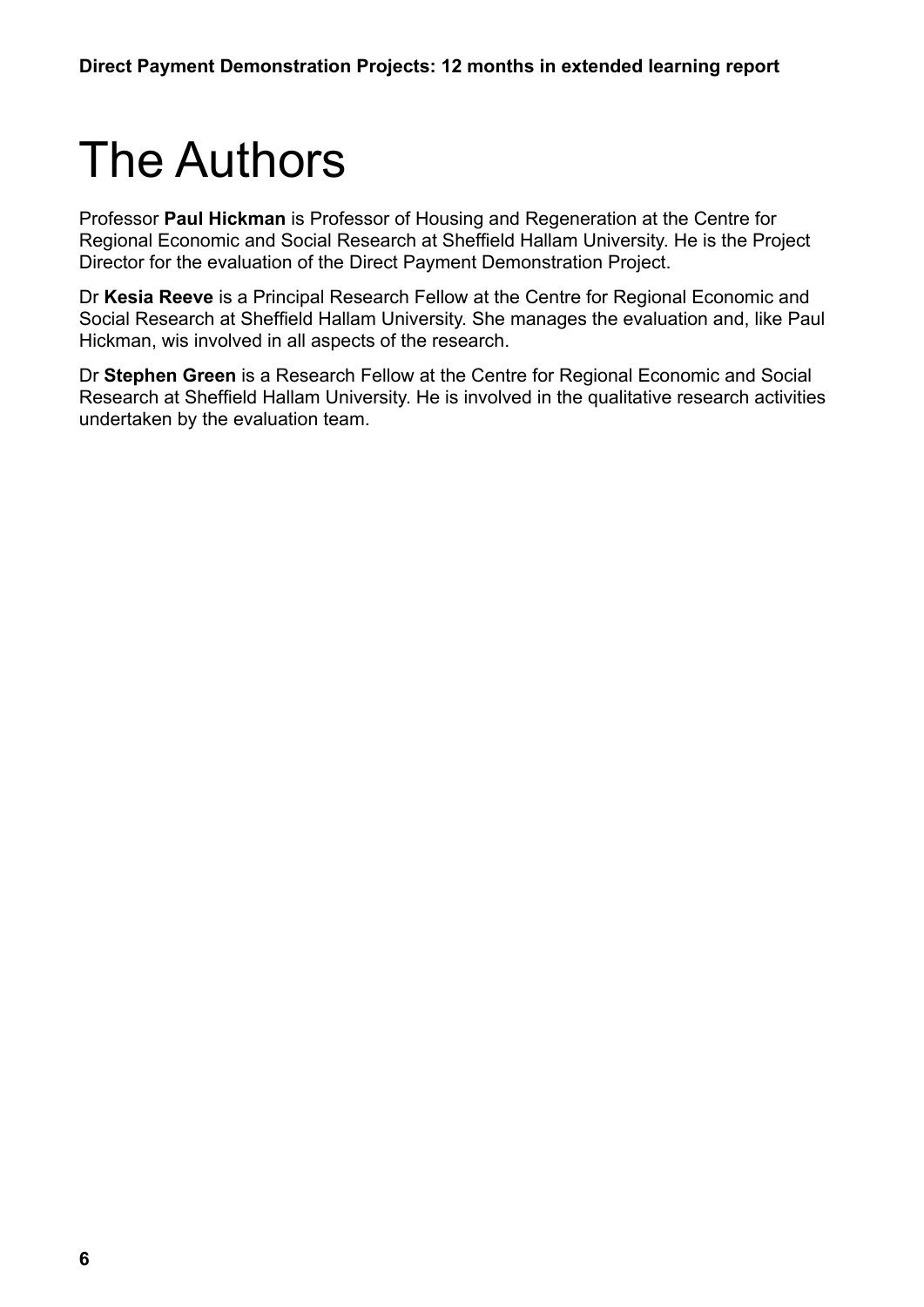# <span id="page-6-0"></span>List of abbreviations and glossary of terms

| <b>Baseline Survey</b>      | This was a household survey that was undertaken at<br>the beginning of the evaluation in order to generate a<br>'baseline' position for tenants in the Project Areas. It<br>involved 1,965 tenants being interviewed by researchers<br>from Ipsos MORI between May and July 2012.         |
|-----------------------------|-------------------------------------------------------------------------------------------------------------------------------------------------------------------------------------------------------------------------------------------------------------------------------------------|
| <b>CRESR</b>                | Centre for Regional Economic and Social Research at<br><b>Sheffield Hallam University.</b>                                                                                                                                                                                                |
| DD                          | Direct Debit.                                                                                                                                                                                                                                                                             |
| <b>DP</b>                   | Direct payment: the payment of Housing Benefit directly<br>to tenants.                                                                                                                                                                                                                    |
| <b>DPDP</b>                 | Direct Payment Demonstration Project. The DPDPs, of<br>which there were six, were concerned with demonstrating<br>the payment of Housing Benefit directly to social rented<br>sector tenants. The six projects were: Edinburgh; Oxford;<br>Shropshire; Southwark; Torfaen; and Wakefield. |
| <b>DWP</b>                  | Department for Work and Pensions.                                                                                                                                                                                                                                                         |
| H <sub>B</sub>              | Housing Benefit.                                                                                                                                                                                                                                                                          |
| IM                          | Ipsos MORI.                                                                                                                                                                                                                                                                               |
| In-scope                    | Tenants in the Project Areas eligible for DPDP i.e. those<br>of working age and not in temporary accommodation and<br>short-term supported accommodation.                                                                                                                                 |
| <b>Landlord payment</b>     | The payment of Housing Benefit directly to landlords.                                                                                                                                                                                                                                     |
| <b>Payments</b>             | This represents all debits – rent payments and third party<br>payments, such as water bills – to rent accounts.                                                                                                                                                                           |
| <b>Project Area</b>         | Direct Payment Demonstration Project Area.                                                                                                                                                                                                                                                |
| <b>RAA</b>                  | Rent Account Analysis.                                                                                                                                                                                                                                                                    |
| <b>Rent arrears</b>         | Rent arrears are accrued when rent payments over a<br>given period are less than the rent owed.                                                                                                                                                                                           |
| <b>Rent payment periods</b> | Rent payment periods are a construct devised by the study<br>team to facilitate its analysis. They comprise four week<br>periods, or a month in the case of Edinburgh, over which<br>landlords would expect tenant rent accounts to balance.                                              |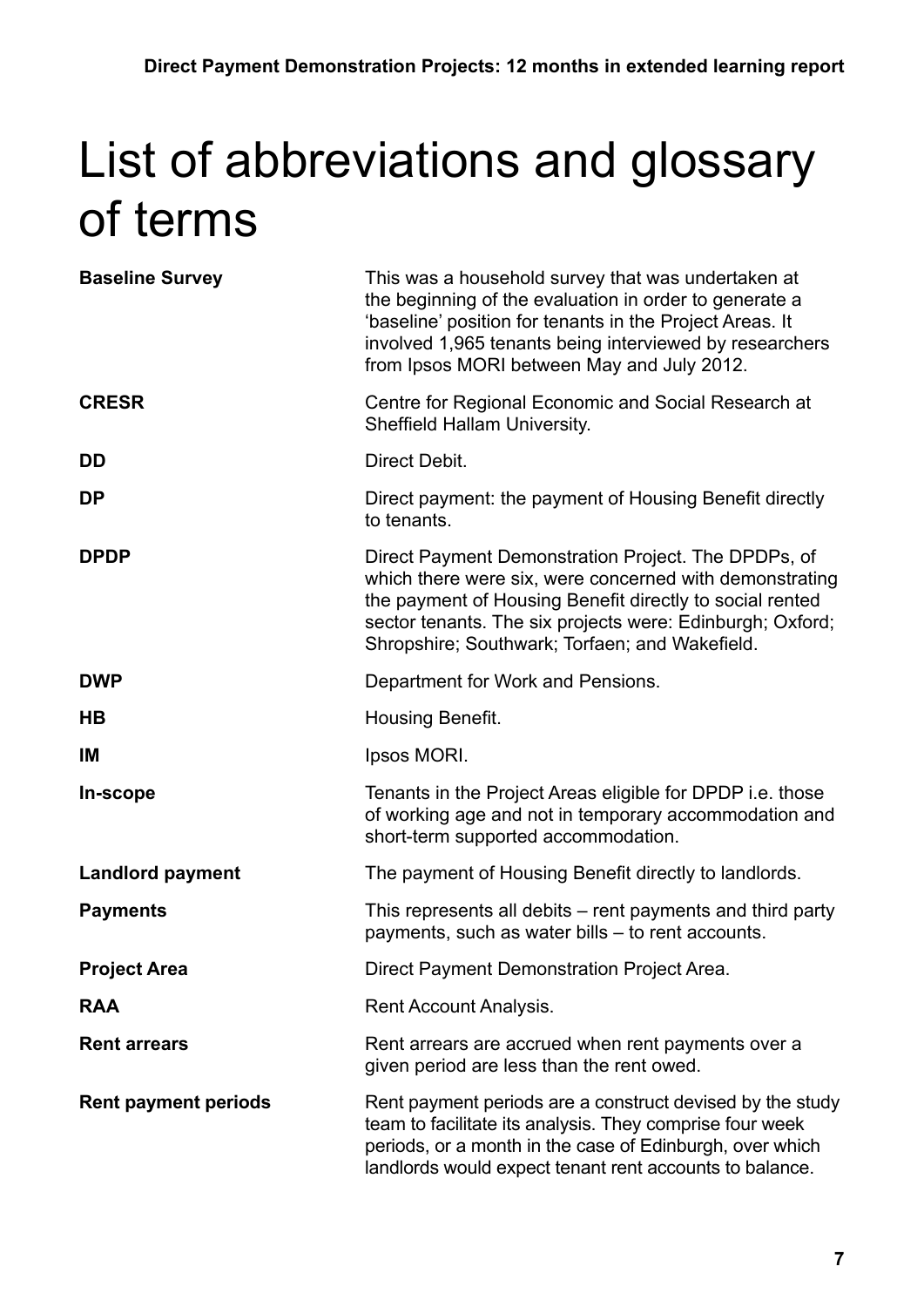### **Direct Payment Demonstration Projects: 12 months in extended learning report**

| <b>Rent payment rate</b>       | This is the rate of period rent payments to rent owed<br>with the value rent indicating the percentage of debits<br>accounted for by credits in the period.                                                           |
|--------------------------------|-----------------------------------------------------------------------------------------------------------------------------------------------------------------------------------------------------------------------|
| <b>RSRS</b>                    | Removal of the Spare Room Subsidy.                                                                                                                                                                                    |
| Safeguarding                   | The process by which tenants who were assessed as<br>being unsuitable for direct payment were removed from<br>the DPDP programme.                                                                                     |
| <b>Stage Two Tenant Survey</b> | This survey was undertaken towards the end of the first<br>year of the programme and involved 1,827 tenants being<br>interviewed by Ipsos MORI, 1,218 of whom had been<br>interviewed as part of the Baseline Survey. |
| <b>Stakeholder Panel</b>       | Panels were set up in each of the Project Areas<br>comprising representatives from all the participating<br>landlords. Their experiences were tracked over the DPDP<br>programme.                                     |
| <b>Switchback</b>              | The transferal of a tenant who had fallen into arrears<br>on direct payment back to landlord payment after a<br>switchback 'trigger point' (see below) had been 'hit'.                                                |
| <b>Switch-forward</b>          | The return to direct payment of a tenant who had been<br>switched back.                                                                                                                                               |
| <b>Tenant Panel</b>            | This comprised 48 tenants from the across the six Project<br>Areas whose experiences were tracked over the course of<br>the DPDP programme.                                                                           |
| <b>Trigger point</b>           | The length of time that elapsed before tenants returned<br>to landlord payment in the demonstration projects.<br>The trigger period varied across the six demonstration<br>projects.                                  |
| <b>UC</b>                      | Universal Credit.                                                                                                                                                                                                     |
| <b>VOA</b>                     | Valuation Office Agency.                                                                                                                                                                                              |
|                                |                                                                                                                                                                                                                       |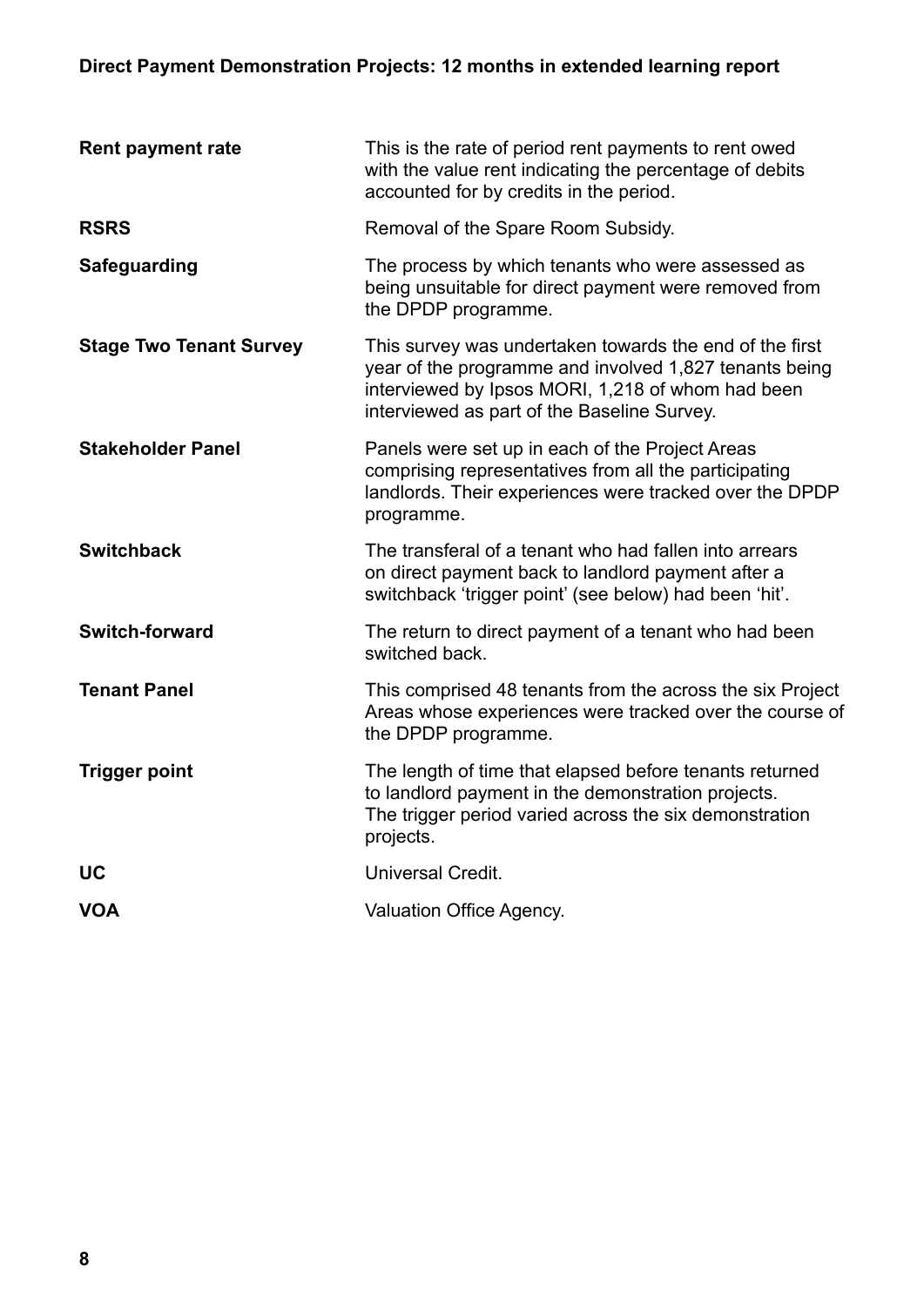## <span id="page-8-0"></span>Executive summary

This report, which was written in January 2014, is one of a series of outputs from the independent evaluation of the Direct Payment Demonstration Project (DPDP). It is concerned with highlighting the key findings and learning that emerged from the first 12 months of the programme up to June 2013. It does so particularly with the roll-out of Universal Credit (UC) in mind – because of differences between the programmes, not all the lessons to emerge from the DPDP are directly transferable to UC, but many are. The report draws on three main sources: analysis of tenants' rent accounts; a survey of DPDP tenants; and qualitative work with tenants and officers from the six Project Areas: Edinburgh; Oxford; Shropshire; Southwark; Torfaen; and Wakefield. The report's key findings are:

- Rent payment rates fell following the introduction of direct payment. As a result, rent arrears increased during the programme as did the number of tenants entering into arrears. However, payment patterns were found to improve significantly over time, reducing the impact of direct payment considerably by the end of the first 12 months. Notwithstanding this, much of the arrears accrued in the early stages of the DPDP were not repaid and so total arrears continued to rise, albeit at a slower pace.
- The payment patterns that resulted in rent arrears were far more complex than anticipated, evading simple categorisations of 'payers' and 'non-payers'. If it were this simple the 'bad payers' would quickly be removed from the system through the switchback process, or their characteristics could be examined so they could be targeted for preventative action or safeguarded altogether. But tenants who routinely pay their rent in full and on time can, unexpectedly, miss a payment one month and some of those who struggle when they first go onto direct payment subsequently manage well. It is, therefore, difficult to accurately forecast who will (or will not) manage on direct payment.
- Underpayment was much more common than non-payment. Tenants paying no rent formed a relatively small proportion of all those who accrued arrears. However, nonpayment had a greater impact on the total value of arrears than underpayment.
- At the end of the first year of the DPDP, the circumstances and characteristics which make tenants vulnerable to accruing arrears remained unclear. The assessment processes that were trialled to identify those ready for direct payment and those unlikely to manage without support was not effective. In order to target rent collection activity, minimise the financial risk associated with direct payment, and safeguard the most vulnerable tenants, landlords (and Department for Work and Pensions (DWP), in a UC context) need to be able to identify those tenants most at risk of accruing arrears and the factors driving underpayment. This is an area where further learning is needed.
- Designing and initiating the DPDP programme took longer than anticipated, with challenges, problems and issues emerging on a regular basis. Given the scale and scope of UC, it is imperative that its timetable for roll out acknowledges this and that time is factored into it for responding to unforeseen issues.
- Key to the success of the DPDP was the (local) relationship between the Housing Benefit (HB) administrator (local authorities) and social housing landlords. Under UC, the challenge for DWP, which will be responsible for the administration of HB, and landlords will be (as far as is possible) replicating this relationship. One way to help ensure that this happens is through some form of data sharing.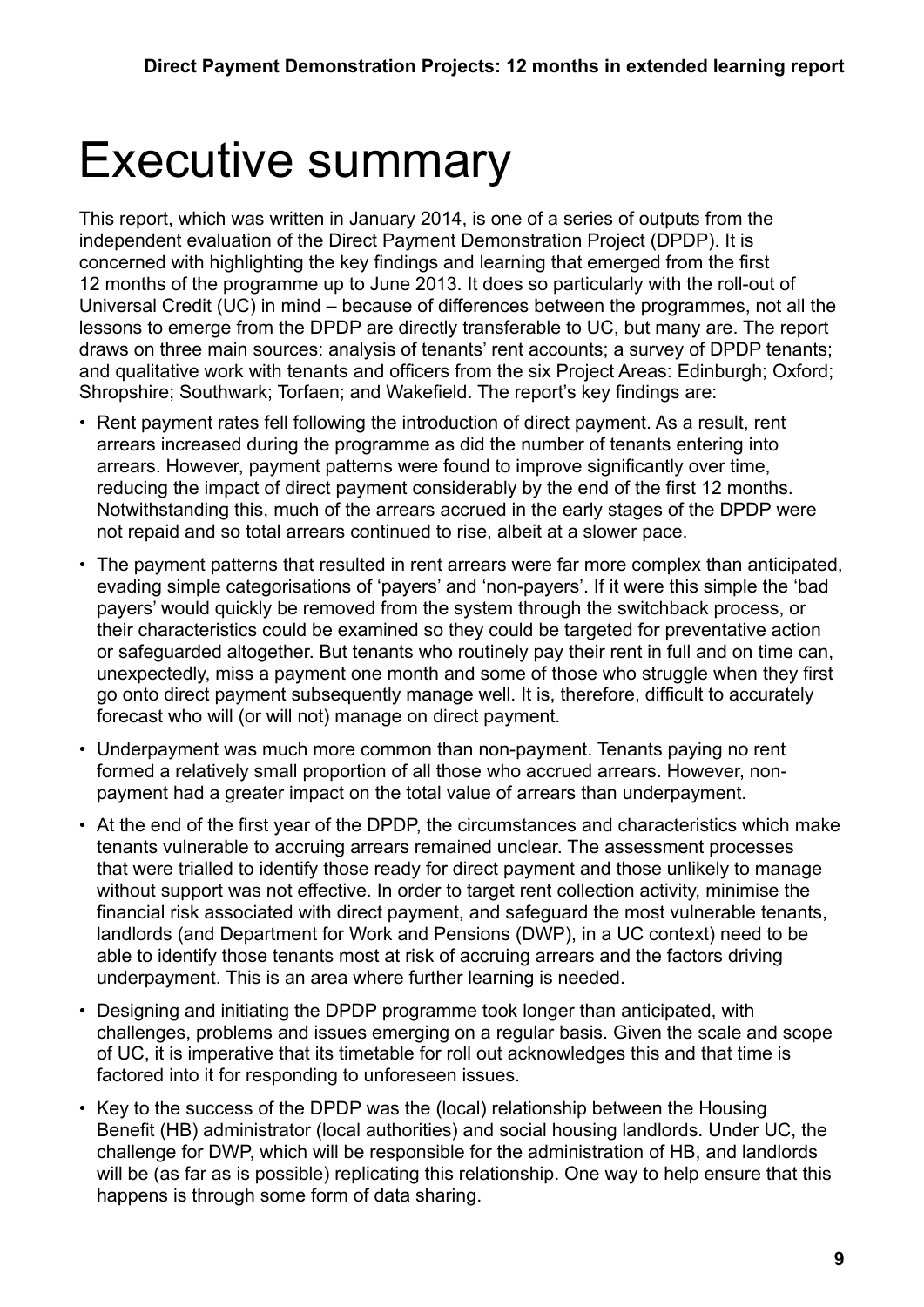- Social housing landlords will need to review their IT systems to establish whether they are compatible with UC. The IT systems being used by most Project Area landlords did not have the reporting capabilities necessary to manage direct payment in the most efficient way. In order to be most effective, landlords need to target collection and recovery action and devise strategies and tools for early intervention. This is only possible if system reporting functions can support relevant queries, for example, looking at variable date ranges rather than a fixed cycle period.
- At the end of the first year of the programme, there was some evidence to suggest that direct payment was impacting on the attitudes and behaviour of tenants, although this is a preliminary finding. It was also impacting on the behaviour of landlords who were changing the way they operated, including introducing new ways of working and new roles and responsibilities for their staff; changing their organisational culture, in order to be more commercially oriented; and linked to this, in some cases, reviewing (and rethinking) their overall organisational objectives, goals and ethos.
- For a myriad of reasons, including the reluctance of tenants to take up the support offered to them, most DPDP tenants had not received support or advice to help them prepare for or manage direct payment (support available included budgeting advice, help or advice about opening bank accounts, and debt advice and support, whether from formal services or informally from friends and family). Notwithstanding this, there is some evidence to suggest that support did make a difference to those tenants who received it.
- In addition to arrears, there are other costs associated with direct payment, specifically in relation to its delivery. However, although delivering direct payment was perceived to be considerably more resource intensive than landlord payment, at the end of the first year of the DPDP programme, landlords did not hold robust quantitative data to back up this assertion. Furthermore, it is important to note that cost savings may accrue from many of the direct payment triggered initiatives implemented by landlords, such as rent payment text reminders and improved rent collection and arrears IT systems.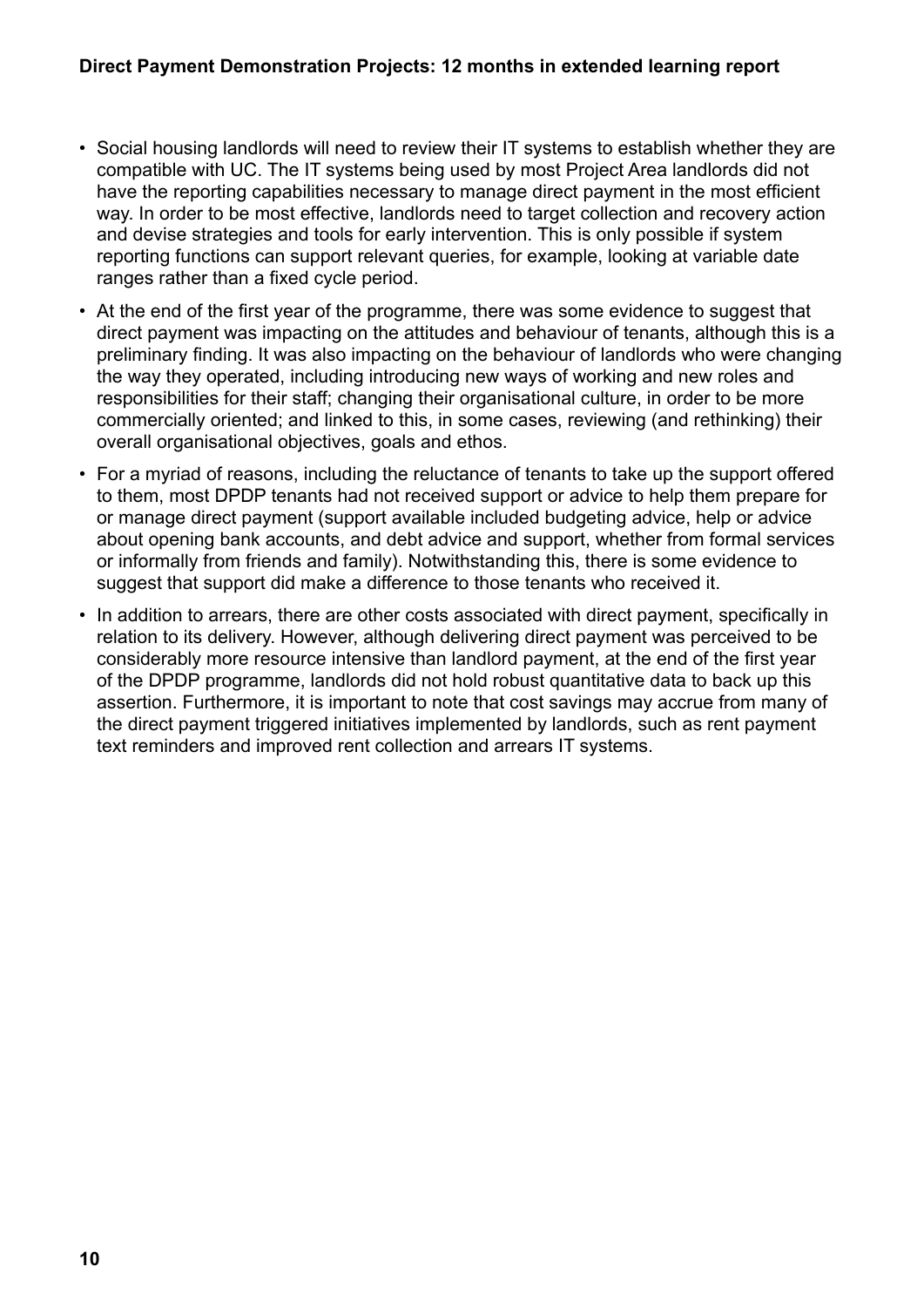## <span id="page-10-0"></span>1 Introduction

## **1.1 About the report**

The Centre for Regional Economic and Social Research (CRESR) at Sheffield Hallam University, in partnership with the University of Oxford and Ipsos MORI (IM), was commissioned by the Department for Work and Pensions (DWP) to monitor and evaluate the Direct Payment Demonstration Project (DPDP). There were six demonstration projects: Edinburgh; Oxford; Shropshire; Southwark; Torfaen; and Wakefield. The first direct payments were made in the English and Welsh Project Areas in June 2012 and in the Scottish Project Area in August 2012. The DPDP ended in February 2014. The primary purpose of the evaluation, which will conclude in the autumn, is to learn lessons, providing feedback into demonstration project implementation and Universal Credit (UC) design.1

In addition to a series of published reports, the evaluation consortium produced 'learning reports'2 for DWP. Their purpose was to rapidly report emerging findings and reflections so that learning points could be fed back into the demonstration projects, and more widely into UC development and design. A more detailed and comprehensive account of learning can be found in the extended learning report, *Direct Payments Demonstration Projects: Learning the*  lessons, six months in.<sup>3</sup> This highlights the key learning to emerge from the first six months of the programme, in doing so pulling together and expanding on the issues raised in the first three learning reports.

**Building on the analysis presented in the six months in extended learning report, this report, which was written in January 2014, provides a summary of the key learning to emerge from the first 12 months of the DPDP**, in doing so, on occasions revisiting (and developing) the analysis presented in the six month report, but primarily by presenting new insights. It pays particular attention to highlighting findings likely to be of most interest to stakeholders preparing for the roll out of direct payment as part of UC (social landlords, DWP, tenants) and others potentially affected by it, such as support agencies and lenders.

It draws together findings from different strands of the evaluation:

• **rent account analysis (RAA)**. This entailed analysis of the rent accounts of all those tenants who went onto direct payment during the first 12 months of the DPDP and the rent accounts of a comparator sample. The key findings to emerge from this analysis are presented in the report: *Direct Payment Demonstration Projects: Key findings of the 12 months' Rent Account Analysis exercise,* DWP Research Report No. 879;

3 The report can be downloaded at: http://research.dwp.gov.uk/asd/asd5/ rports2013-2014/rrep839.pdf

<sup>1</sup> For further information about the DPDP programme, see: http://research.dwp.gov.uk/ asd/asd5/rports2013-2014/rrep839.pdf

<sup>&</sup>lt;sup>2</sup> These are available at the DPDP's learning network, which is administered by the Chartered Institute of Housing. More information about the network can be found at: http://www.cih.org/directpaymentslearningnetwork.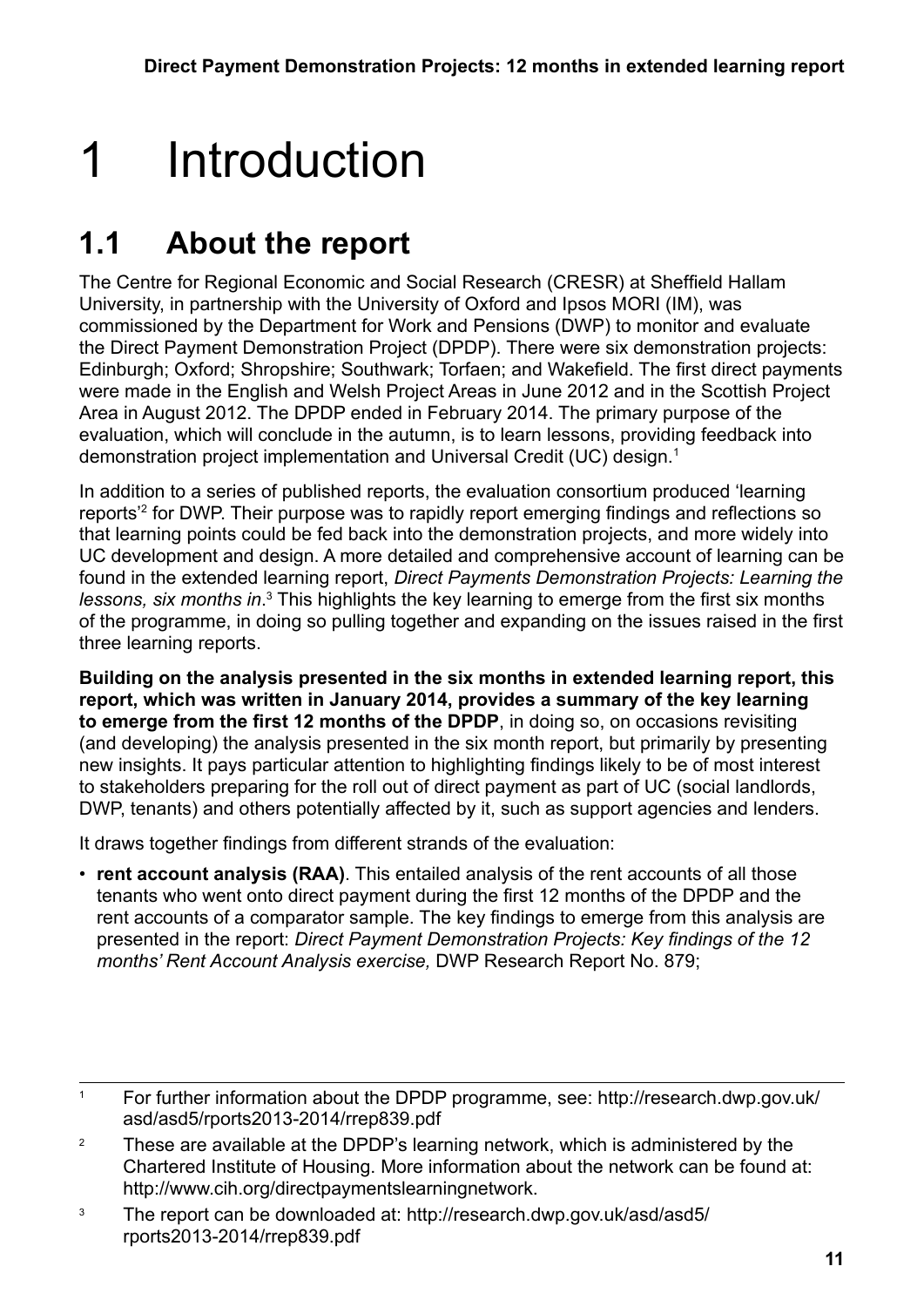- <span id="page-11-0"></span>• **two surveys of tenants**. The first one (the Baseline Survey) was conducted just before the introduction of direct payment and involved 1,628 tenants being interviewed by IM. The second (Stage Two Survey), which was conducted between July and November 2013, involved 1,827 tenants being interviewed, 1,218 of which were interviewed in the Baseline Survey.4 The key findings of this survey are presented in *Direct Payment Demonstration Projects: Report from the stage 2 survey of tenants*, DWP Research Report No. 878;
- **qualitative activities**. This encompassed a number of elements including: a longitudinal tenant panel (which comprised 48 tenants whose experiences were tracked through the DPDP programme); a longitudinal stakeholder panel in each of the six Project Areas; focus groups; stakeholder events; and lender interviews.5

## **1.2 Nature and scope of the report**

Before highlighting the report's key findings, it is important to note the following:

- quite intentionally and for reasons of accessibility, it summarises the key learning to emerge from the first 12 months of the programme and does not explore issues in depth. It should therefore be read alongside those outputs that do provide this analysis, principally: the aforementioned *Direct Payments Demonstration Projects: Learning the lessons, six months in*; and tenant survey reports;<sup>6</sup>
- linked to this, befitting its status as a learning report, which are intended to be succinct and accessible, it focuses on presenting programme-wide level findings and learning. However, where there are significant differences at the area level, these are highlighted;
- it is important to remember that the DPDP programme still had six months to run after the cut-off point for data collection for this report, i.e. June 2013, with the programme ending in December 2013. The key issues to emerge from the remainder of the programme, and the programme as a whole, will be highlighted in future research outputs, including the 18 months' RAA and 'overarching' final report;
- <sup>4</sup> The survey's key findings are presented in: Direct Payments Demonstration Projects: Findings from a baseline survey of tenants in five Project Areas in England and Wales, which can be downloaded at: https://www.gov.uk/government/uploads/system/uploads/ attachment data/file/193327/rrep822.pdf. The baseline survey only reported the results from the survey of tenants in the English and Welsh Project Areas, because Scotland joined the programme later. The figures presented in this report use data from all six Project Areas and so sometimes differ slightly from those presented in the baseline report.
- <sup>5</sup> Further information about the approach taken to the evaluation can be found in the Six Months In and 12 Months' RAA reports.
- <sup>6</sup> In addition to these outputs, other research outputs are also of relevance to this report. These include the bespoke report on underpayment, which will be published later this year (see: *Direct Payment Demonstration Projects: Rent underpayment*, DWP Research Report No. 877); the 18 Months' RAA report, which will be published later this year; and the two reports produced on the back of the second and third tenant surveys, the first of which has been published at the same time as this report (*Direct Payment Demonstration Projects: Report from the stage 2 survey of tenants*, DWP Research Report No. 878).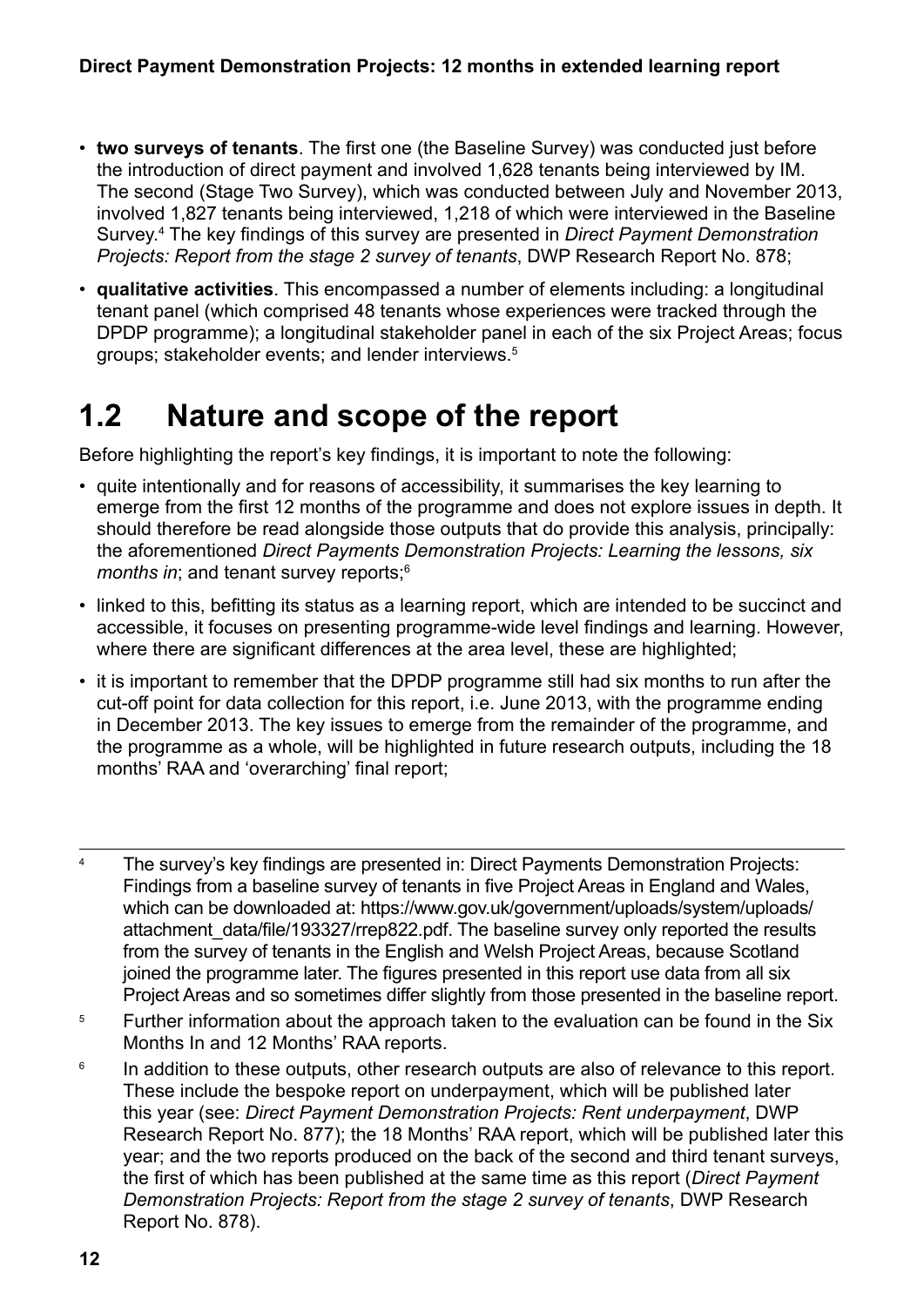- <span id="page-12-0"></span>• it does not explore in any depth the impact of those welfare reforms introduced in April 2013, such as the Removal of the Spare Room Subsidy (RSRS) on DPDP. This is because it is only concerned with the first 12 months of the DPDP programme, which ended soon after (in June 2013) the introduction of these reforms in April 2013;
- one of the primary objectives of the DPDP programme was to inform UC development. However, because of differences between the programmes, not all the lessons to emerge from the DPDP are directly transferable to UC and in the context of this report, where this is this case this is flagged up. Nevertheless, as will be explored in depth in Chapter 6, there are many similarities between the two programmes not least that direct payment is one of the two key central tenets of UC (the other being the combining of benefit payments into one single payment). Therefore, with the roll-out of UC beginning to gain momentum, the report is timely. And its findings should be of interest and relevance to a wide range of stakeholders including government, regulators of social housing in this country, social housing landlords, lenders, support agencies, and tenants.

## **1.3 Structure of the report**

The report is divided into seven chapters, including this one. Chapter 2 highlights the impact of direct payment on tenants, while Chapter 3 explores the role of advice and support in helping tenants manage direct payment. Chapter 4 considers the impact of direct payment on landlords and other stakeholders. Chapter 5 highlights the costs associated with direct payment and examines its impact on rent arrears and housing management costs. The penultimate section reflects on the transferability of the learning presented in this report for UC, while the last section highlights transferrable learning for key UC stakeholders, specifically: landlords; DWP and the UC Programme team; support providers; lenders; and tenants.

## **1.4 Key terms used in the report**

Some of the language associated with the DPDP programme may seem a little opaque to people not familiar with it<sup>7</sup>, so it is helpful here to provide definitions of some of the key terms used in this report, noting that a list of all the key terms used in the report can be found in the glossary:

- **direct payment**: the payment of Housing Benefit (HB) directly to tenants;
- **landlord payment**: The payment of HB directly to landlords;
- **payments**: This represents all credits rent payments and third party payments, such as water bills – to rent accounts:
- **rent account analysis (RAA)**: The analysis of landlords' rent accounts, as highlighted earlier in Section 1.1;
- **rent arrears**: These are accrued when rent payments over a given rent payment period are less than the rent owed;

<sup>&</sup>lt;sup>7</sup> DPDP and UC share some key terms. However, they interpret some of them in (slightly) different ways. It is therefore important to note that this report adopts the DPDP language and definitions.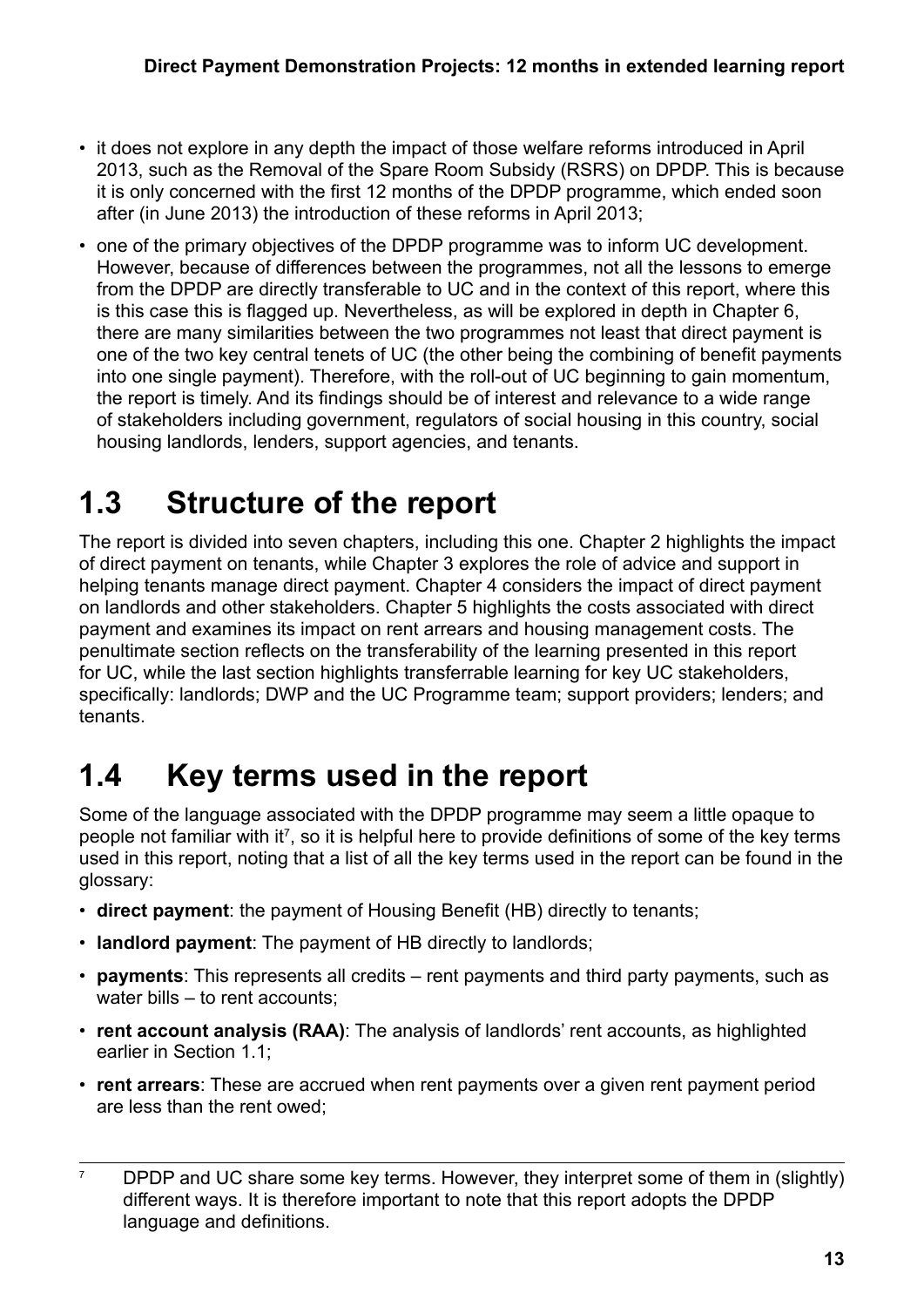- **rent payment periods**: These are a construct devised by the study team to facilitate its RAA. They comprise four-week periods, or a month in the case of Edinburgh, over which landlords would expect tenant rent accounts to balance;
- **rent payment rate**: This is the rate of period rent payments to rent owed with the value rent indicating the percentage of debits accounted for by credits in the period;
- **safeguarding**: This was the process by which tenants who were assessed as being unsuitable for direct payment were removed from the DPDP programme;
- **switchback**: This was the transferral of a tenant, who had fallen into arrears whilst on direct payment, back to landlord payment after a switchback 'trigger point' (see below) had been 'hit';
- **(switchback) trigger point**: This was the length of time that elapsed before tenants returned to landlord payment in demonstration projects. The trigger period varied across the six demonstration projects.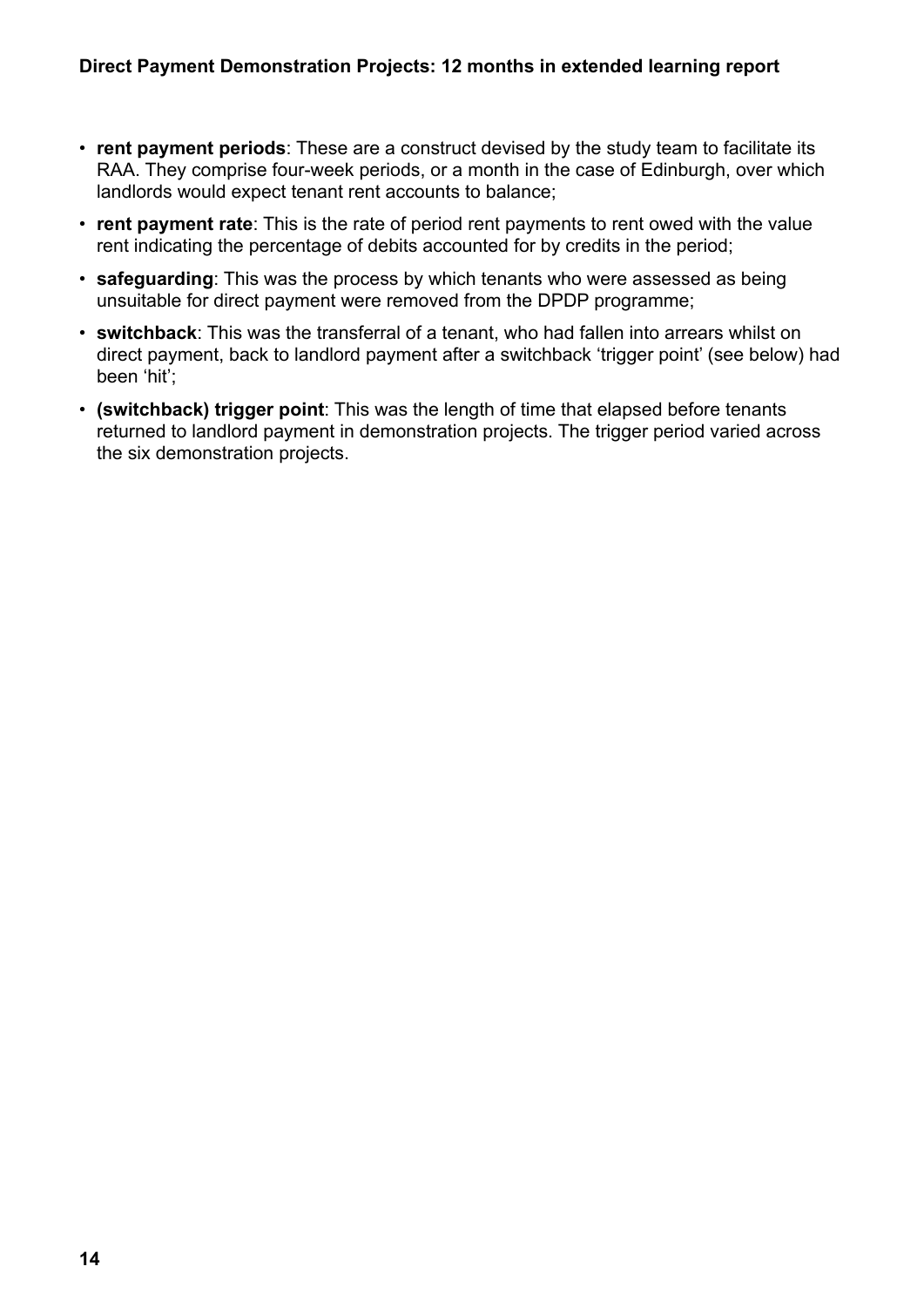## <span id="page-14-0"></span>2 The impact of the direct payment of Housing Benefit on tenants

## **2.1 How have tenants managed on direct payment?**

**The majority of tenants who were transferred onto direct payment paid some or all of their rent, despite their early concerns and anxieties about coping with the new system.** Payment behaviour improved considerably over time, suggesting that once the new system had bedded in and tenants and landlords had acclimatised, the majority of tenants were able to manage direct payment well.

For example:

- the majority (74 per cent) of tenants surveyed at the end of the first 12 months of the Direct Payment Demonstration Project (DPDP) who were still on direct payment reported coping 'fairly' or 'very' well with direct payment<sup>8</sup>;
- tenants' early fears and concerns about receiving their Housing Benefit (HB) directly did not always translate into difficulties managing. Most members of the tenant panel expressed anxiety about the prospect of receiving their HB directly, but soon had workable systems in place to manage their HB and rent payments;
- rent account data shows that by the time tenants had received eight direct payments of HB, their rent payment rates reached parity with a comparator sample of tenants on HB, none of whom were receiving direct payment.

#### **However, direct payment has introduced some risk to tenants, with arrears rising and the number of tenants entering arrears increasing.**

For example:

- the tenants who participated in the DPDP (i.e. received direct payment at some point, even if they subsequently switched back) paid 94.3 per cent of the total rent owed over the first 12 months. The comparator sample, none of whom were on direct payment, paid nearly 100 per cent of the total rent owed;
- 61 per cent of tenants who received direct payment had accrued arrears by the end of the first 12 months of the DPDP (including those who switched back during that period) compared with 35 per cent of the comparator sample;

<sup>&</sup>lt;sup>8</sup> This question was only asked of those who were receiving direct payment when surveyed and so excludes those who switched back to landlord payment. Switching back could be seen as a proxy indicator of managing poorly on direct payment.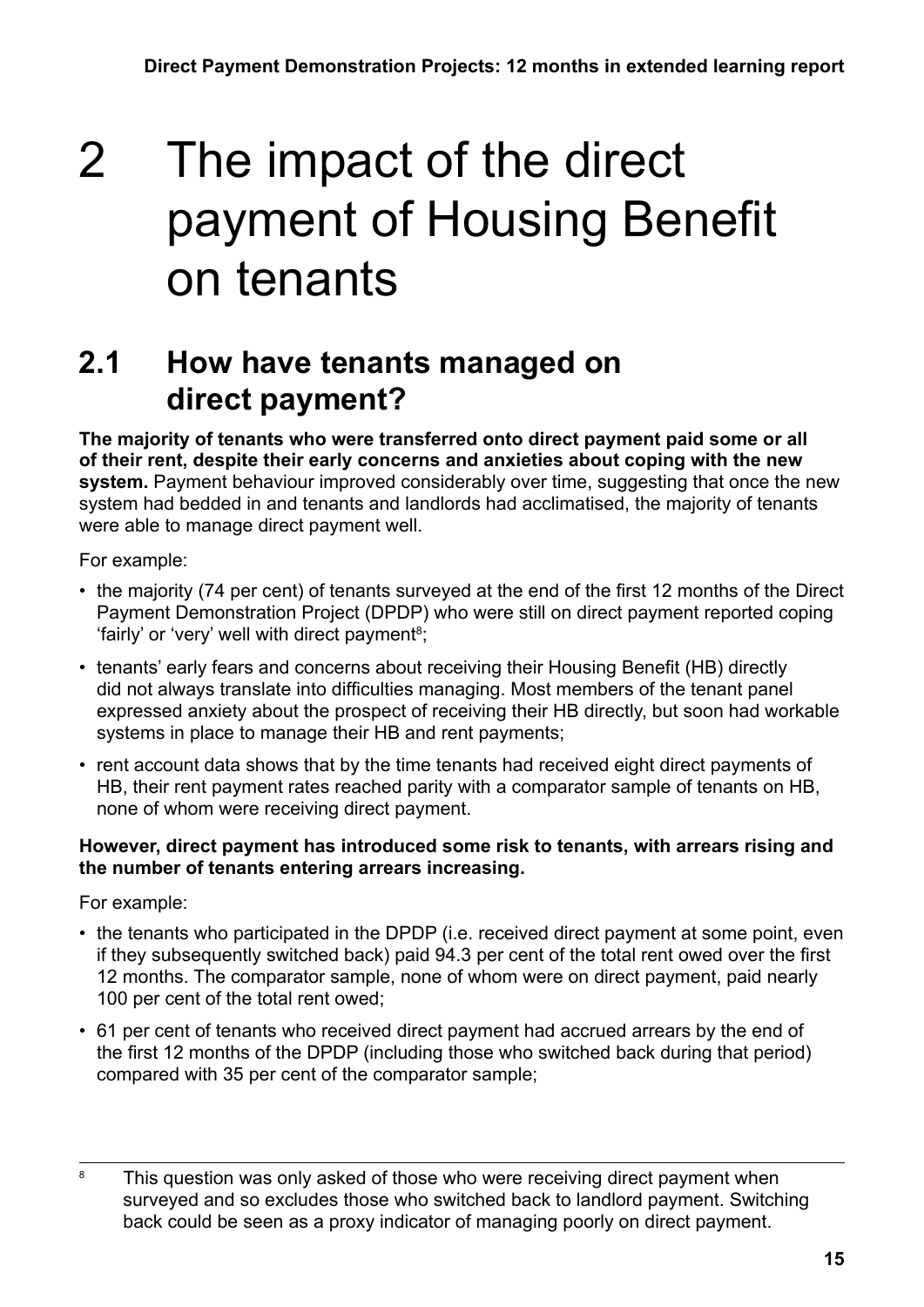- <span id="page-15-0"></span>• as is explored in more depth in Chapter 5, rent account data show that although payment rates improved dramatically over time, total arrears (in value) continued to rise, albeit at a much slower pace. This suggests that once tenants accrued arrears they struggled to repay even if they subsequently managed well on direct payment. In effect, much of the early arrears that accrued became 'standing arrears' that were not repaid;
- of the 30 per cent of direct payment tenants who reported being in arrears when they were surveyed, 64 per cent had not been in arrears before the DPDP. Nearly half (48 per cent) of those who were already in arrears when the DPDP started reported that their arrears had increased (although 30 per cent said their arrears had decreased);
- support for direct payment remained limited at the end of the first 12 months. The panel of 48 tenants whose experiences were tracked over time through qualitative interviews and discussions – most of whom were opposed to direct payment at the outset – did become less resistant, but positive support for the policy remained relatively rare. Similarly, prior to the DPDP, 84 per cent of the 1,600 tenants surveyed reported a preference for landlord payment. This was not a surprise: people tend to prefer the system they know. By the end of the first 12 months the majority of the 1,800 tenants surveyed (58 per cent of those on direct payment and 89 per cent of those on landlord payment) still expressed a preference for landlord payment.9

### **2.2 What helps tenants manage on direct payment?**

**The following were found to have been important factors in helping tenants to manage direct payment:**

• **Good budgeting and money management skills and techniques**. Despite relatively high levels of indebtedness, many of the tenants interviewed and surveyed proved to be careful and organised money managers, already utilising a range of skills and techniques to balance their household budget prior to going onto direct payment. For example, 66 per cent of tenants surveyed across the six Project Areas prior to the start of the DPDP reported being *'organised when it comes to managing my money day to day'* and 71 per cent kept a regular spending limit to help them manage their finances. Qualitative interviews with tenants prior to the introduction of direct payment revealed that short budgeting cycles (two weeks), compartmentalising different income sources, ring fencing income to expenditure (for example, Child Benefit for food and JSA for priority bills), and paying essential bills on the day income was received were common financial management strategies and continued to be so when they moved onto direct payment.

<sup>&</sup>lt;sup>9</sup> Twenty-two per cent of tenants on direct payment and five per cent of those on landlord payment expressed 'no opinion' and the remainder (20 per cent and six per cent respectively) expressed a preference for direct payment.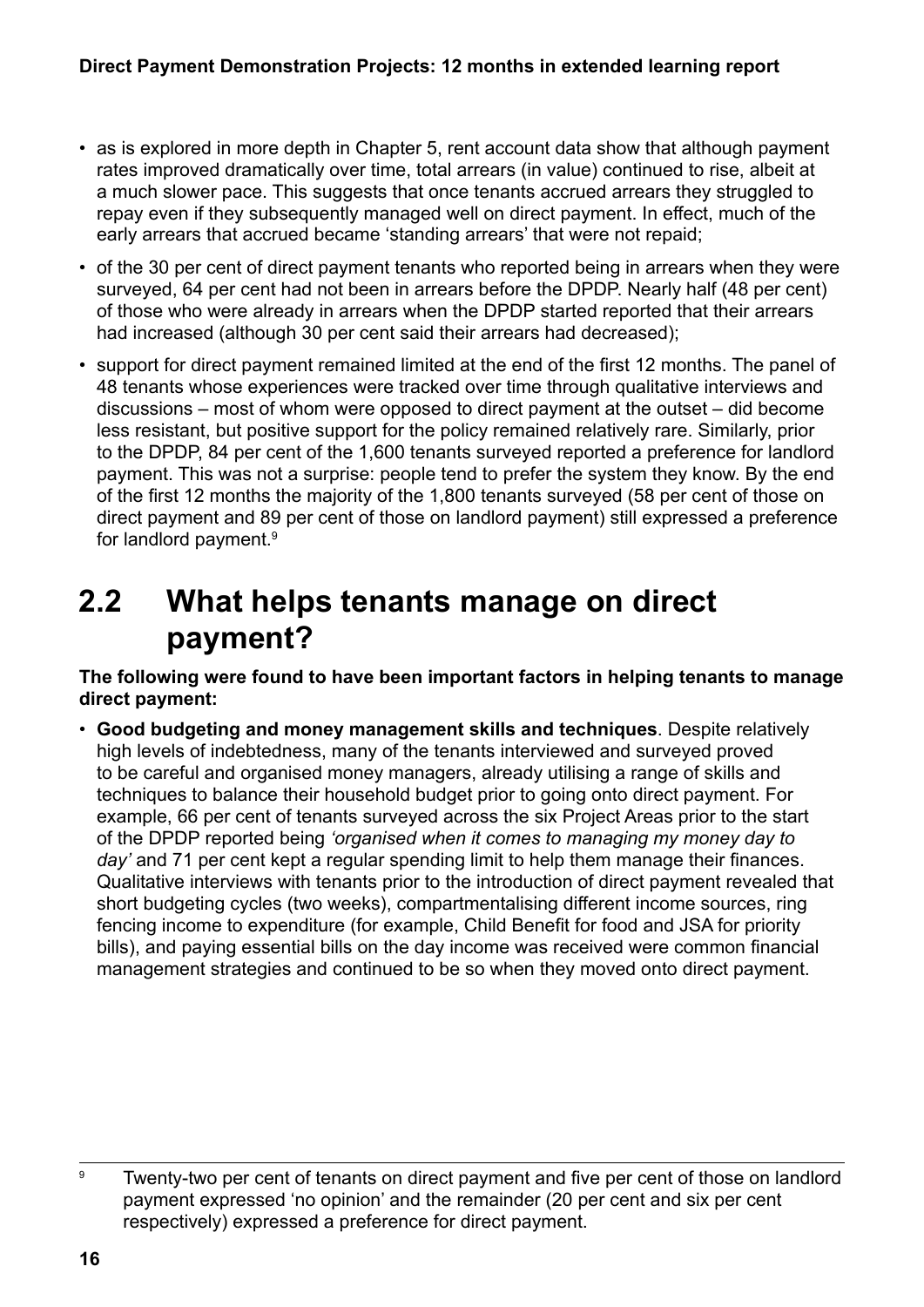#### Good financial management skills help tenants manage direct payment

*'I was using my* [bank] *account to pay my bills with my internet and the rent. My Post Office account is solely for the kids' Child Benefit, so it gets paid in there … . That account has always got something in there.'*

*'I can't go overdrawn* [on that account]*. You can't have a credit card or anything. So money goes in there; I take it out and you do the bills first; the shopping first … that's one way I cope with things.'*

*'I can transfer funds from my bank account to the savings account … so what I did this week was moved my child benefit money over to my savings account. And then I just draw that out from there knowing I'm not touching my rent.'*

• **Choosing the right payment method**. Analysis of rent account data showed that rent payment rates amongst tenants who paid by Direct Debit (DD) were much higher than those using other payment methods. Aligning HB payment with rent payment using DD was a popular strategy used by tenants (and promoted strongly by some landlords) to ensure their rent was paid and any temptation to use the money for other purposes removed. However, DD is not appropriate for all tenants because of the problems associated with its use: specifically bank charges if a payment is 'bounced'. In addition, evidence from the tenant surveys and qualitative interviews suggests that the flexibility of non-automated payment methods, and the increased control these give tenants, is preferred by some. The evidence, therefore, points to the importance of offering a range of payment options.

#### Choosing the right payment method **Using non-automated methods: retaining control**

*'I usually use the internet rather than having Direct Debits cos I don't really like setting up Direct Debits cos sometimes the money isn't in the account and then I get charges.'*

*'I just look on the internet and see it's* [HB] *in and go and draw it and pay it* [rent.]*'*

*'I would still like to be in control cos, if for instance, the Housing Benefit didn't go in – it's supposed to be in for the Monday – but say it didn't go in, then we don't get paid until Tuesday or Wednesday. So it would put our bank account in the red which means £35*  [charge]*. So that means you've got to pay the 35 quid plus you've got to pay them as well. So I'd rather do it like this then at least I know where we are.'*

#### **Using automated methods:** *'I don't even notice it'*

*'Direct Debit all the way … I just find it easy. I don't have to worry about it. As long as I know to the leave the money in there then I know it's dealt with.'*

*'It* [Housing Benefit] *goes into that account and it's straight out. It's set up for the Council only …* [direct payment] *makes no difference cos I won't see it … it's separated from me other money.'*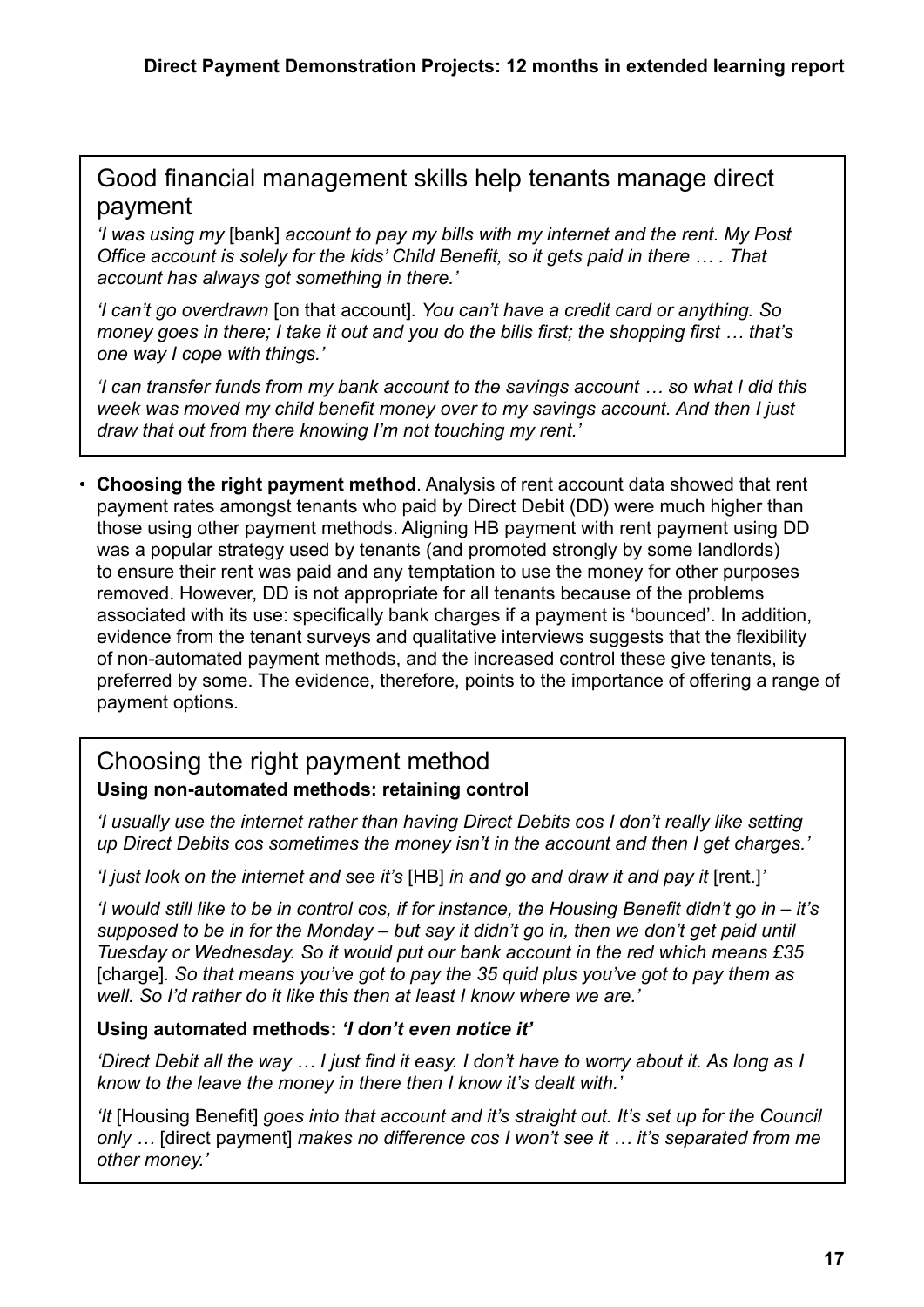- <span id="page-17-0"></span>• **Synchronising HB receipt with rent payment** reduced the risk for tenants. Encouraged to do so by their landlord, many tenants paying by DD synchronised their HB and rent payments so they effectively did not 'see' their HB. Interestingly, several members of the tenant panel lamented that advice about synchronising payments had not been offered at the outset, expressing the view that had they thought to do this, the arrears they accrued early in the DPDP could have been prevented.
- For some tenants it appears that **support** may have helped them to manage direct payment, although the evidence base on the issue is limited (see Chapter 3).

## **2.3 What factors have undermined tenants' capacity to manage on direct payment?**

**The circumstances under which tenants in the DPDP accrued arrears were extremely varied.** There was no common pattern, or 'main reason' for arrears. In addition, tenants' circumstances and capabilities changed over time. The degree of change in the lives of members of the tenants' panel (changing family circumstances, household structure, employment status, ill health, bereavement, benefit changes), and the effect on their finances and capacity to manage direct payment, was surprising. Much emphasis has been placed on the provision of advice and support to tenants: on improving budgeting skills; helping tenants access appropriate financial products such as opening basic bank accounts and setting up DDs; and offering debt advice (levels of indebtedness are high – 40 per cent of respondents to the Baseline Survey had at least one kind of debt). This certainly helps – poor budgeting skills and existing debts make it more difficult to manage direct payment, but it is only part of the picture. **Other factors found to undermine tenants' ability to manage direct payment include**:

- **the tool used to select tenants for direct payment**: The tool, and criteria used to assess tenants' readiness for direct payment was not particularly effective, a finding that has represented key learning to emerge from the DPDP and informed practice going forward into Universal Credit (UC)<sup>10</sup>. As a result, people were put onto direct payment who could not manage and who, perhaps, should have been safeguarded. There are a number of reasons for this:
	- reflecting policy thinking of the time, the expectation at the start of the DPDP was that the vast majority of HB recipients would receive direct payment. The criteria and process used to assess tenants' readiness for direct payment reflected this;
	- there was no clear understanding of the factors which increase/indicate vulnerability to arrears, around which to develop safeguarding criteria. Common sense measures of vulnerability were used (drug and alcohol dependency, history of arrears and such like) but the link between these and vulnerability to arrears were not known, and data were not always available to identify them. This remains an area where more work is needed;

<sup>10</sup> See *Direct Payments Demonstration Projects: Learning the lessons, six months in* (DWP Research Report No. 839) – Publications – GOV.UK for a more detailed discussion of the assessment tool, and problems associated with it.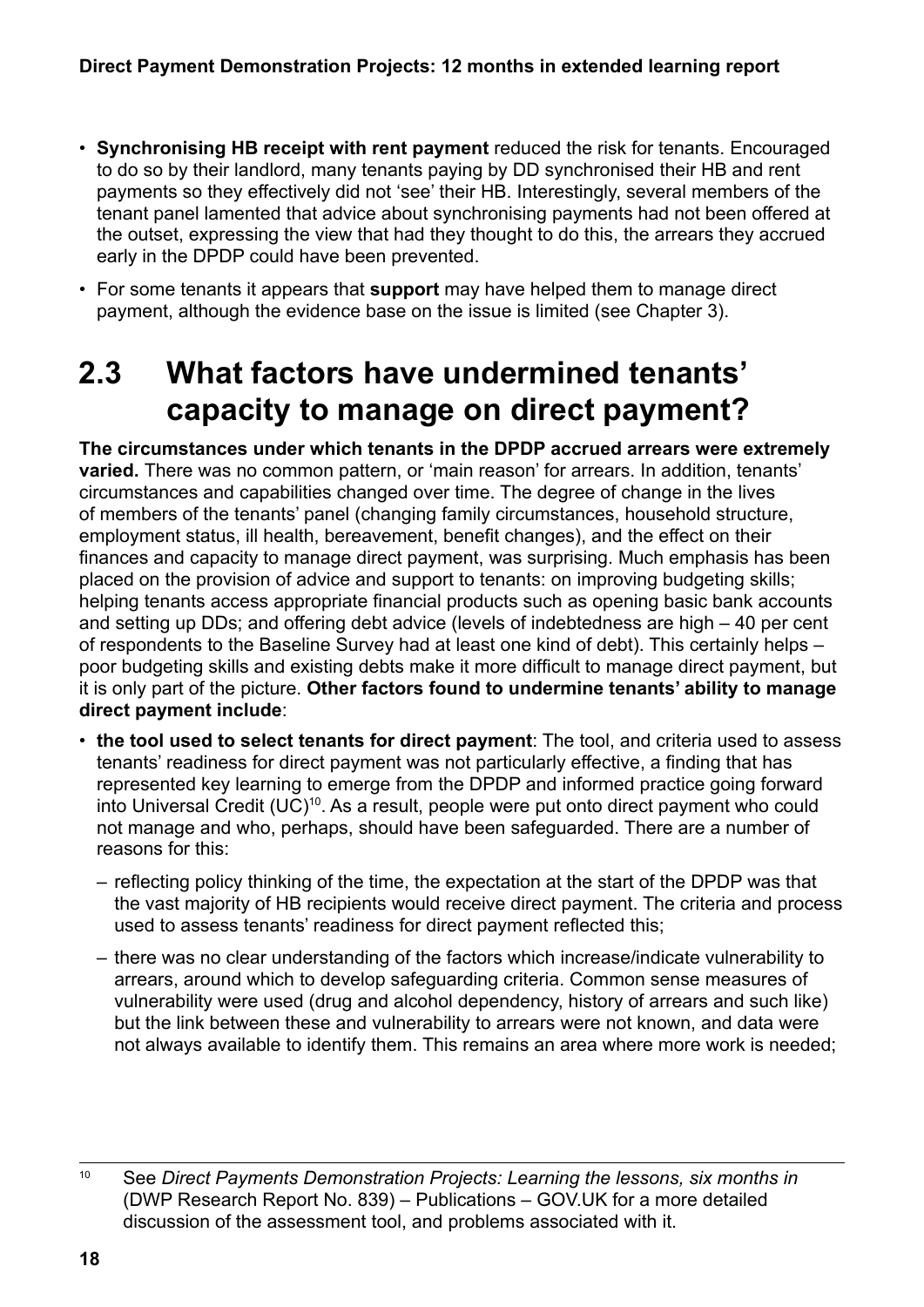– sufficient time was not given to the design and preparatory phase of the DPDP, a point acknowledged by Department for Work and Pensions (DWP) staff on the programme:

*'… you were trying to design and implement at the same time. And these workshops – literally we'd have two days of planning; two days of workshops and then we'd literally have the outputs. And then you were going into two days of planning; two days of workshops and the outputs.'*

(DWP Relationship Manager)

- **unexpected expenses**: 13 per cent of the tenants surveyed who were in arrears reported that unexpected expenses were one of the main reasons they were currently in arrears. It was rare for tenants to have savings or even a small financial buffer to fall back on in the event of an unexpected expense: the Baseline Survey found that only six per cent of tenants in the Project Areas had savings;
- **low income**: 27 per cent of Stage Two survey respondents in arrears reported that 'low income' was one of the main contributory factors behind this;
- **confusion about DDs and how they function**: Some tenants did not appreciate that DD (and possibly other systems for rent payment) was not part of the HB/landlord rent system, and that necessary changes have to be actioned by them rather than the local authority or landlord. Some tenants remained under the misapprehension that once a system for making payments had been set up, it was the landlords' responsibility to collect the rent, rather than their responsibility to pay the rent, and that adjustments to payments would automatically be made. As a stakeholder from one of the Project Areas noted:

*'We're still getting tenants who are getting into difficulties because they don't understand Direct Debits and direct payment. When there is any small payment change they haven't got a clue … they don't know what to do. And then they get bank charges. A number of our tenants don't understand Direct Debits. And when it goes wrong they lose faith in Direct Debits … the trouble with Direct Debits is that the money just goes in and out, so people never get to understand how direct payment works. So Direct Debits are fine when things are simple, but as soon as there are any changes things can go wrong.'*;

• **tenant characteristics**: Analysis of rent account data revealed a series of characteristics that increase the risk of arrears under direct payment. Tenants with relatively high rents (more than £115 per week), non-working tenants and those under the age of 25 were all more likely to accrue arrears, as were single person households.<sup>11</sup>

When asked to specify the main reasons for being in arrears, a relatively small proportion of survey respondents said they had 'used the HB to pay off other debts' (five per cent) or 'used the HB to pay for something else' (seven per cent).<sup>12</sup> Clearly these tenants had used their HB for something other than rent payment, otherwise they would not be in arrears, but this suggests that actively prioritising other payments or expenditure is not a key explanation for the increased arrears in the DPDP. This is corroborated by the experiences of the tenant panel. Those who accrued arrears generally did so by 'borrowing' small amounts for day-to-

<sup>12</sup> Respondents could cite more than one reason.

<sup>&</sup>lt;sup>11</sup> The rent account data provided limited tenant profile data so the analysis was limited to certain characteristics. Further analysis will be done by the evaluation team using the tenant survey data, to highlight further characteristics which seem to increase the risk of arrears. The survey asked attitudinal data so it will be possible to ascertain the importance of attitudes on risk of arrears.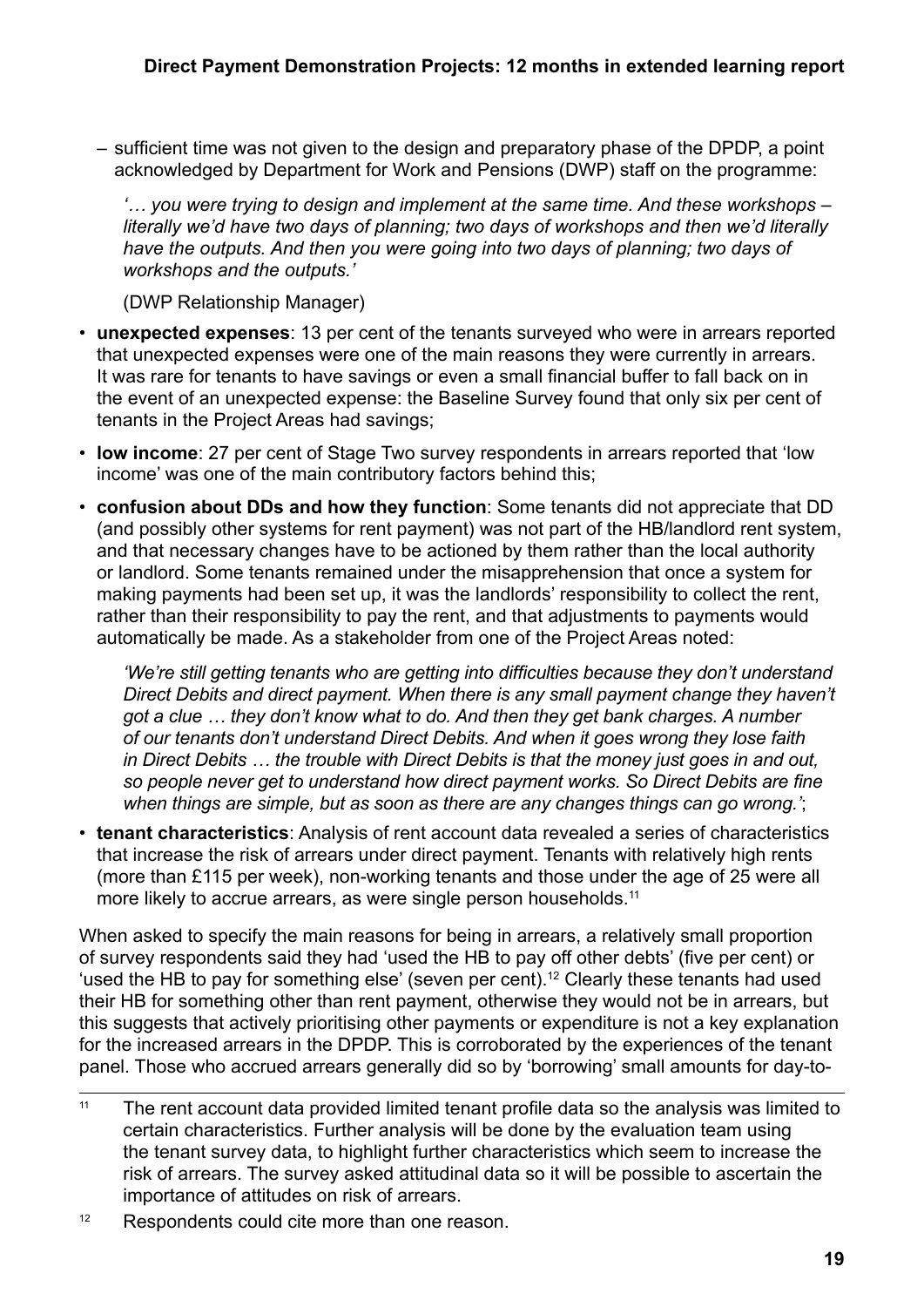<span id="page-19-0"></span>day expenditure such as food, gas or electricity but then failed the make up the shortfall, or accidentally subsumed some of their Housing Benefit into other income (e.g. miscalculating, erroneously assuming their rent payment had already been taken) and using it for day-to-day items. Others used it for emergencies (taxi to hospital, for example) or unexpected financial 'shocks'. Wilful spending of Housing Benefit, or spending on non-essential items, was not common although some tenants did so (for example, decorating their flat).

## **2.4 Has direct payment resulted in tenants' changing their behaviour and attitudes in any way?**

It is not yet possible to draw firm conclusions about whether the DPDP resulted in changes in the behaviour and attitudes of tenants. Behaviour change is a slow process, and analysis tracking change over time (across the three surveys being conducted during the full 18 months of the DPDP) has not yet been undertaken by the evaluation team. Notwithstanding this, **there is evidence to suggest that direct payment has affected some behaviour change**:

- 27 per cent of respondents to the Stage Two Survey 'agreed' that direct payment had made them better at managing their money (35 per cent disagreed and the remainder neither agreed nor disagreed);<sup>13</sup>
- 40 per cent reported being more interested in how much rent they were charged (33 per cent disagreed);
- 25 per cent reported being more likely to hold down a job (36 per cent disagreed);
- 15 per cent reported that direct payment made them increase the hours they worked.

Data garnered from the tenant panel suggested evidence of change in another respect – **increasingly it appeared that members were viewing their HB as part of their overall income or 'wage'**. Such an outlook may better prepare people for UC, which is intended to replicate a wage (i.e. income is paid in one sum so the claimant must take responsibility for calculating and covering their outgoings from that sum). However, moving away from the notion of ring-fencing, where tenants attempt to reproduce the 'old' system by making a rent payment as soon as their HB is received, has also prompted some to use their HB payment to cover expenses other than rent and subsequently pay their rent from other income sources. The risk of tenants managing their money in this way is that having 'borrowed' from their HB, the tenants may find they are unable to make up the shortfall.

It is important to make one final point on this issue: for those tenants who have synchronised their HB and rent payments, little has changed as they simply do not 'see' their HB. Therefore, DD may be an effective mechanism for safeguarding both landlords and tenants, and it is the payment method which correlates most strongly with high rent payment rates, but it also removes the tenant from the equation, perhaps lessening the potential for behavioural change.

 $13$  It is worth noting that 17 per cent reported that direct payment had made them less confident at managing their money.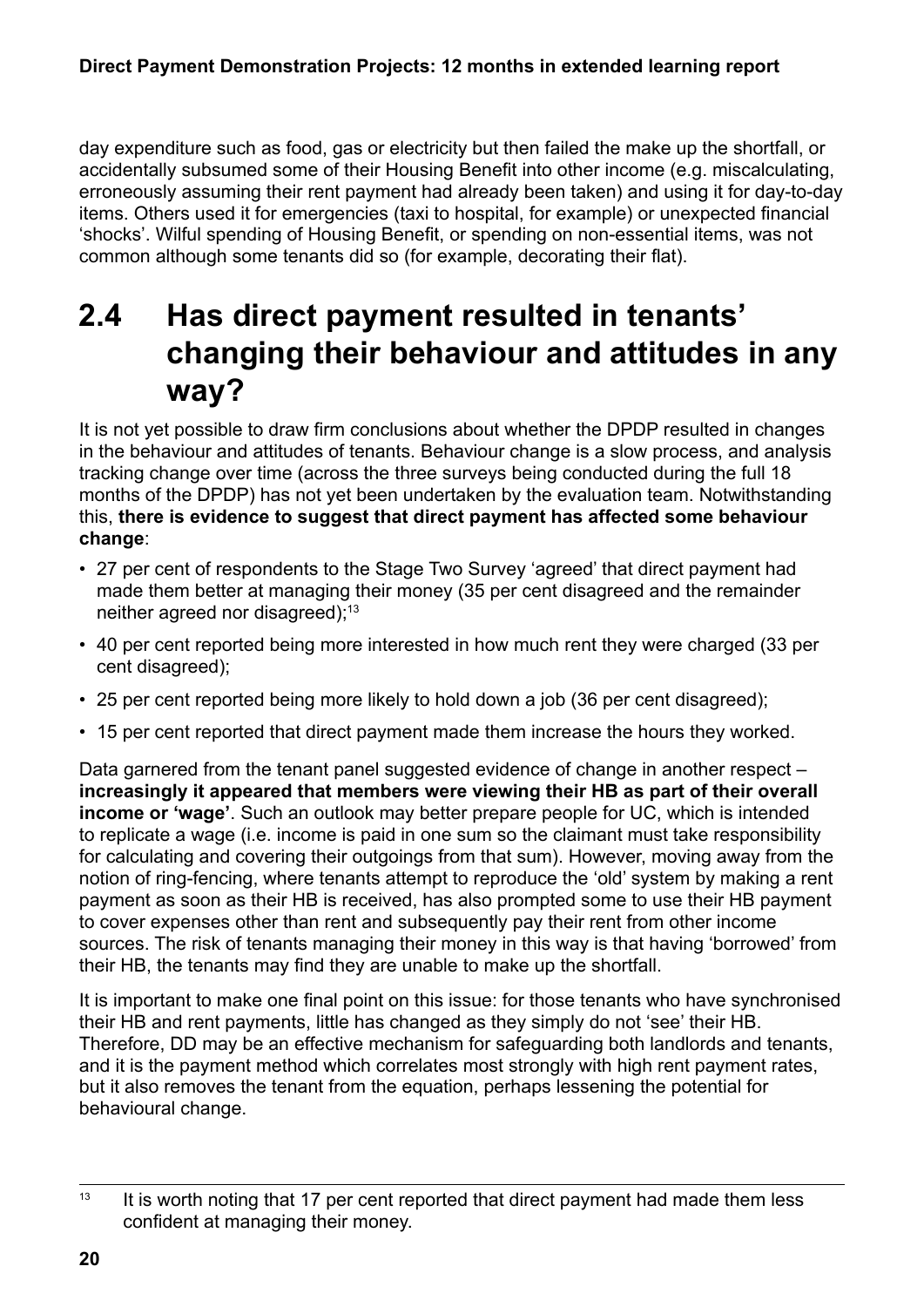### <span id="page-20-0"></span>**2.5 Do tenants manage better over time?**

As is explored in depth in Chapter 5, analysis of rent account data shows that **rent payment rates amongst direct payment tenants improved dramatically over time** after an initial arrears 'spike', suggesting that the transition to direct payment presents particular risks, but that after a period of time tenants manage well. The point made above about complex payment patterns remains, however, and is important to remember. Once tenants' payment patterns appear to have stabilised, there is no guarantee this will continue indefinitely. **Many tenants who manage well for many months, will unexpectedly miss a payment, or will encounter changes in their lives that affect their ability to manage.**

#### Tenants' experience of direct payment: key learning

The transition to, and early period on, direct payment is critical for tenants. Supporting tenants during this period is likely to be important. Before long, however, most tenants acclimatise to the new system well.

Some tenants assessed as able to manage direct payment clearly could not, and others should have been safeguarded. This points to the importance of developing an effective assessment tool that asks the right questions.

A cohort of tenants are very good money managers, but some still experience problems with direct payment. Budgeting and financial advice is very unlikely to improve these tenants' payment patterns.

Very clear communication to tenants about their responsibilities, and the role of different organisations under the new regime, would be beneficial, particularly in terms of the relationship between landlord, benefit administrator, and financial product provider. Some tenants are under the misapprehension that the landlord, the local authority (DWP under UC) and product provider (whether a bank offering a DD or AllPay offering a prepayment card) are part of the same system. Some tenants believe that once a system for making rent payments has been set up, it is the landlord's responsibility to collect the rent rather than their responsibility to pay the rent and some believe that adjustments (for example, to DDs) will automatically be made.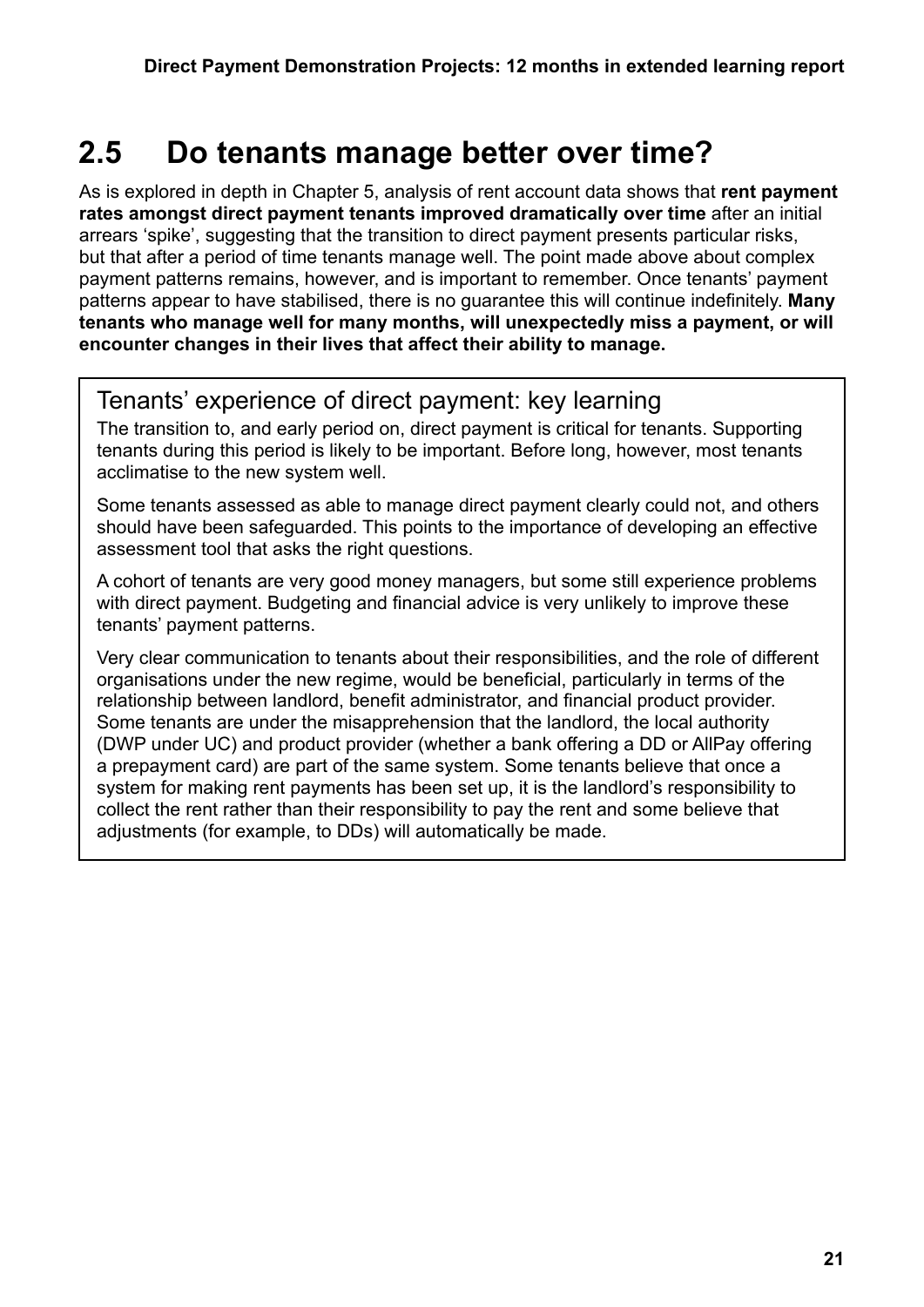## <span id="page-21-0"></span>3 Supporting tenants

## **3.1 What is support and what does it entail?**

In the context of the Direct Payment Demonstration Project (DPDP) programme and the evaluation, support is a catch-all term used to describe two activities: advice and support, although the distinction between them is blurred, with landlords interpreting them in different ways. Advice tended to be provided on a one-off and ad hoc basis, and confined to basic, functional tasks, such as setting up a Direct Debit (DD). Support, on the other hand, tended to be more systematic, was more likely to be continuous and related to 'higher order' tasks such as debt management and budgeting. Project Areas were tasked with providing tenants with support and advice in two contexts: preparing and making them ready for direct payment; and helping to ensure that once on direct payment, they remain so.<sup>14</sup>

## **3.2 What role has support played in helping tenants manage on direct payment?**

For most tenants, support did not play a role in helping them to manage on direct payment: the Stage Two Survey found that 80 per cent had not received any. This is in line with data generated from the Baseline Survey, which found that only 24 per cent of tenants thought that they would require support to help them manage on direct payment.

## **3.3 Of those tenants who have received support, what support did they receive?**

In terms of the areas where tenants received support, the most common were: managing rent payments (which was cited by 31 per cent of respondents to the second tenant survey who had received support and who were on direct payment at the time of the survey); household budgeting (23 per cent); using bank accounts (20 per cent); and opening bank accounts (19 per cent).

## **3.4 Who provided the support?**

The Stage Two survey revealed that two-thirds of support was provided by just two providers: the 'local council' (38 per cent) and landlord (29 per cent<sup>15</sup>). The next most commonly cited providers were 'other advice service' (11 per cent) and 'family and friends' (nine per cent). Perhaps surprisingly, only four per cent of respondents had received advice from a Citizens Advice Bureau.

<sup>&</sup>lt;sup>14</sup> For the remainder of the report, the term 'support' encompasses both elements.

<sup>&</sup>lt;sup>15</sup> Again, these figures relate to respondents who were on direct payment at the time of the survey.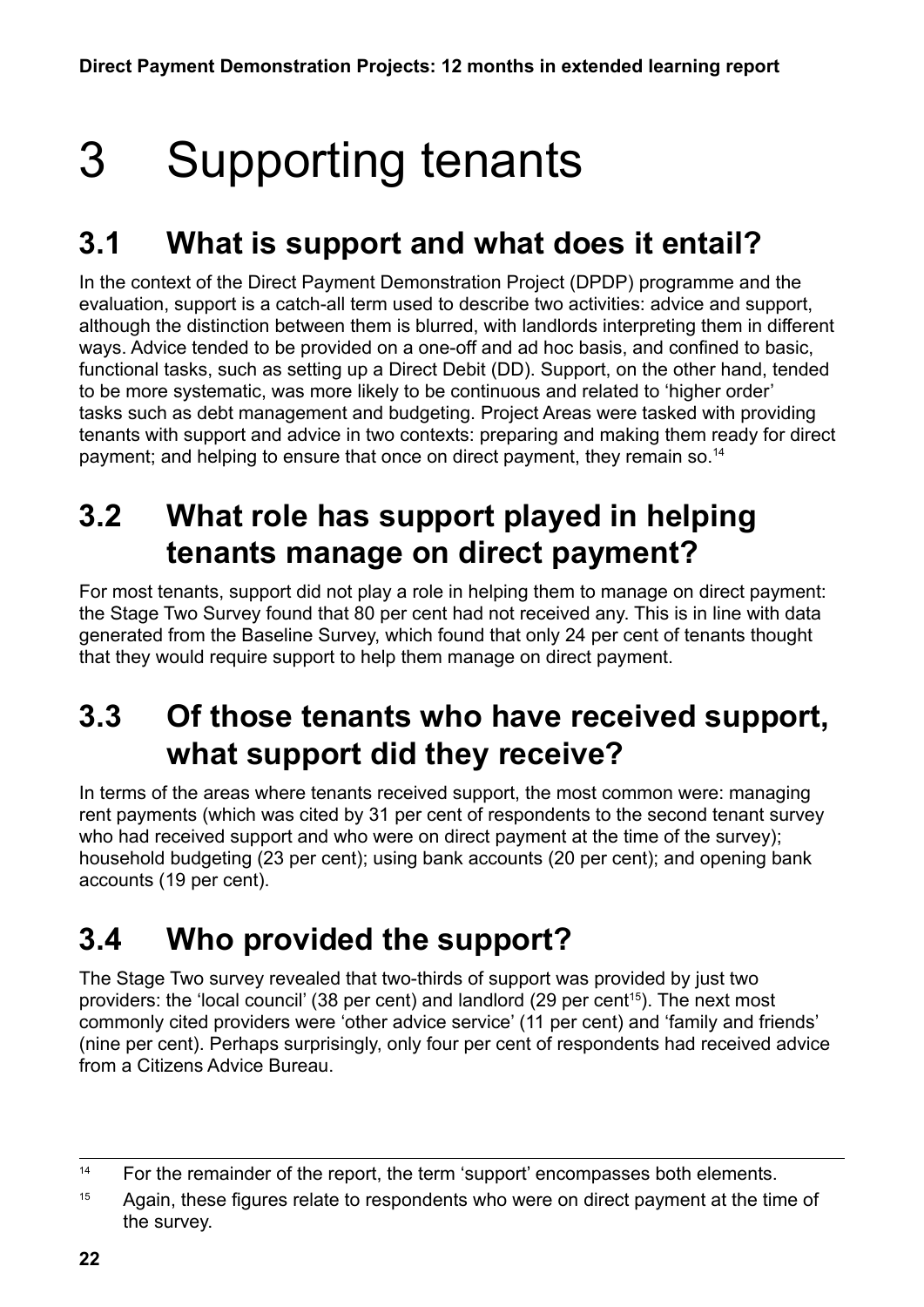<span id="page-22-0"></span>In terms of the nature and form of support provided by providers, qualitative data collected by the evaluation team suggests that landlords tended to offer basic, one-off support, such as providing advice on how to set-up a bank account or a DD, with more complex and comprehensive support being outsourced to specialist, external agencies. However, there is evidence to suggest that this dichotomy became less marked as the DPDP programme progressed as landlords increasingly undertook more complex support tasks.

## **3.5 What has been the impact of this support?**

The most effective way of answering this question would be to explore the payment patterns of tenants in receipt of support via Rent Account Analysis (RAA). However, rent account data provided by landlords does not identify support recipients. Fortunately, other data collected by the team does shed some light on this important issue – the second stage survey data suggests that support had a positive impact, as most tenants who had received it reported that it had helped them to manage on direct payment:

- $\cdot$  69 per cent of the 52 former DPDP tenants<sup>16</sup> (or 36 out of 52) who had been on direct payment and who had received support felt that it had helped them to manage on direct payment better;
- 68 per cent (of the 189) tenants who were still on direct payment agreed with the statement:

*'The advice or support I received helped me to manage my rent payments.'*

• 61 per cent of tenants who were still on direct payment agreed with the statement:

*'The advice or support I received helped me to manage my money on a four weekly or monthly basis.'*

• 49 per cent of tenants who were still on direct payment agreed with the statement:

*'The advice or support I received helped me to improve my confidence about money management.'.*

It is also interesting to note that, at the end of the first year of the DPDP programme, support had had a positive impact beyond the DPDP per se: nearly a quarter (22 per cent) of tenants who were still on direct payment agreed with the statement: *'The advice or support I received helped me to think about moving into paid work'*.

## **3.6 What has been the experience of Project Areas in terms of support provision?**

The detailed account of the experience of Project Areas in terms of support provision presented in the *Six months in* report still held true 12 months into the programme. Specifically:

• landlords found that providing support to tenants was relatively resource intensive and time consuming. This was because of the numbers of tenants who wanted support and the intensity of the support required;

<sup>&</sup>lt;sup>16</sup> These were tenants who had left the DPDP programme, through the safeguarding or switchback processes, and reverted back to landlord payment.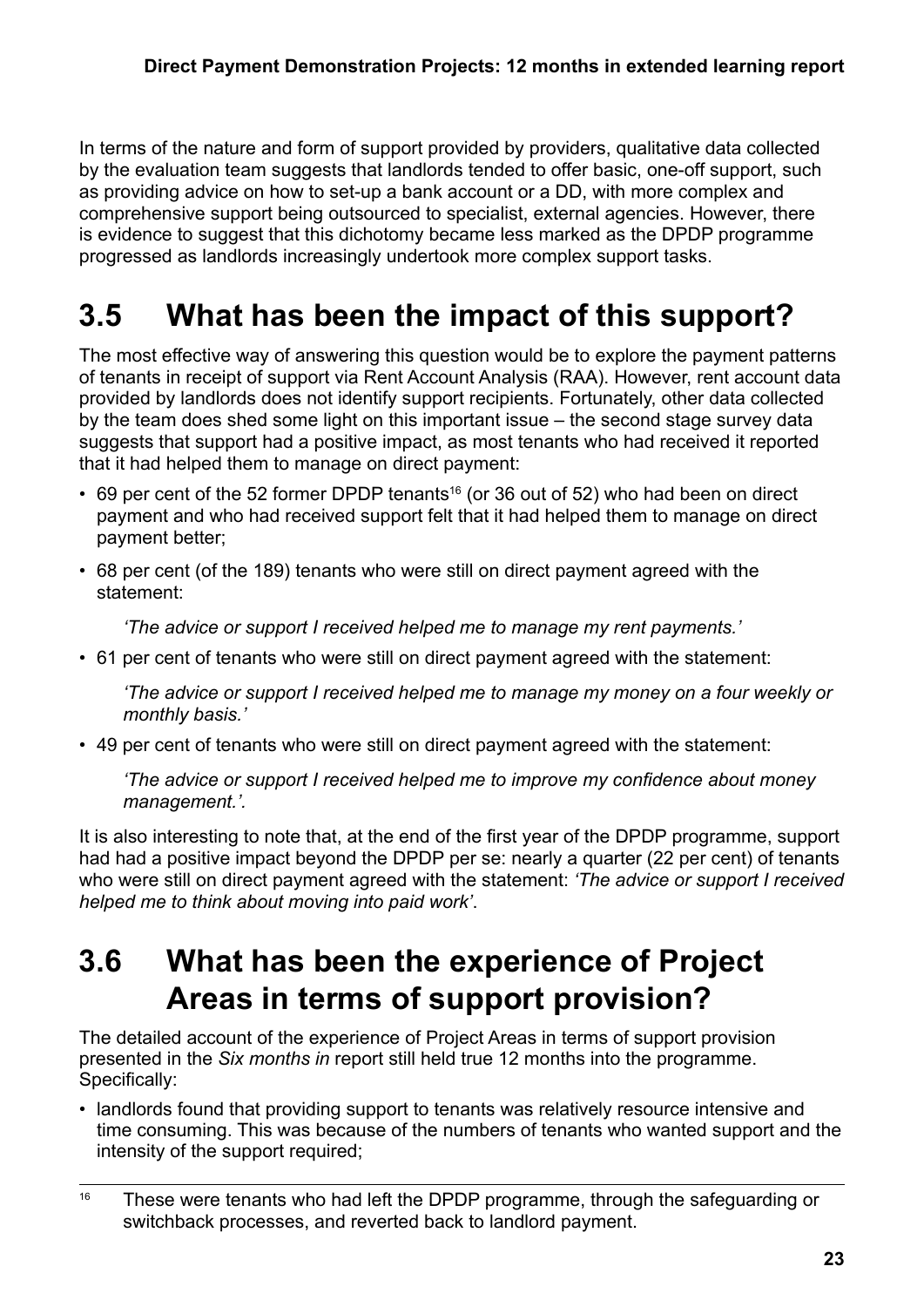#### **Direct Payment Demonstration Projects: 12 months in extended learning report**

• many tenants who requested support did not take it up, which was a source of frustration for Project Area officers. There were a number of reasons for this. These include the form that support took, with 'one-on-one' personalised support having a higher take-up rate than collective approaches, such as workshops, seminars, or surgeries. The time delay between support being commissioned and provided, which resulted in some tenants being unclear about what was being offered to them, appeared to be another contributory factor. One local stakeholder argued that low take-up was also a result of some tenants requesting support as a ruse to delay their entry onto the DPDP programme:

*'We've had a high number of non-engagers. Some may have sought advice as a means to delay participating in the project.'*

- it is difficult to assess the impact of support interventions. This is because, reported a number of officers, there was a dearth of information about the impact of support provision, particularly if provided externally. And there was frustration amongst officers in the Project Areas that they had little sense of what was working, when, how and why;
- many tenants have very little understanding of banking products and how to bank.

#### Support: key learning for landlords

- The way support is 'branded' and 'packaged' can prompt increased take-up by tenants: several Project Areas have found that branding support in general terms (for example, as tenancy support), rather than as financial advice (for example, money or debt advice), resulted in higher levels of engagement.
- It is important to maintain a clear distinction between landlords' support function and rent collections. This is because tenants can be reluctant to engage with income officers, assuming their priority will be securing rent/arrears payments, but are willing to engage with a tenancy support officer.
- It is important to map activity in terms of local (external) support provision and being clear about 'who does what'.
- It is important to engage with support partners as early as possible in the support provision process.
- Notwithstanding the difficulties associated with highlighting the impact of externally provided support, landlords should work with external support agencies to ensure that this happens. This is because, in the context of scarce resources, it is imperative that landlords are able to demonstrate (or not) that support does work, in doing so highlighting what works, when, how and why and the value for money provided by different types of intervention.
- Once external support partners have been engaged, it is important to work closely with them on an ongoing basis.
- It is important that support provided to tenants is tailored to their needs and circumstances and that they are offered choice.
- Tenants who request support in practice often do not take it up, with this particularly likely to be the case if the support is provided 'collectively', through workshops, seminars, or surgeries. However, while personalised support appears to be the most effective way of engaging tenants it is also the most resource intensive way of providing support.
- Some tenants who, it appears, do require support, may not necessarily want it and may be reluctant to engage.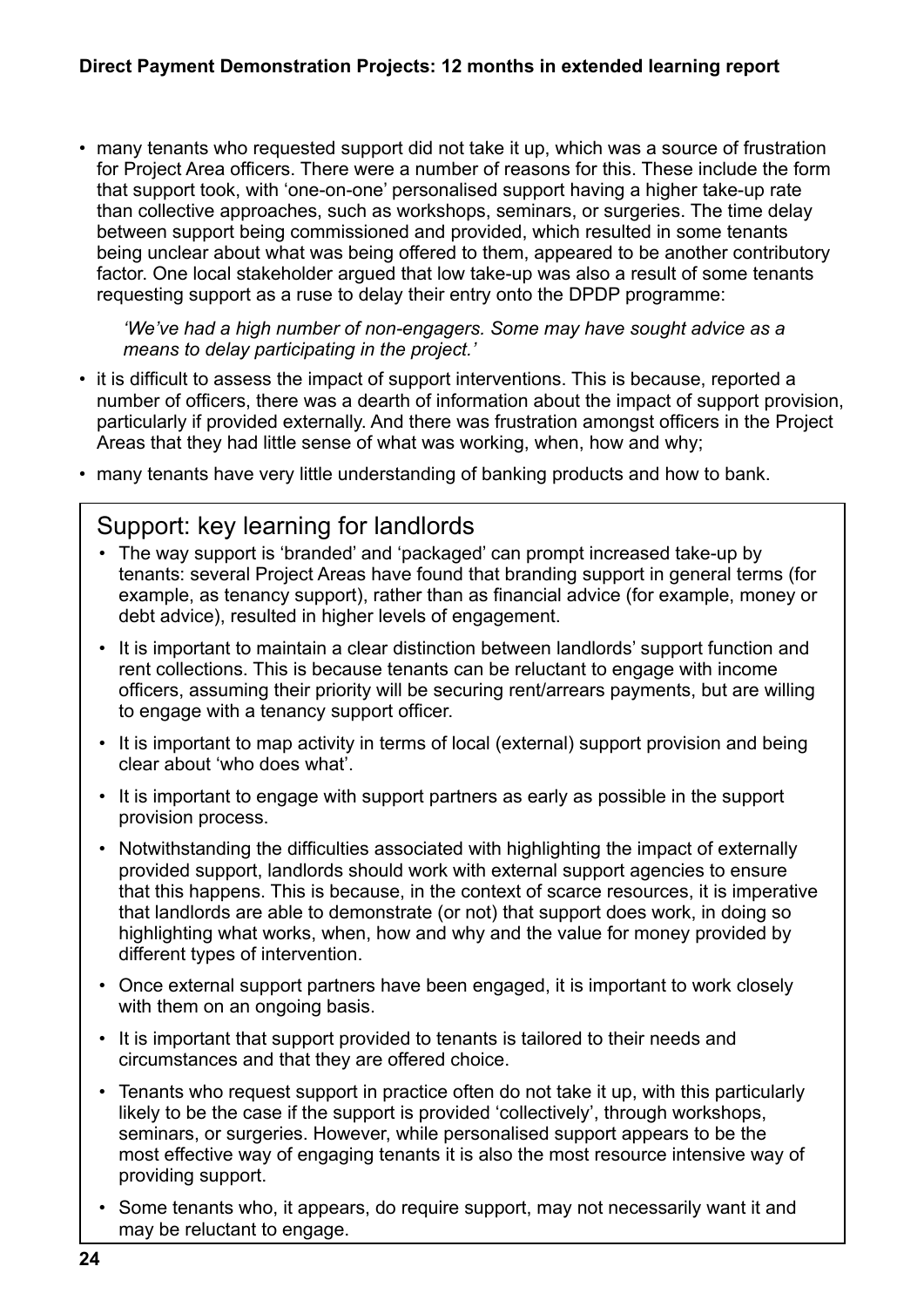## <span id="page-24-0"></span>4 The impact of the direct payment of Housing Benefit on landlords and other local stakeholders

## **4.1 How have landlords found implementation of direct payment?**

In the first 12 months of the Direct Payment Demonstration Project (DPDP), 7,426 tenants received direct payment of Housing Benefit (HB) across the six Project Areas<sup>17</sup>. This was no mean feat. It quickly became apparent, during the project set-up phase, that the task of designing and preparing for direct payment was more extensive than anticipated. Landlords did not hold the data about their tenants that the Department for Work and Pensions (DWP) expected them to, and landlords did not know as much about their tenants' circumstances as they thought they did. Gathering basic details and bank account numbers from tenants was a long and arduous task, there were IT issues to resolve, and relationships with local support providers and financial product providers to develop. Meanwhile, programme design was still ongoing. In addition, during this most complicated and resource intensive period of the DPDP some Project Areas had no dedicated project manager (although all had a 'lead officer' and all subsequently appointed a project manager), having taken the view that this would not be necessary.

During this intensive early phase of the project there were frustrations and challenges. Project Area stakeholders were surprised that more design work had not been done prior to selecting the DPDP Project Areas and felt DWP's expectations and timescales were unrealistic. DWP, meanwhile, were surprised that social landlords were not able to draw down more information about their tenants to help with early engagement and assessment.<sup>18</sup> Some mistakes were made (for example, administrative errors) and lessons quickly learnt.

However, by June 2012 (August in the case of Edinburgh<sup>19</sup>), when the DPDP was due to 'go live', all Project Areas were ready to make their first direct payment of HB. Fewer tenants were ready to be transferred onto the new system than originally projected and some elements of DPDP preparation had not been given full attention (developing support structures, for example), but the Project Areas and DWP had achieved a great deal in a limited timeframe.

- <sup>17</sup> The remaining tenants in scope were not put onto direct payment because they failed to engage (for example, they did not respond to efforts at contact, or did not provide bank details) or were assessed as not being ready for direct payment or needing support before moving to the new system.
- <sup>18</sup> See *Direct Payments Demonstration Projects: Learning the lessons, six months in* (DWP Research Report No. 839) – Publications – GOV.UK for a more detail discussion of the challenges encountered during the preparation phase of the DPDP.
- <sup>19</sup> Edinburgh joined the DPDP later than other Project Areas.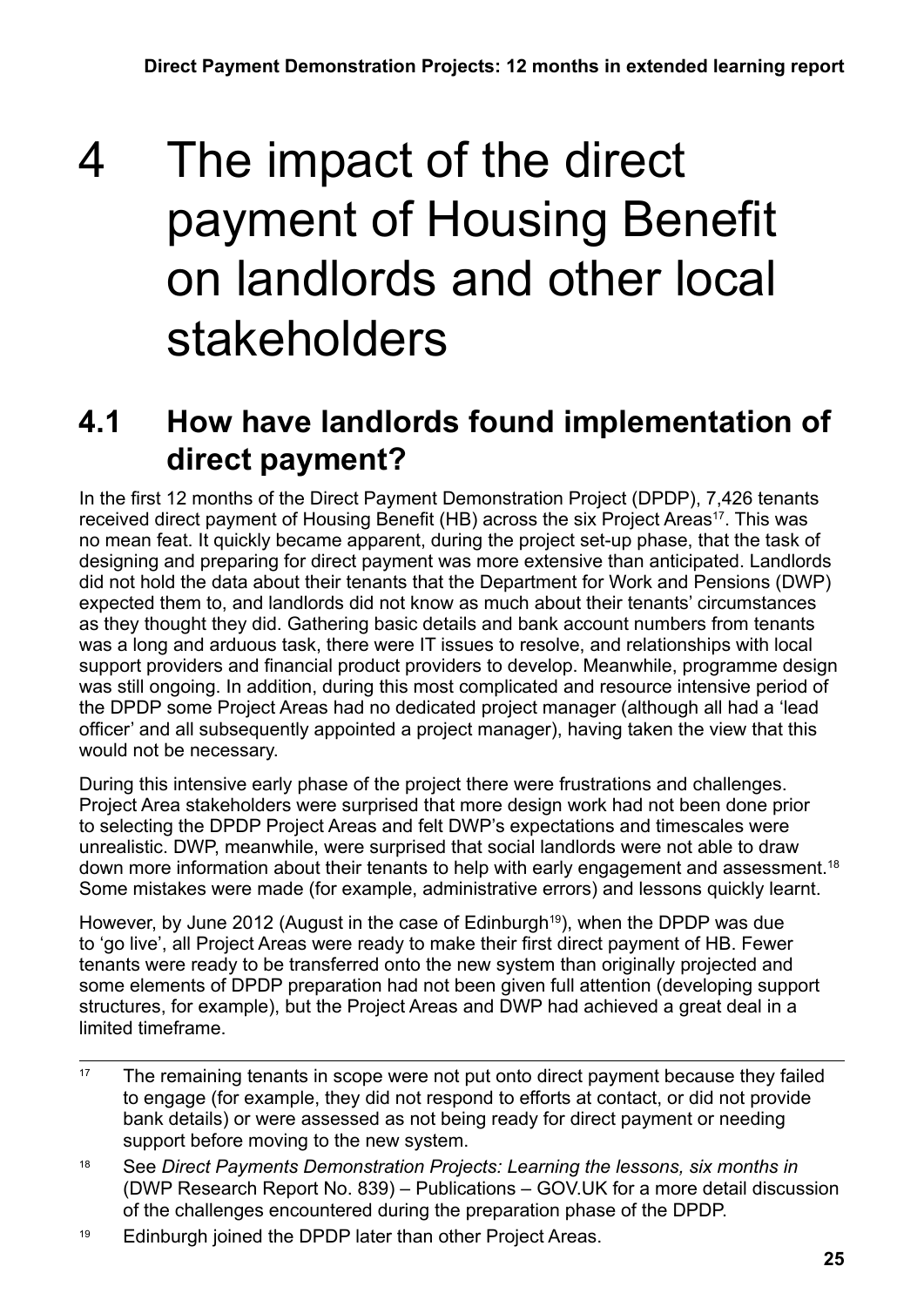<span id="page-25-0"></span>This early phase of the DPDP proved the most challenging to local stakeholders. About six months after 'go live', stakeholders in the Project Areas reported being in 'steady state'. Challenges remained and there was work still to be done, but the process of administering direct payment and collecting rent was running relatively smoothly, allowing Project Areas to shift their attention to longer-term activities and challenges. This included working with tenants who had been safeguarded, developing support structures, and restructuring or expanding staff teams to meet the ongoing demands of direct payment. Having learnt lessons from the early phase of the project some Project Areas, for example, restructured rent teams, separated the rent collection function and tenancy support function more clearly, increased capacity in some teams, particularly in income and tenancy support teams, reduced housing officer 'patch' sizes, and employed a DPDP project manager. Once the administrative side of implementation was running smoothly, Project Areas were able to make, and test, these kinds of operational changes to determine those that were most effective locally.

## **4.2 What have been the key impacts of direct payment on landlords and other local stakeholders?**

The key impacts of the introduction of direct payment on landlords and local stakeholders have been:

- **landlord cash flow and income streams** have been affected by the introduction of direct payment which, in turn, may have implications for loan agreements and business plans. This issue is explored in more detail in Chapter 5, which considers the 'costs' associated with direct payment;
- **organisational change**: the introduction of direct payment prompted participating landlords to consider new ways of working. Income teams have been reconfigured, roles have needed to change, new rent collection methods have been developed and trialled (SMS reminders, for example), 'patch' sizes have been reconsidered, and IT systems have been re-evaluated. Direct payment has demanded changes in staff roles and responsibilities, and has altered the expectations placed upon them. Income officers in some areas, for example, are now providing support and advice to tenants where this was previously absent from, or a marginal component, of their job. There is increased attention and scrutiny from Chief Executive Officers (CEOs), Boards of directors, members and councillors because of the potential consequences for landlord income streams – pressure which bears down more directly on staff than was previously the case;
- **cultural change**: landlords are having to reconcile the tension between their traditional social function and the need to adopt a more hard-headed commercial approach in order to protect income streams. As one landlord explained:

*'Landlords are going to have to have a good look in the mirror … we're going to have a good think about the way we operate … we may be forced into a particular role … we may be forced to act more commercially…and we may have to tell tenants: "you either pay up or you go"… we don't want to do this but this is something that we are having to give a lot of thought to.'*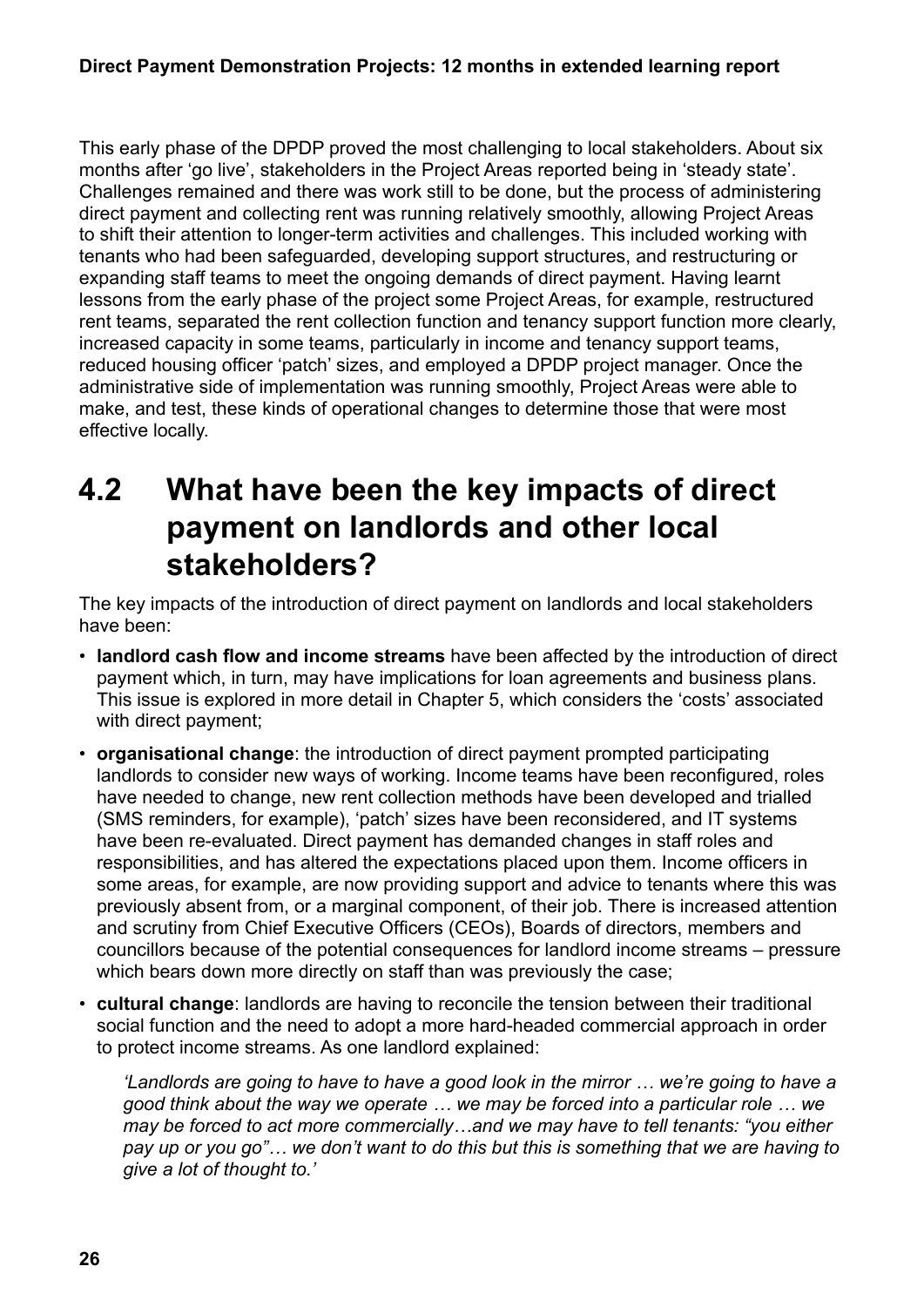- <span id="page-26-0"></span>• *'we are getting to know our tenants in a way we didn't before'* (landlord): When the DPDP programme was launched, there was a widely held view amongst participating landlords that they 'knew' their tenants well. However, it soon became apparent that this was not the case – in order to prepare for and implement direct payment, participating landlords have had to develop relationships with tenants with whom they previously had little contact. They have had to improve their knowledge and understanding of tenants – for example, so they can be adequately supported, their readiness for direct payment assessed, early intervention developed, and effective collection methods employed. This has been a positive, if unintended consequence of direct payment for landlords;
- **additional demands on other organisations and services**. Contact with tenants was found to frequently uncover existing (and often long-standing) issues and difficulties unrelated to direct payment which, once identified, needed to be addressed by other services, including health, social care, and education. However, while not discounting this important resource issue, it is important to remember the 'bigger picture': that is, the needs of vulnerable tenants, a point acknowledged by Lord Freud in a recent speech:

*'Because of the projects, and the increased intervention that followed, the relevant authorities were able to step in and provide the appropriate support. So for some people direct payments have proved a useful mechanism for highlighting where they need support.'*<sup>20</sup>

• **impact on other aspects of the landlord service**. The resource directed at managing direct payment – and seen as necessary to maintain acceptable rent collection rates – can have consequences for other aspects of the service. If effort and resource is being directed towards direct payment activities and tenants, that can mean it is being directed away from other activities and tenants. This phenomenon was reported by a number of landlords who reported that the DPDP had displaced resources from other activities.

## **4.3 What factors have facilitated the effective delivery of direct payment?**

The following factors emerged as key in the effective management and delivery of direct payment in the DPDP. The question is whether these can be preserved, or replicated in a Universal Credit (UC) context.

• **The relationship between HB departments and landlords**. The cooperation and close working between HB departments and landlords has been crucial for effective implementation in the DPDP. There was frequent contact and communication between landlords and HB departments throughout the programme, and landlords valued the local knowledge and presence of HB staff. As one HB manager explained: *'we are in constant communication about these cases, and we know the landlords, and their issues and their tenants.'* The switchback process (or, more specifically, ensuring people were switched back promptly) sometimes relied upon landlords' relationship with, and access to HB staff. In most cases, HB staff and landlords were able to share claimant data and local stakeholders emphasised that data sharing was key to the smooth running of the DPDP.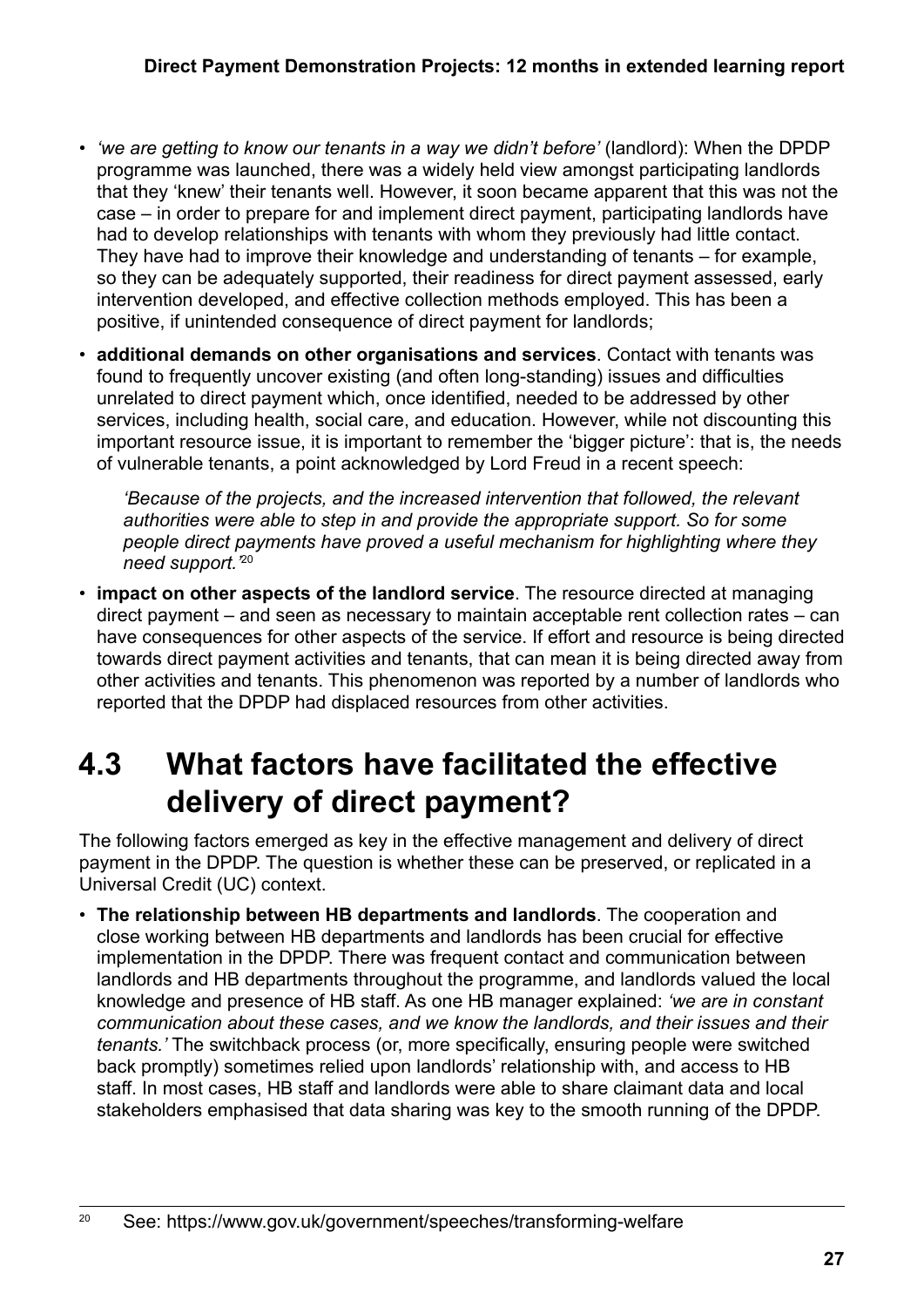#### <span id="page-27-0"></span>The importance of data sharing between landlords and HB departments

*'Sharing of payment and claim data has ensured we can work with our tenants in a supportive way* [when circumstances change, for example]*. But it has also ensured that tenants do not "play us off" against the local authority. Armed with the facts we can support the 'can't pays' and proceed with action against the 'won't pays'.'*

#### (Landlord)

*'Ongoing information sharing on suspensions and cancellations of tenants' HB is very useful. So data sharing is key to the future success of direct payments.'*

(Landlord)

- **A dedicated project manager**. Few Project Areas started out with a dedicated project manager, but all ended up with one, which is testament to the value of strong governance structures, particularly in the intensive early implementation phase. In the words of one DWP Relationship Manager, reflecting on the benefits of strong project management, it is important that someone is *'responsible for drawing together the whole view, having a collective activity plan, project plan and be that person to draw it together'*. In terms of the nature of their roles, they engaged in two activities: project management, which involved coordinating the activities of participating landlords, and being the principal conduit between the Project Area and DWP; and implementing and sustaining direct payment activities in their area.
- **Additional resource**. All Project Areas highlighted the importance of allocating additional resource to the programme with all noting that it was relatively resource intensive. Most participating stakeholders emphasised that the effort, focus, and resource associated with the DPDP would be difficult to maintain. However, it is important to note that it was the business of the DPDP to learn how to deliver direct payment, in order that other organisations could do so more readily, easily and effectively. With the right design, and the right systems in place, when direct payment is rolled out it should not require the same level of resource.

## **4.4 What were the key challenges faced by landlords and other stakeholders?**

• **Engaging with tenants**. Much effort went into contacting the 12,000 tenants brought into scope for the DPDP and approximately one-third had still not engaged (i.e. not responded or refused to comply with requests) by the time the DPDP went 'live'. By the seventh direct payment of HB approximately 1,500 had not engaged. Of the 536 tenants surveyed at the end of the first 12 months who had never gone onto direct payment 24 per cent reported not responding to attempts at contact. Evidence from the tenant panel suggests that some non-responders will have been resisting contact as a strategy for maintaining the status quo, seeking to avoid direct payment. Nearly one-quarter (23 per cent) of those surveyed reported never having been contacted, despite the fact that all tenants were sent letters several times. Engaging with tenants presented a real challenge in the DPDP, but is unlikely to be as much of an issue for UC. Direct payment in the DPDP was not mandatory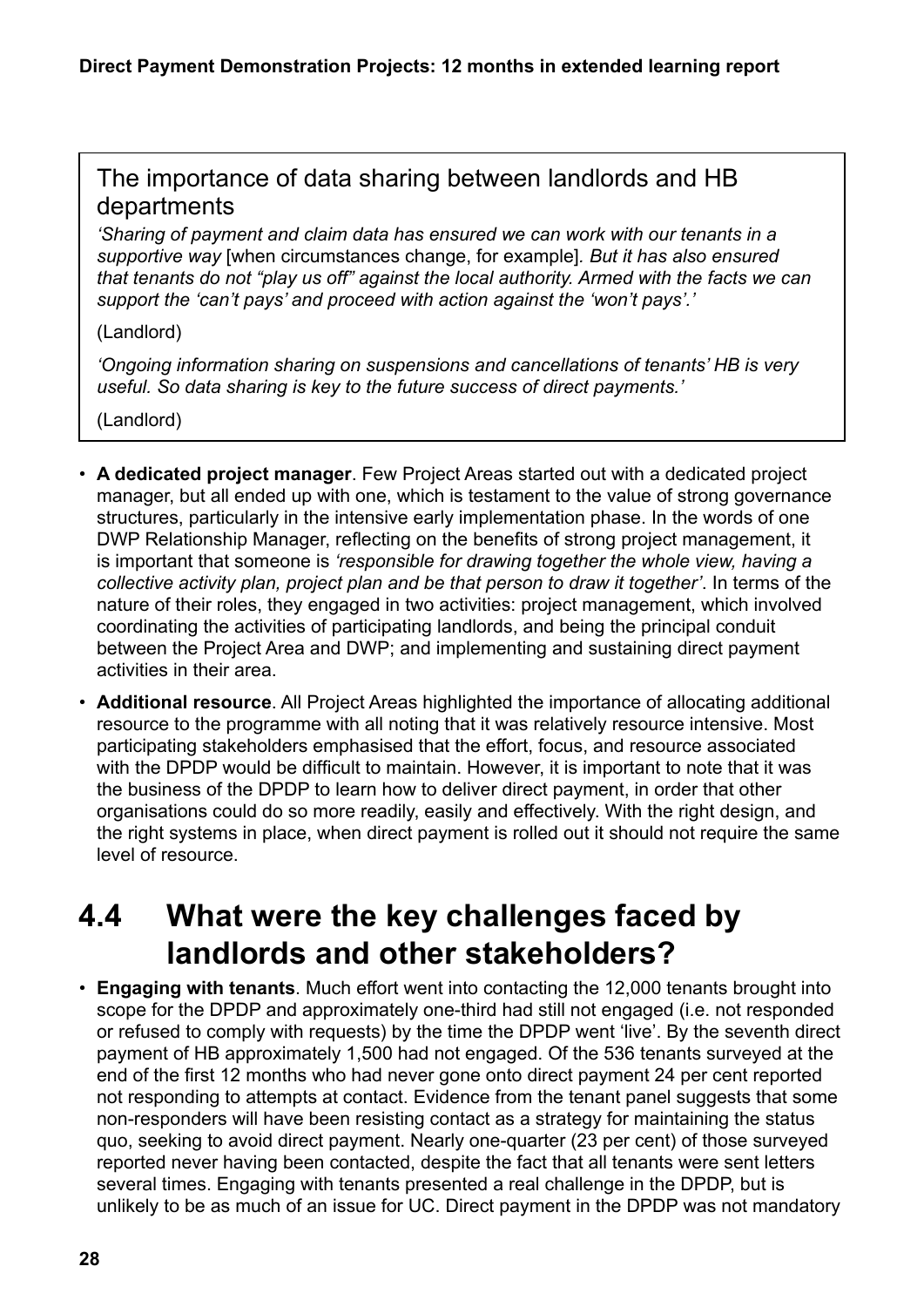and there were no sanctions against those who did not engage. The situation will be very different under UC, as one stakeholder explained:

*'… when UC happens, people will go to the end of the world to get in touch with us and give us their bank details because they will want their money.'* 

- **Assessing tenants' readiness for direct payment**. In order to target rent collection activity, minimise the financial risk associated with direct payment, and safeguard the most vulnerable tenants, landlords (and DWP, in a UC context) need to be able to identify those tenants most at risk of accruing arrears and the factors driving underpayment. However, the precise drivers of risk, and the characteristics associated with underpayment remain unclear; not just in the DPDP, but more widely in the field of debt and money management. The assessment processes trialled in the DPDP to identify those ready for direct payment and those unlikely to manage without support were not wholly effective $21$ . Some tenants assessed as 'high risk' have managed well, paying their rent fully, and some assessed as 'low risk' have not. As one stakeholder explained *'It wasn't the people I expected to fail with direct payment have failed … I was really shocked … some of the people who have failed with direct payment you just wouldn't have expected and have no history of rent arrears'*. In fact, a key finding from analysis of tenant rent accounts is that payment patterns are highly complex, with tenants evading simple categories of 'good' and 'bad' payers. The evaluation team continues to explore this issue and further analysis from the Stage Two tenant survey and analysis of rent accounts should reveal further insight.
- **It is difficult to accurately forecast who will manage on direct payment and who will struggle**. One key message from analysis of DPDP rent account data is that payment patterns are highly complex and, to a significant extent, evade any simple categorisation of 'payers' and 'non-payers'.22 Instead, the answer often lies in the tenant's personal social circumstances and happenstance; things that are very difficult to predict and record.
- **Securing trust and commitment from tenants**. Support from claimants is not a necessary condition for delivery of direct payment (or UC). However, it does influence engagement, willingness to establish payment methods that help keep arrears low (for example, Direct Debits (DDs)), and willingness to accept support to manage direct payment. There is little support from tenants for the policy, and little confidence that the system will work (i.e. pay the right amount of benefit into the right bank account at the right time). Amongst those who stopped receiving direct payment, 78 per cent reported wanting to leave the programme. It is not surprising, then, that Project Areas struggled to engage switchback tenants in support to help them 'switch-forward' (i.e. return to direct payment). Over half (58 per cent) of the tenants surveyed who were on direct payment expressed a preference for landlord payment, 20 per cent expressed a preference for direct payment and 22 per cent had 'no opinion'. Amongst those not on direct payment (including tenants who received direct payment but switched back) when surveyed, only six per cent expressed a preference for direct payment (89 per cent expressed a preference for landlord payment).

 $21$  DWP developed a support assessment tool which was used by Project Areas to determine a tenant's readiness for direct payment. Some Project Areas adapted this tool or used supplementary information and methods to assess tenants.

<sup>22</sup> See *Direct Payment Demonstration Projects: Rent underpayment*, DWP Research Report No. 877 for a detailed discussion of tenants' payment patterns.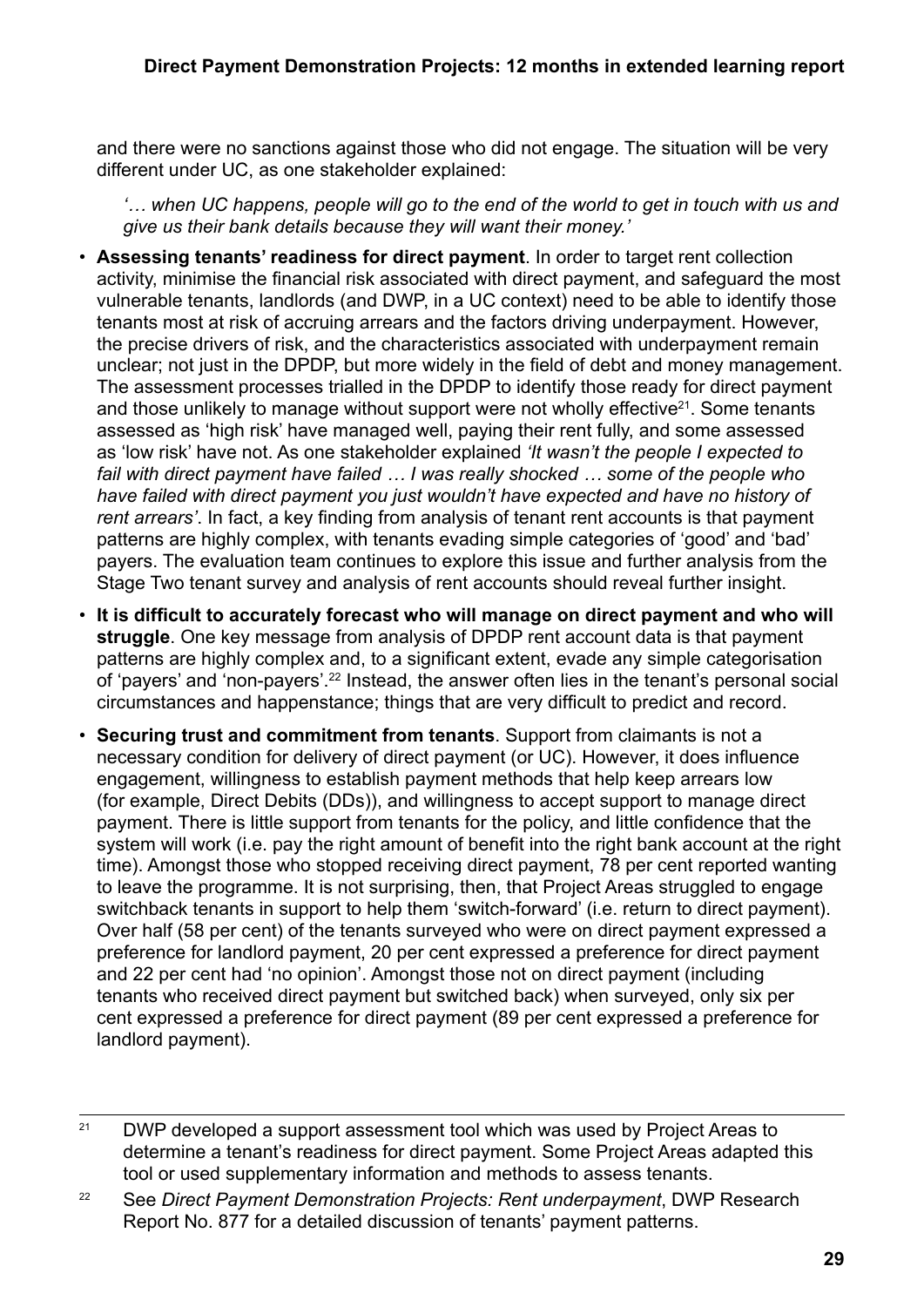#### **Direct Payment Demonstration Projects: 12 months in extended learning report**

• **Effective rent collection and arrears recovery using existing IT systems**. The IT systems being used by most Project Area landlords did not have the reporting capabilities necessary to manage direct payment in the most efficient way. In order to be most effective, landlords need to target collection and recovery action, and devise strategies and tools for early intervention. This is only possible if system reporting functions can support relevant queries (for example, looking at variable date ranges rather than fixed cycle periods) and landlords can begin to unpick tenants' individual payment patterns over time. One landlord, for example, explained that until they made recent changes to their system, hundreds of cases of rent arrears were revealed each month with only a proportion requiring intervention. A housing officer manually sifted the cases to identify those where action was needed. In some Project Areas, identifying tenants to be switched-back was undertaken manually:

*'Switchbacks are very laborious. Every month XX* [staff member] *has to spend three or four days doing this as everything has to be done manually … it's a real pain.'*

• **DWP's limited understanding of how social housing landlords operated at the beginning of the programme**. The social housing sector is very diverse with landlords' operational practices differing markedly. Notwithstanding this, there was consensus amongst stakeholders in the Project Areas that, at the beginning of the programme, DWP's lack of understanding of how social housing landlords operated impacted on the design, development, and implementation of the DPDP. This point was also acknowledged by a Relationship Manager at DWP:

*'We didn't understand what their standard business was … cos it was being done through the vehicle of existing council benefit process it is the local authority process …* [it] *is revs and bens and housing in the local authority area and so we don't have that expertise … So we had to think about the process we wanted but we needed their direct input to understand what the practicalities were and how they would manage their 2,000 tenants against the rest of their business and make it work in terms of all the stuff like the IT and all the other things over and above, so we couldn't have done it without them.'* 

• **Complex payment patterns make it difficult to develop early interventions or preventative measures**. The payment patterns that resulted in rent arrears during the first 12 months of the DPDP were far more complex than anticipated. Tenants have not fallen neatly into 'good' and 'bad' payers. For example, of the 300 respondents who went onto direct payment but were switched back, only three per cent missed all their rent payments (28 per cent sometimes failed to pay **all** their rent) and only one per cent always underpaid. And reference to rent account data revealed that some tenants who routinely paid their rent in full and on time unexpectedly missed a payment one month, and some of those who struggled when they first went onto direct payment subsequently managed well.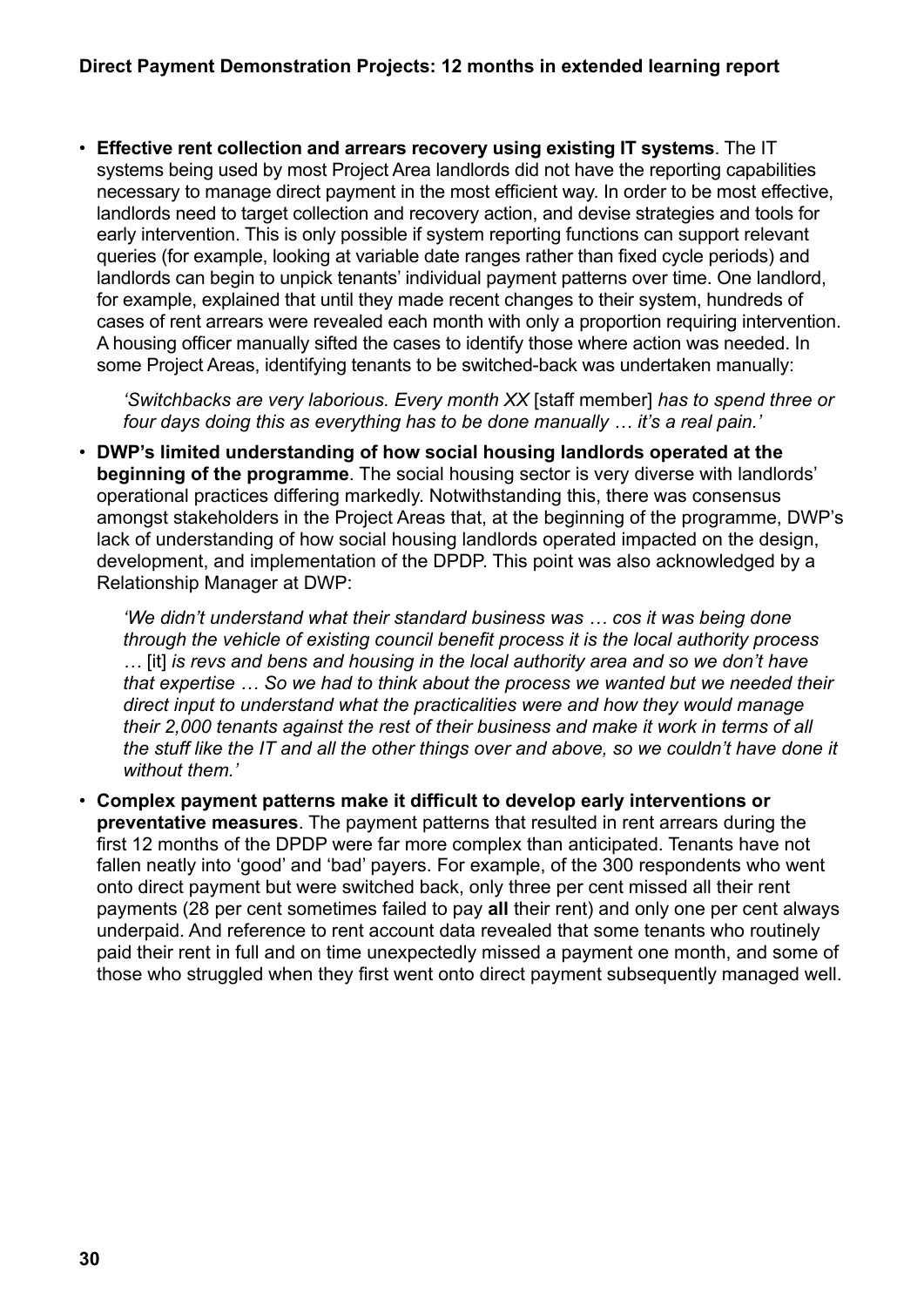#### Stakeholder experiences of direct payment: key learning

- Consulting and communicating with tenants proved time consuming and resource intensive under direct payment. However, there may be number of benefits accruing from these activities, not least that they may help landlords to get to know their tenants better.
- Under UC it will be vital that landlords 'know' their tenants and ensuring that they do should be a priority for them.
- Landlords should review the compatibility of their IT systems with UC.
- As is explored in Chapter 7, with the continuing roll out of UC, landlords should review the ways they operate. They need to look at a range of issues including: the roles and responsibilities of their rent collection and arrears recovery officers; how they collect rent; how they recover arrears; 'patch' sizes; and IT systems.
- Under UC, landlords will have to reconcile the tension between their traditional social function and the need to adopt a more hard-headed commercial approach in order to protect income streams.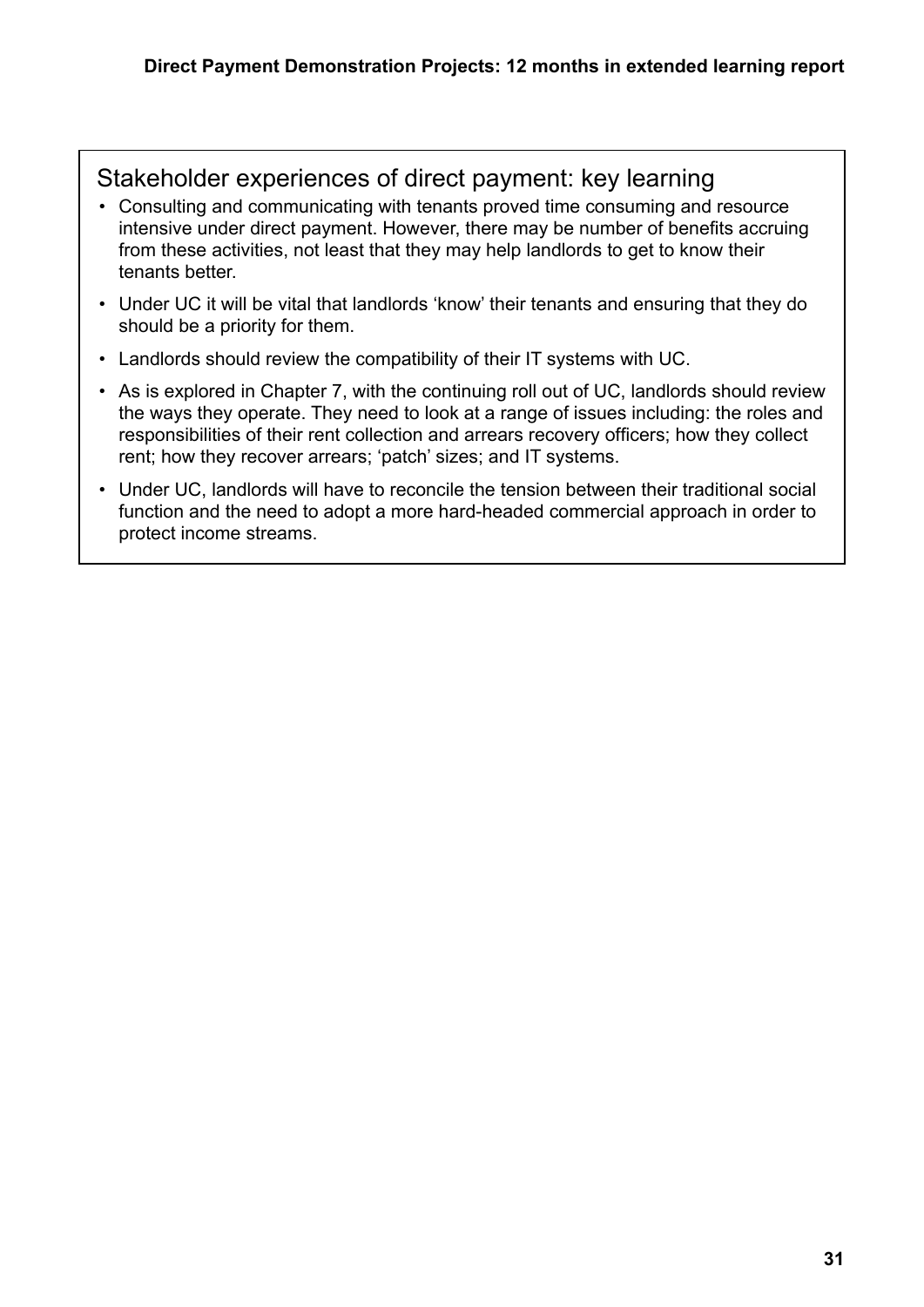# <span id="page-31-0"></span>5 The cost of direct payment

In an effort to assess the impact of direct payment on landlord income streams, the evaluation team analysed the rent accounts of all tenants who received direct payment. A separate report presents detailed findings from the Rent Account Analysis (RAA) of the first 12 months of the Direct Payment Demonstration Project (DPDP), and a follow-up report presenting analysis from the full 18 months of the programme will also be available. This chapter draws heavily on these data.

### **5.1 What has been the impact of direct payment on arrears?**

This analysis reveals that tenants receiving direct payment of Housing Benefit (HB), on average, paid 6.6 per cent less rent per payment period (6.6 pence for every £1 of rent owed) during the 12-month period. If we take the average rent owed by tenants per payment period across the Project Areas (£370), this would amount to £24 less rent received per payment period than if tenants had not been on direct payment.<sup>23</sup>

### **5.2 Has the impact of direct payment on arrears lessened over time?**

**Yes: the impact of direct payment did lessen significantly over time with their being a pronounced underpayment 'spike' at the beginning of the programme.** In the first three rent payment periods after being put onto direct payment, tenants paid on average 15.8 per cent less rent per payment period than they would have done if direct payment had not been introduced. By payment periods 4 to 6 this figure had fallen dramatically to 3.2 per cent with it falling again in payment periods 7 to 9 (1.5 per cent). By payment periods 10 to 12 direct payment tenants paid, on average, 1.2 per cent less of their rent per rent payment period than they would have done had their HB been paid direct to the landlord.

Other rent account data also highlights the magnitude of the spike: over half (54 per cent) the total arrears that accrued in the first 12 months of the DPDP accrued in the first rent payment period after tenants received their first direct payment of HB.

However, the sharp reduction in rent payment rates may be attributed to a wider range of factors other than tenant payment behaviour. Although tenants were staggered onto direct payment, the majority transferred to the new system in the first few months of the DPDP. This was a time when direct payment was in its infancy – learning had not yet accrued, and systems and processes were being trialled and tested. Administrative errors occurred, some processes were found to be less than effective (the support assessment process,

 $23$  The impact of direct payment is assessed using statistical modelling techniques. This technique allows direct payment to be isolated from other factors. It produces a different figure to the overall arrears figure of 5.7 per cent (see 2.1) because the latter includes the influence of switching back to landlord payment and is a straightforward analysis of the rent owed against rent paid, which is then measured against a comparator sample (who paid almost 100 per cent of rent owed).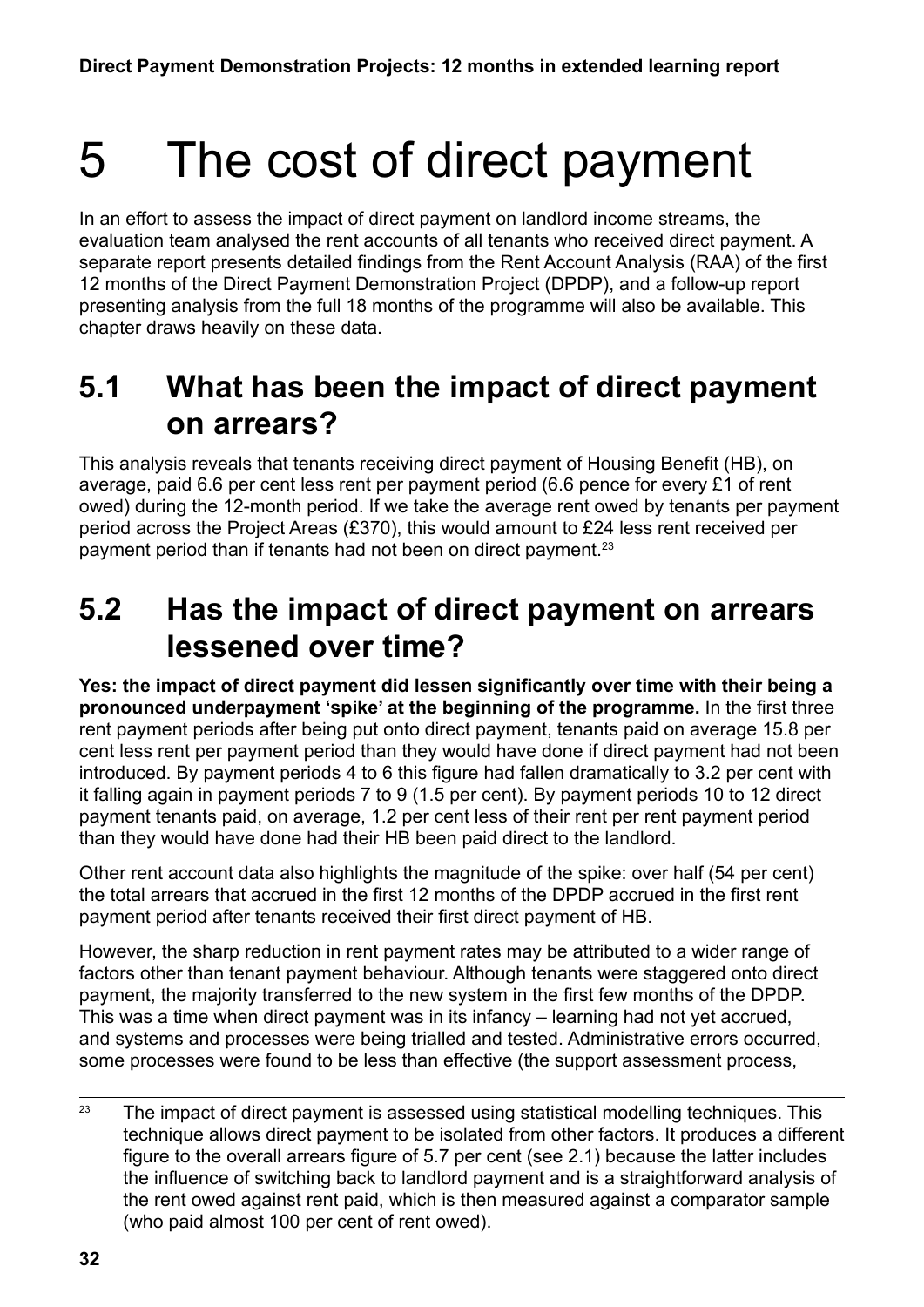<span id="page-32-0"></span>for example), and support structures were not yet in place. Over time, Project Areas learnt lessons and made changes in responses to these, established programmes of support or developed relationships with support providers, and became more experienced and effective at managing direct payment.

## **5.3 Do arrears that accrue in the early stages of direct payment get paid back?**

**In short, no: much of the arrears that accrued in the early stages of direct payment had not been repaid at the end of the first 12 months of the programme**, even though tenant payment behaviour improved markedly with time. Although the payment behaviour of many of those tenants who initially failed to pay all their rent improved over time, much of their 'standing arrears' remained. They may have quickly established positive payment behaviour, but they did not repay the arrears already built up: at the end of the first three payment periods the value of arrears was £1.2 million; at the end of the final payment period the value of arrears was £1.6 million – an increase of £0.4 million (33 per cent). Early arrears, therefore, are not repaid and continued to accumulate, albeit at a slower pace. And most tenants who accrued arrears while on direct payment (79 per cent) were still in arrears at the end of the first 12 months of the programme.

### **5.4 Have arrears accrued because a few people have paid no rent, or because lots of people have underpaid?**

**Underpayment was much more common than non-payment.** Tenants paying no rent formed a relatively small proportion of all those who had accrued arrears – between 27 per cent in the second rent payment period and 13 per cent in in the 11th payment period. By payment period 12, non-payers comprised just 16 per cent of the sample of those who had accrued arrears. **However, non-payment had a greater impact on the total value of arrears than underpayment.** Although non-payers accounted for a relatively small proportion of those who accrued arrears, they accounted for between 32 per cent (in rent payment period 1) and 50 per cent (in rent payment period 2) of the total value of arrears. In rent payment period 12, non-payment accounted for 47 per cent of the total value of arrears.

It is worth noting that the amount by which tenants underpaid varied between tenants and over time. The proportion of tenants who underpaid their rent by a relatively large amount (i.e. by 50-100 per cent of the rent due) increased with the introduction of direct payment. In the three payment periods prior to the introduction of direct payment this group accounted for an average of ten per cent of those who accrued arrears.<sup>24</sup> For the 12 payment periods

<sup>&</sup>lt;sup>24</sup> Prior to the introduction of direct payment, non-payment could only occur as a result of administrative problems, although significant underpayment would be possible amongst those on partial HB.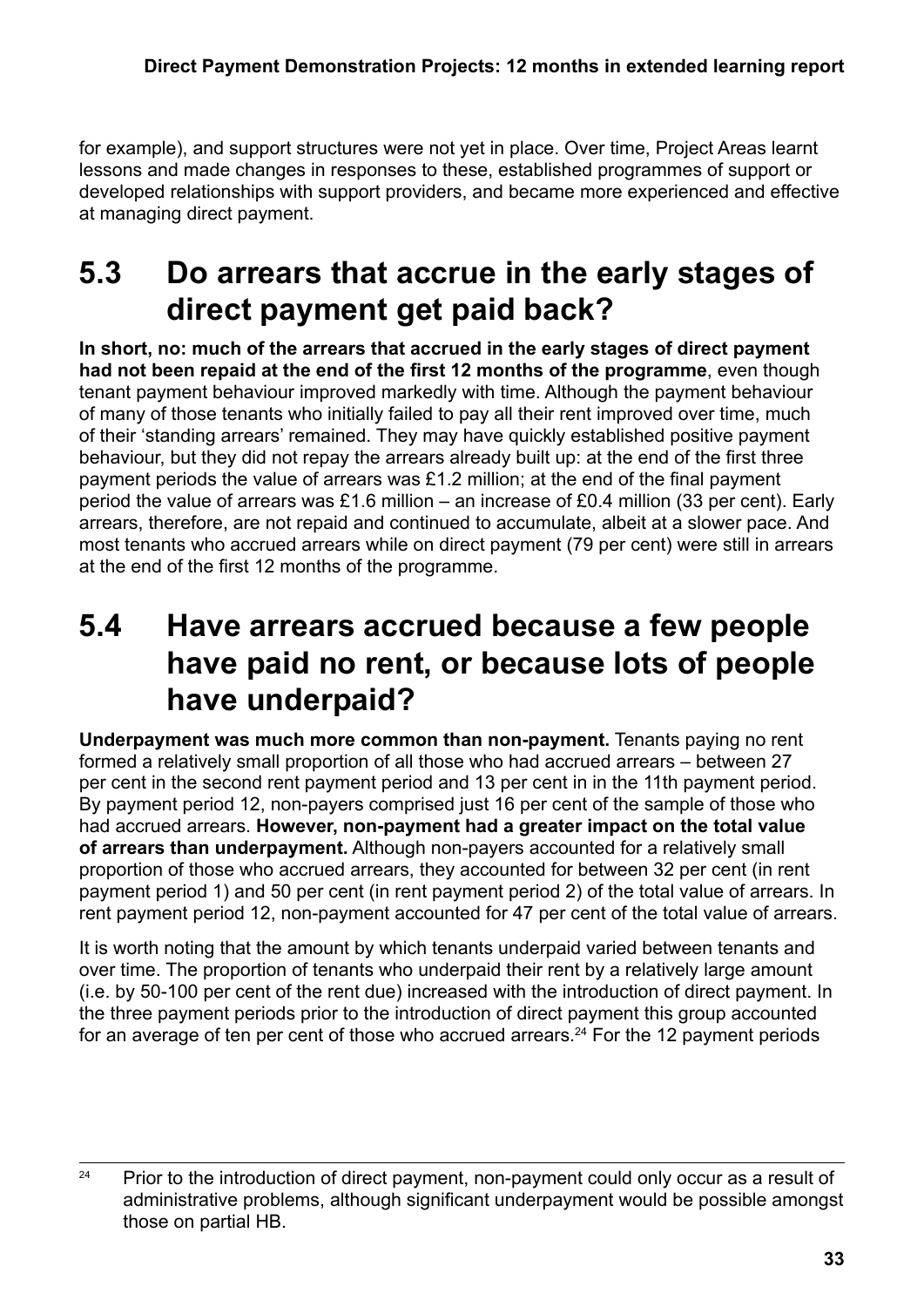<span id="page-33-0"></span>following the launch of the DPDP the proportion grew to an average of 41 per cent.<sup>25</sup> However, underpaying by a relatively large amount was more prevalent in the early stages of the DPDP, particularly in payment period one. Over time the profile of tenants accruing arrears each period shifted, with a greater proportion underpaying by a smaller amount.<sup>26</sup>

## **5.5 In addition to arrears, are there other costs to landlords of implementing direct payment?**

**Yes: there are additional costs associated with delivering direct payment and there was a consensus amongst landlords that it was more resource intensive than landlord payment.** However, it is not possible to quantify them because none of the Project Areas undertook a systematic and comprehensive assessment of these costs or held monitoring data on them. The data secured by the evaluation team on the subject was garnered through in-depth interviews with key local stakeholders.

When exploring this issue it is important to focus not just on costs but also on resource, as many of the additional activities undertaken by landlords did not result in direct, additional costs to them, even though additional resource was employed. Landlords identified a number of areas where the delivery and management of direct payment had resulted in the use of additional resource and increased costs as a result of the increase in the proportion of tenants paying their own rent $27$ :

• **staff time**, which was seen as being the biggest cost. For example, all Project Areas appointed a dedicated DPDP project manager and in most areas this represented additional staffing. And several employed additional housing/tenancy support workers (ranging from 0.5 – 1.75 FTE) when it became clear that capacity in existing teams was not sufficient. However, it is important to note that some of this additional staff time was a result of the administrative demands of the DPDP programme – for example, officers from Project Areas attended numerous programme events and had to provide monitoring information and progress updates on a regular basis, and not a result of the demands of direct payment per se;

<sup>25</sup> A series of 'switchback triggers' operated in the Project Areas, designed specifically to remove tenants displaying particular payment patterns from remaining in the programme. This included triggers designed to 'switchback' high value persistent underpayers, and triggers designed to switchback non-payers after a period of time. This will, therefore, have affected the patterns of underpayment which emerged.

<sup>26</sup> Further information about underpayment can be found in the research report, *Rent 'Underpayment' in the Direct Payment Demonstration Project*. The underpayers report, which was written after this one, highlights the key issues to emerge from a bespoke piece of research on the issue. It draws on data generated from the following quantitative and qualitative sources: landlord rent accounts; a telephone survey of underpayers; and in-depth interviews with 20 tenants who took part in this survey.

<sup>27</sup> It is important to remember that some tenants on HB – those on partial HB or with deduction from their HB – were already paying some of their rent themselves so some of these costs would already have applied.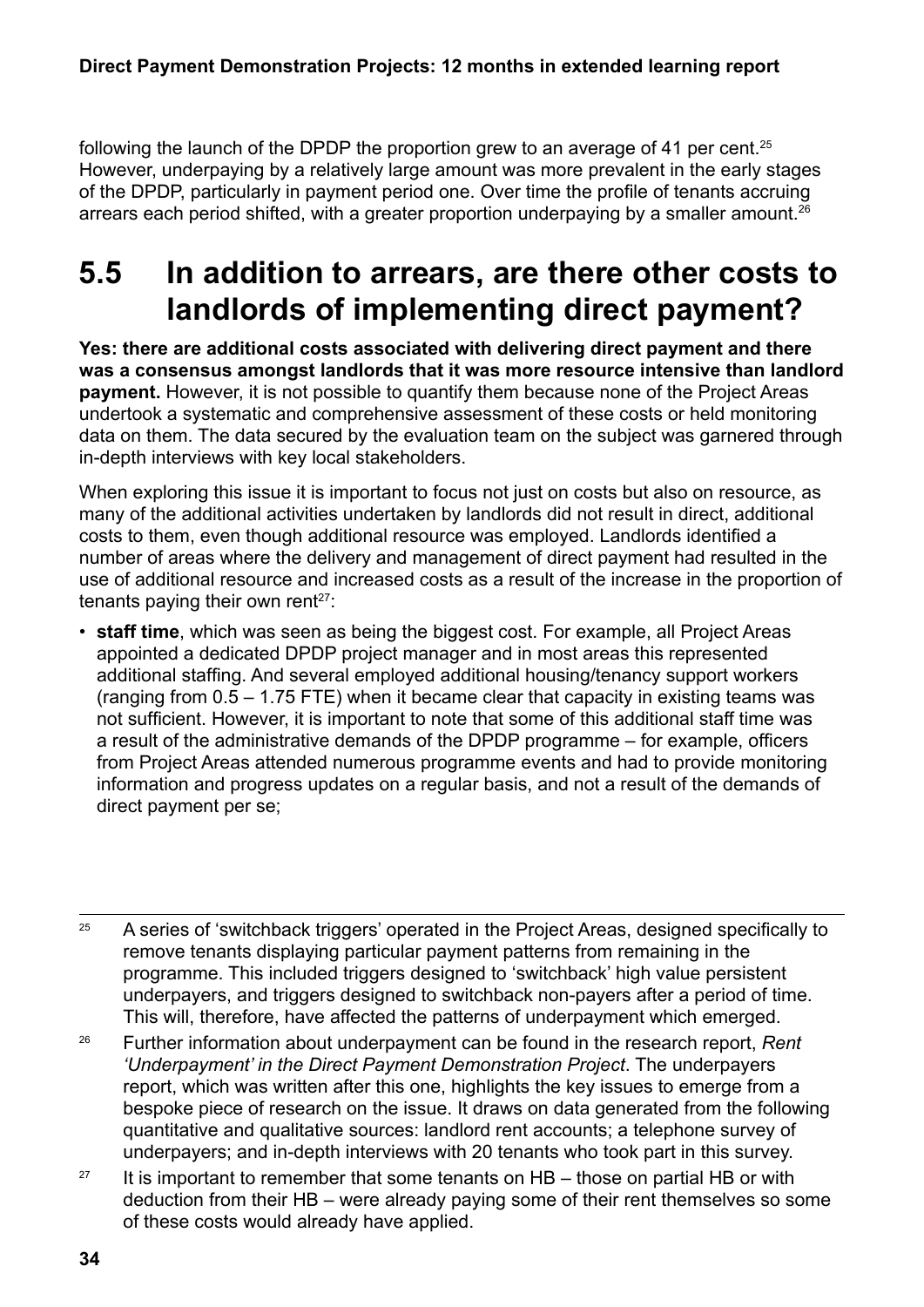<span id="page-34-0"></span>• **the cost of upgrading and improving rent collection and recovery IT systems**: A number of landlords purchased new software packages because their existing IT systems were not compatible with direct payment, with a common 'gripe' being that they could not provide the 'live', current data, that direct payment demanded. These packages could be relatively expensive – one landlord, for example, reported spending £50,000 on purchasing one:

*'Our biggest challenge is our IT system… we were having to do so many things manually … so we invested £50,000 in xxx* [a rent collection software package] *… .'*

• the cost of communicating with tenants: There are (non-staff) cost/resource implications for all four of the most commonly used communication methods used by landlords: letter writing; telephoning; face-to-face visits; and SMS texting. A number of landlords used texts to remind tenants to pay their rent and reported that it was an effective way of boosting payment rates:

*'SMS messaging in advance reminding tenants about making future payments* [has been important] *… it was very effective in early December* [2012]*.'*

• payment transaction costs: Landlords reported that the increase in the number of HB tenants paying their own rent (rather than it being paid direct to the landlord) increased transaction costs. Although these costs primarily related to Direct Debits (DDs), as this was the preferred payment method for most tenants, in some areas the increase was (in part) a result of the fees charged by pre-payment card providers:

*'Our transaction costs have gone up because we have to pay a fee every time a tenant pays their rent using a pre-payment card … and there's a ceiling of £150 … I think they pay 40 pence per transaction … it's costing us a lot of money … we worked out that it is costing us £440 in additional costs for our tenants.'* 

(Lead Officer, housing association);

**However, it is important to note that there are cost savings in the medium and longterm associated with the introduction of some of the activities above**. For example, a consequence of more communication between landlords and tenants is likely to be better payment rates. Also, a number of landlords reported that text reminders had improved their collection rates. And the landlord that had introduced a new £50,000 IT system reported that it would result in fewer staff hours being spent identifying tenants in arrears and a much more effective IT system: *'that* [£50,000] *sounds a lot of money but it provides data on weekly basis, which is a big improvement on our old system which provided it monthly'*.

### **5.6 What is the total cost of direct payment?**

Because we do not know the cost of delivering direct payment it is impossible to answer this question. However, even if it were possible to generate a figure, one would have to treat it with a degree of caution, particularly in the context of the development of UC. This is because in three respects the UC context is very different to the one for DPDP, with obvious (and conflicting) resource implications: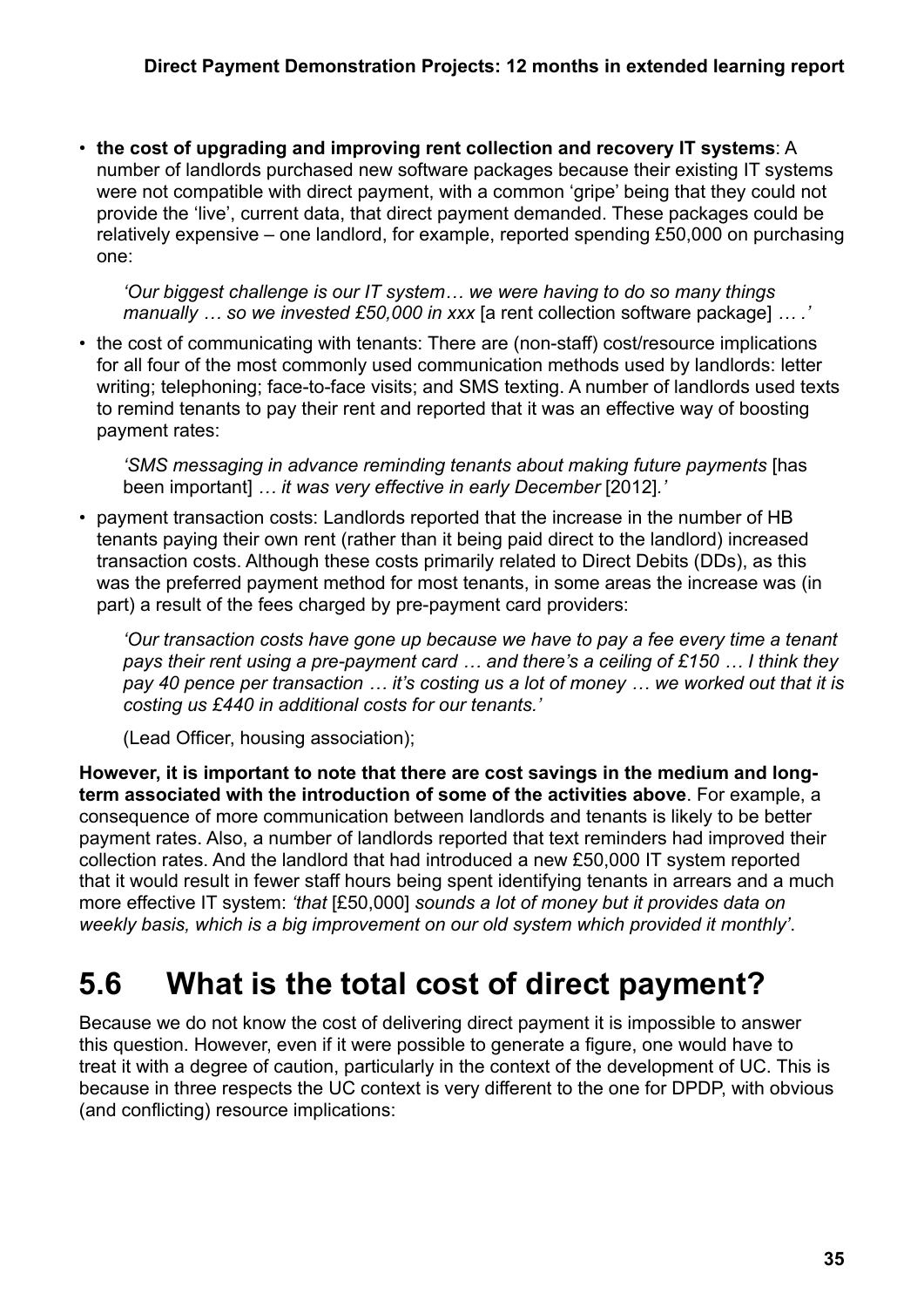• first, DPDP landlords devoted considerable resources to managing and supporting tenants on direct payment. However, they report that it would be difficult to devote the same level of resource when UC is rolled out in full, although it is important to note that DPDP, with its emphasis on testing and learning, is a very different model to UC, which may not require the same level of resource:

*'We had to make DP work and thrown loads of resources at it … but we won't be able to do this under UC and we will have to spend less resource … so I'm not sure what any costings for DPDP tells you about UC.'*

(Project Lead, Housing Association);

- second, a number of project area officers reported that management costs could be higher under UC than under the DPDP. This was because they felt that greater resource would have to be devoted to rent collection and rent arrears recovery as some tenants would struggle to manage when all their benefit was combined into one, UC payment (DPDP is concerned only with the housing element). However, it is important to remember that tenants are accustomed to handling the rest of their welfare payments themselves;
- third, in the DPDP relatively senior members of staff were heavily involved in managing and delivering the programme and had taken a more 'hands-on' approach than they would normally do, with consequences for the costs associated with delivering direct payment. However, these relatively expensive staff are unlikely to fulfil the same role when UC is fully rolled-out:

*'Our costs for direct payment are not realistic … and it's been more expensive that it will be under UC … you won't get senior staff like me working on it or xxx in xxx. It will be more junior staff. And that will push the cost down … and we won't have the resource to do all the face-to-face visits we are currently doing.'*

(Project Lead)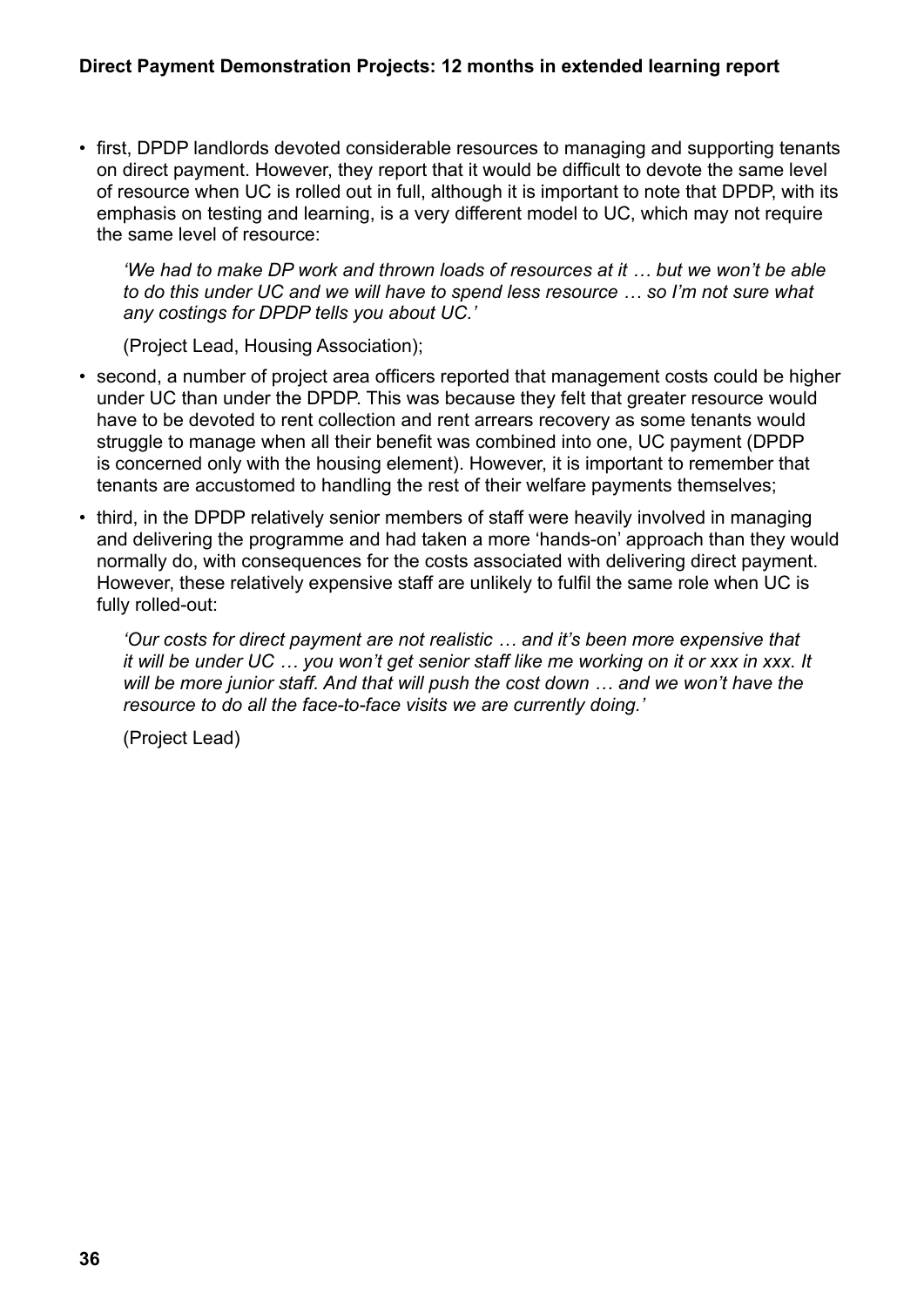### The cost of direct payment: key learning for landlords

- The first few rent payments following a tenant's first direct payment of HB are critical. It is during this period that most arrears accrue and some tenants whose rent accounts were up to date when the DPDP went live, fell into arrears in these early payment periods. The capacity of tenants to manage direct payment will not fully explain this 'arrears spike' – administrative problems, underdeveloped support structures and landlord implementation issues will also have contributed – but analysis of payment patterns shows that tenants struggle more in this early phase, managing much better over time.
- Preventing the build-up of early arrears is crucial because analysis shows that tenants struggle to repay once arrears have accrued. Landlords therefore need to be particularly proactive in terms of rent collection when tenants first go onto direct payment.
- Notwithstanding this, it is important that they recognise in their cash flow projections and business plans that their income is likely to fall when tenants first go onto UC.
- It is important that landlords pay particular attention to recovering 'early arrears' and ensuring that these arrears do not become the 'standing' arrears for tenants.
- Landlords should target resources on minimising non-payment as it results in greater arrears (by value) than underpayment.
- Investing in initiatives designed to improve the management and delivery of direct payment, such as new IT systems and software packages, and SMS text reminders, are likely to result in cost savings in the medium to long term as direct payment is scaled up under UC. And this is also likely to be a consequence of better landlord/ tenant communication, and landlords working more intensively with their tenants, who under UC, they must get to know better.
- Furthermore, without investment, some landlords may find it a challenge to manage the resource implications of direct payment under UC as they have to deal with more rent payment transactions and more tenants in arrears. And for these landlords investment will not be purely about securing cost efficiencies but also about ensuring that they provide an effective service under UC.
- Landlords should put in place systems to measure the cost and impact of their initiatives to help them manage direct payment as this will allow them to highlight the value for money they provide, thereby facilitating optimal resource allocation. And linked to this, it is important that they undertake value for money assessments of the support they provide, whether directly or indirectly through external agencies, such as Citizens Advice Bureaux.
- Landlords' payment transaction costs will increase under UC, with the fees they pay to pre-payment card providers increasing. They should therefore consider entering into negotiations with providers about their fees, ideally doing so 'collectively' as this will give them more bargaining power.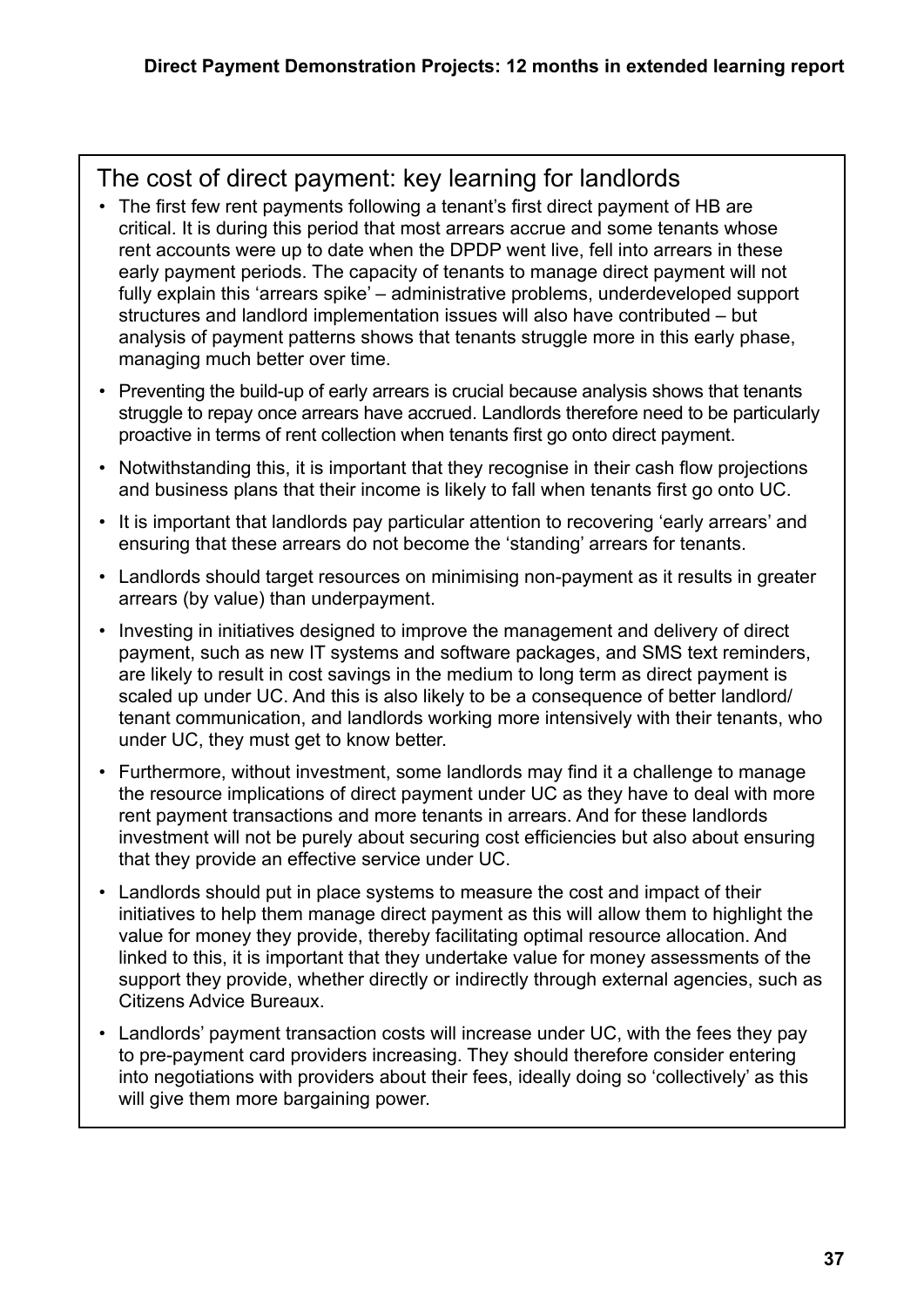# <span id="page-37-0"></span>6 How transferable are these findings to a Universal Credit context?

The Direct Payment Demonstration Project (DPDP) has provided important information and lessons about the impact of direct payment. The purpose of generating learning is so that direct payment can be rolled out successfully as part of Universal Credit (UC). Before considering the implications of the findings summarised in this report – for landlords, for tenants, for other stakeholders and for the development of UC (see Chapter 7) – it is useful to reflect, therefore, on how transferable these findings are to a UC context. In answer to this question, the following differences need to be considered.

- UC has a far longer lead in time than the DPDP and learning has now accrued. The purpose of the DPDP was to test direct payment ahead of roll-out as part of UC. Direct payment in the DPDP was introduced without the benefit of learning, while direct payment as part of UC will be introduced having considered a body of evidence and learning over a significant period of time.
- Support structures were not well developed when the direct payment went live in the DPDP. Few tenants had, therefore, received advice or support before going onto direct payment in the early months of the DPDP. The value of support, the nature of support required, and the impact of support on rent payment rates remains unclear, but the absence of adequate support could help explain the 'spike' in arrears during DPDP tenants' transition onto direct payment. The value of support has been considered further as part of UC policy development, a Personal Budgeting Support process developed which is being tested in the UC Pathfinders, and a Local Support Services Framework developed, setting out an approach to build local partnerships to support people moving onto UC. More effective support processes at the outset might help mitigate risk during a tenants' transition onto direct payment.
- Some of the budgeting strategies employed by tenants, which helped them manage direct payment, will need to be revised under UC. Receiving Housing Benefit (HB) directly but separately from other income sources is very different to receiving it as part of a single monthly benefit payment. Ring-fencing income to expenditure (the 'jam jar' approach), juggling payments and income through the month (for example, 'borrowing' from the HB for food but repaying the following week with the Child Benefit) and operating short budgeting cycles will be more difficult under UC. Tenants will need to develop new financial management and budgeting strategies, or find ways to replicate current systems under UC (for example, opening several bank accounts or using internet banking to move money around). On the other hand, some tenants may find budgeting easier once their income from benefits is rolled into one monthly payment.
- The process for assessing tenants' readiness for direct payment under UC will be different to that employed by the DPDP. Some tenants who were put onto direct payment in the DPDP, and who subsequently did not manage, are likely to be safeguarded under UC.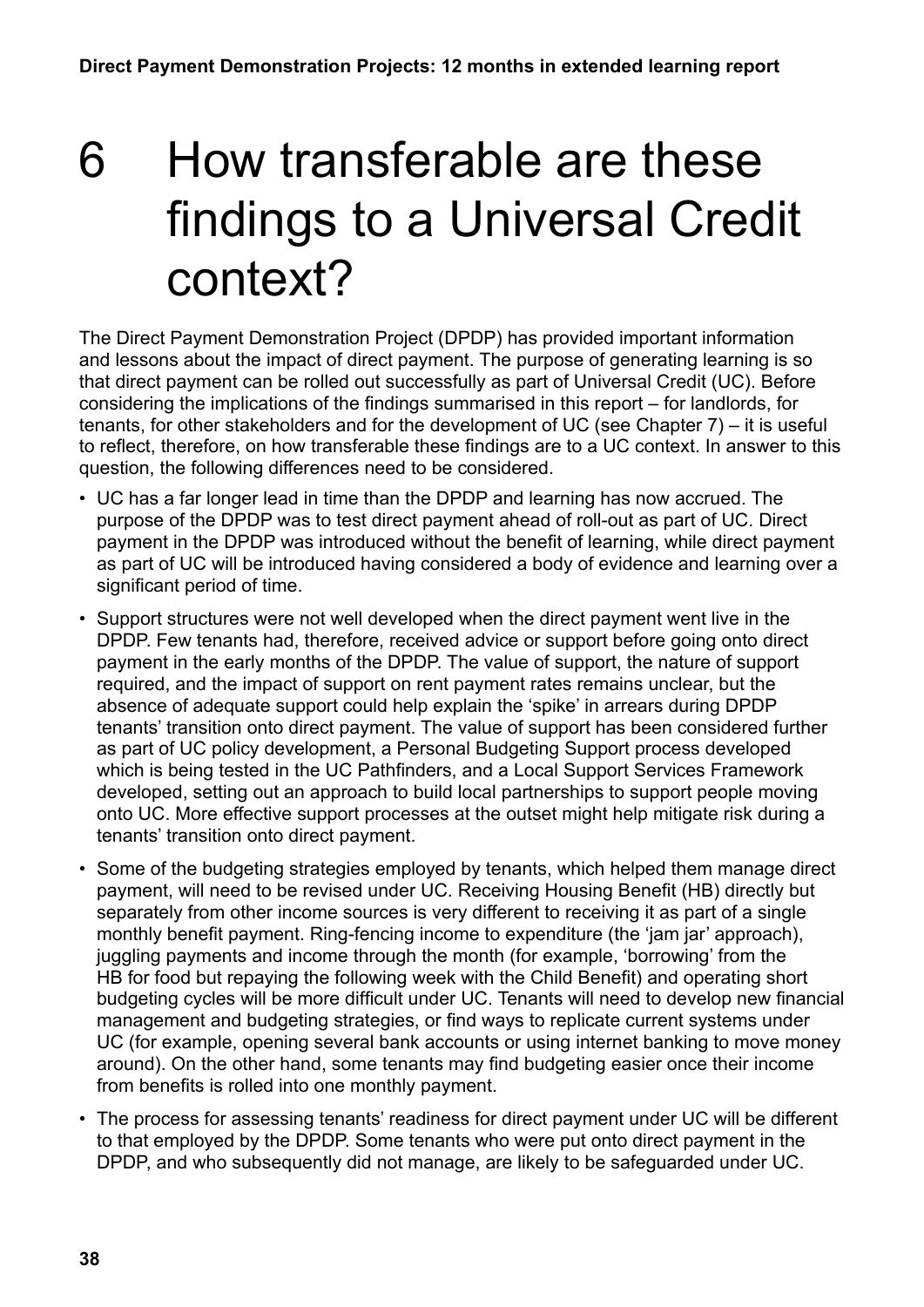- In the DPDP, administration of HB remained the responsibility of local authorities and data sharing between them and landlords is commonplace. Under UC the responsibility for administering HB (or the housing component of UC) will pass to the Department for Work and Pensions (DWP). The close relationship between landlords and HB staff, their local presence and knowledge, and the sharing of information about claimants proved key to effective implementation of the DPDP. It is not clear what the consequences of this change will be.
- In the DPDP, Project Areas were testing different switchback 'triggers' one month, four weeks, eight weeks and 12 weeks. Some also employed additional triggers to capture persistent underpayers. Switchback triggers affect the amount of arrears that can accrue. Under UC the switchback trigger will be two months.<sup>28</sup>
- In the DPDP, landlords took the lead in engaging with tenants, assessing their readiness for direct payment, identifying support needs, collecting bank details and so on. This placed considerable pressure on landlords in the early phases of implementation. Under UC, the role of landlords in these processes is limited and the responsibility will fall to DWP.
- Direct payment was not mandatory in the DPDP, although tenants were not given a choice to 'opt out'. In practice, a tenant could avoid direct payment by refusing to respond to requests for bank details. Under UC, a tenant's benefit claim will not be processed and UC will not be paid if they do not engage. Engagement may be easier and less resource intensive under UC. However, little is known about the characteristics of non-engagers in the DPDP so it is possible that their participation in the DPDP would have altered the results (for example, if they are particularly good money managers the overall impact on arrears may have been less, or if they are particularly vulnerable it may have been more).

The context in which direct payment was implemented in the DPDP, and some of the systems and processes employed, will be different when direct payment is rolled out as part of UC. The lessons to emerge from the DPDP are crucially important, but the 'results' – the ease or difficulty with which the programme was implemented, the arrears that accrued and the patterns of underpayment – will not be identical.

<sup>28</sup> See *The Government Response to the Communities and Local Government Select Committee Report: Implementation of Welfare Reform by Local Authorities*. Presented to Parliament by the Secretary of State for Communities and Local Government by Command of Her Majesty. June 2013. Cm 8635. Available at: https://www.gov.uk/ government/uploads/system/uploads/attachment\_data/file/228845/8635.pdf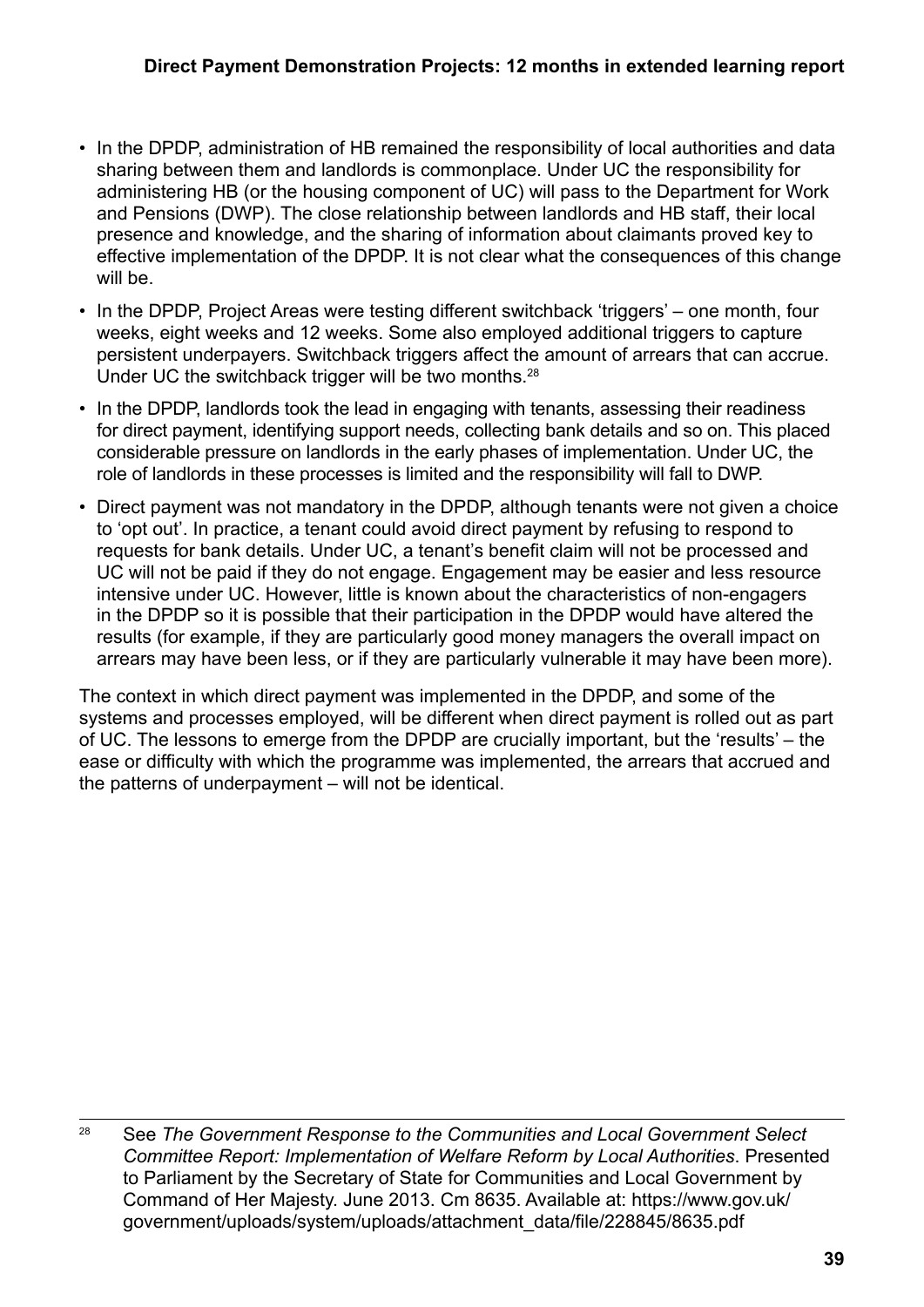# <span id="page-39-0"></span>7 Key lessons to emerge from the DPDP for Universal Credit

## **7.1 Introduction**

As part of the presentation of the key research findings to emerge from the first 12 months of the Direct Payment Demonstration Project (DPDP) programme, the preceding sections have paid particular attention to highlighting learning for landlords. Building on this, and with the focus on the roll out of Universal Credit (UC), this section pulls together all the key learning to emerge from the programme, in doing so highlighting learning for the following groups:

- social housing landlords;
- the Department for Work and Pensions (DWP) and the UC programme team; and
- 'other' stakeholders, specifically support agencies, lenders and tenants.

## **7.2 Lessons for Social Housing Landlords**

- **Start preparing for the introduction of UC as early as possible**. Learning from the DPDP has shown that implementing direct payment has taken longer, and has been more complex, than had been envisaged when the programme was conceived. In particular, making ready IT systems and communicating effectively the changes to tenants are elements that require a long lead-in period.
- **It is difficult to accurately forecast who will manage on Direct Payments** (**DP) and who will struggle.** One key message from analysis of DPDP rent account data is that payment patterns are highly complex and, to a significant extent, evade any simple categorisation of 'payers' and 'non-payers'. Similarly, landlords reported that they were often surprised by who struggled on direct payment. Instead, the answer often lies in the tenant's personal social circumstances and happenstance, things that are very difficult to predict and record.
- **The importance of 'knowing' your tenants.** There was a consensus amongst the DPDPs that it is imperative under direct payment that landlords hold up-to-date and robust information about their tenants, relating to a number of issues, including their contact details, key demographic attributes, and housing and payment 'history'. For the many landlords that do not, resource will have to be allocated to collecting data on their tenants. While there are, of course, a number of ways that they can do this, including undertaking one-off surveys and visiting tenants in their homes, it is imperative that landlords' records are updated on a continuous basis. This is because, as noted earlier, many tenants lead very complex and 'fluid' lives, with their circumstances (and telephone numbers!) changing regularly. Furthermore, this is a complex issue with an ethical dimension. What sort of information should the landlord hold on the tenant? Should this go beyond information to determine the right to tenancy? Landlords need to think carefully about what it is they should know about their tenants by considering: i) exactly what their role is as a landlord, and ii) how much they need to 'know' (and should know) about their tenants' financial circumstances.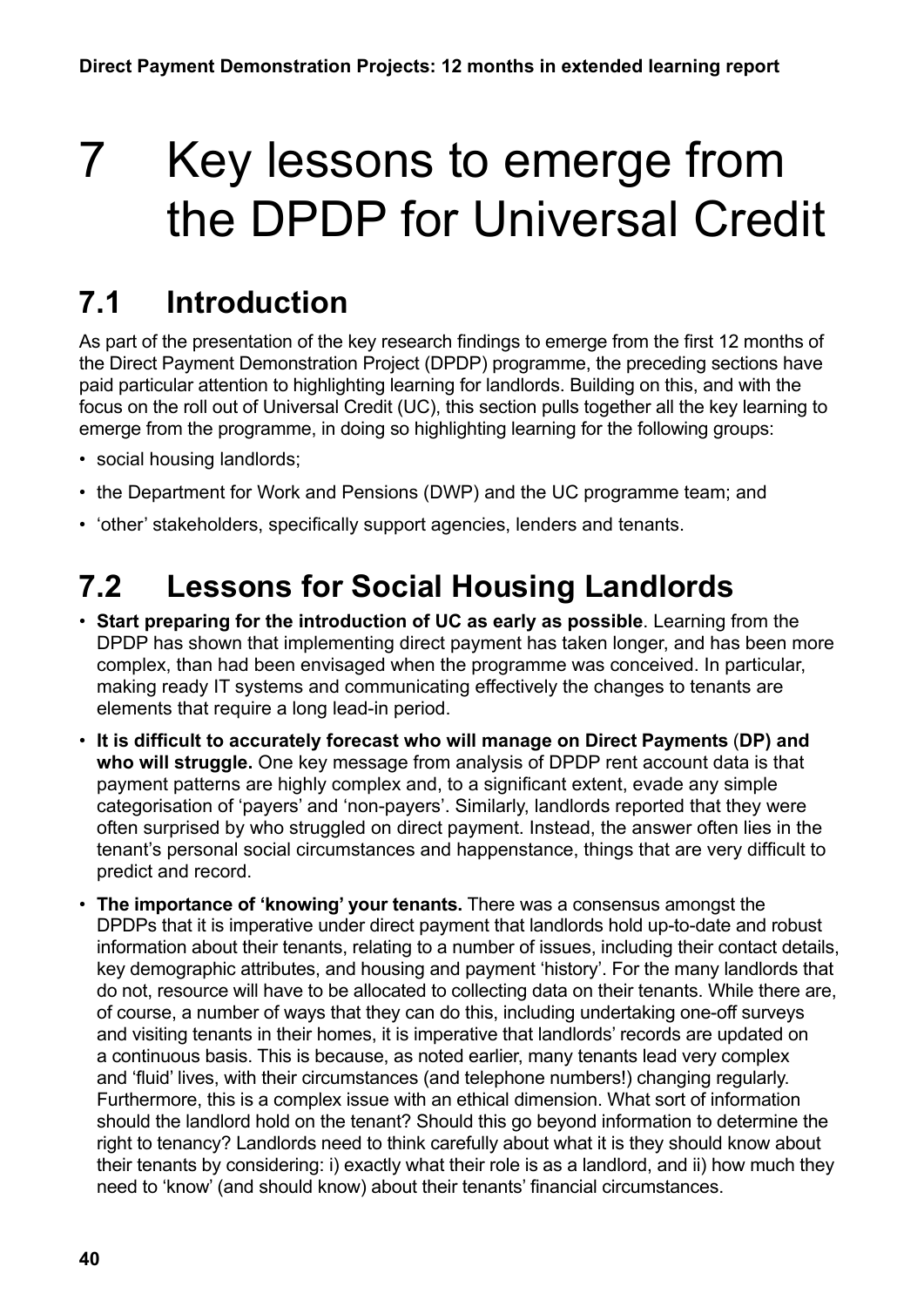- **The importance of making support available to tenants.** Although the evidence base on the impact of support is limited, there is some evidence that it does make a difference. Landlords need to consider a range of issues including:
	- What type of support is required? The way support is provided is important and affects take-up rates and its impact on tenants. Tenants who request support in practice often do not take it up, with this particularly likely to be the case if the support was provided collectively, through workshops, seminars, or surgeries. However, while personalised support appears to be the most effective way of engaging tenants it is also the most resource intensive way of providing support.
	- Do different people require different types of support and advice?
	- Who is best placed to deliver support and advice? And should it be delivered by a support agency? Landlords may not be best placed to provide some forms of support and advice and should look to work with key local support agencies, in line with guidance in the Local Strategic Support Framework for UC, and they may seek to form local support partnerships.
	- When is the support required? While it is important that support is offered to tenants wherever they are on the direct payment journey, it appears that it is particularly important to offer it as tenants transition from landlord payment.
- **The first few rent payments following a tenant's first direct payment of HB are critical.** It is during this period that most arrears accrue and some tenants whose rent accounts were up to date when the DPDP went 'live' fell into arrears in these early payment periods. Therefore, preventing the build-up of early arrears is crucial because analysis shows that tenants struggle to repay once arrears have accrued. Landlords therefore need to be particularly proactive in terms of rent collection when tenants first go onto direct payment. And it is important that they pay particular attention to recovering 'early arrears' and ensuring that these arrears do not become 'standing' arrears. Finally, landlords should target resources on minimising non-payment as it results in greater arrears (by value) than underpayment.
- **Delivering direct payment is more resource intensive than landlord payment and landlords will need to allocate additional resource to rent collection and arrears recovery.** And they will also need to consider (and implement) new and better ways of working, such as using text rent payment reminders, employing rent collection staff in different ways, and upgrading IT systems. Some of these initiatives will have a cost. However, it is important to remember that their introduction is likely to result in cost savings in the medium and long term.
- **Landlords should review the suitability for UC of their IT systems.** Many will need to invest heavily in this area. This is because without investment, many will struggle to manage the resource implications of direct payment under UC as they deal with more rent payment transactions, and more tenants in arrears. For these landlords, investment in IT will not be purely about securing cost efficiencies, but also about ensuring that they provide an effective service under UC. However, improving IT systems is not a straightforward task. Firstly, 'off the shelf' IT packages are not yet available for landlords. While some of the Project Areas have made strides in developing their own systems, these are not easily transferable between organisations for a variety of practical and business reasons. Secondly, landlords need to direct adequate resources to IT projects, particularly ensuring that project leaders have the requisite knowledge and understanding of IT requirements.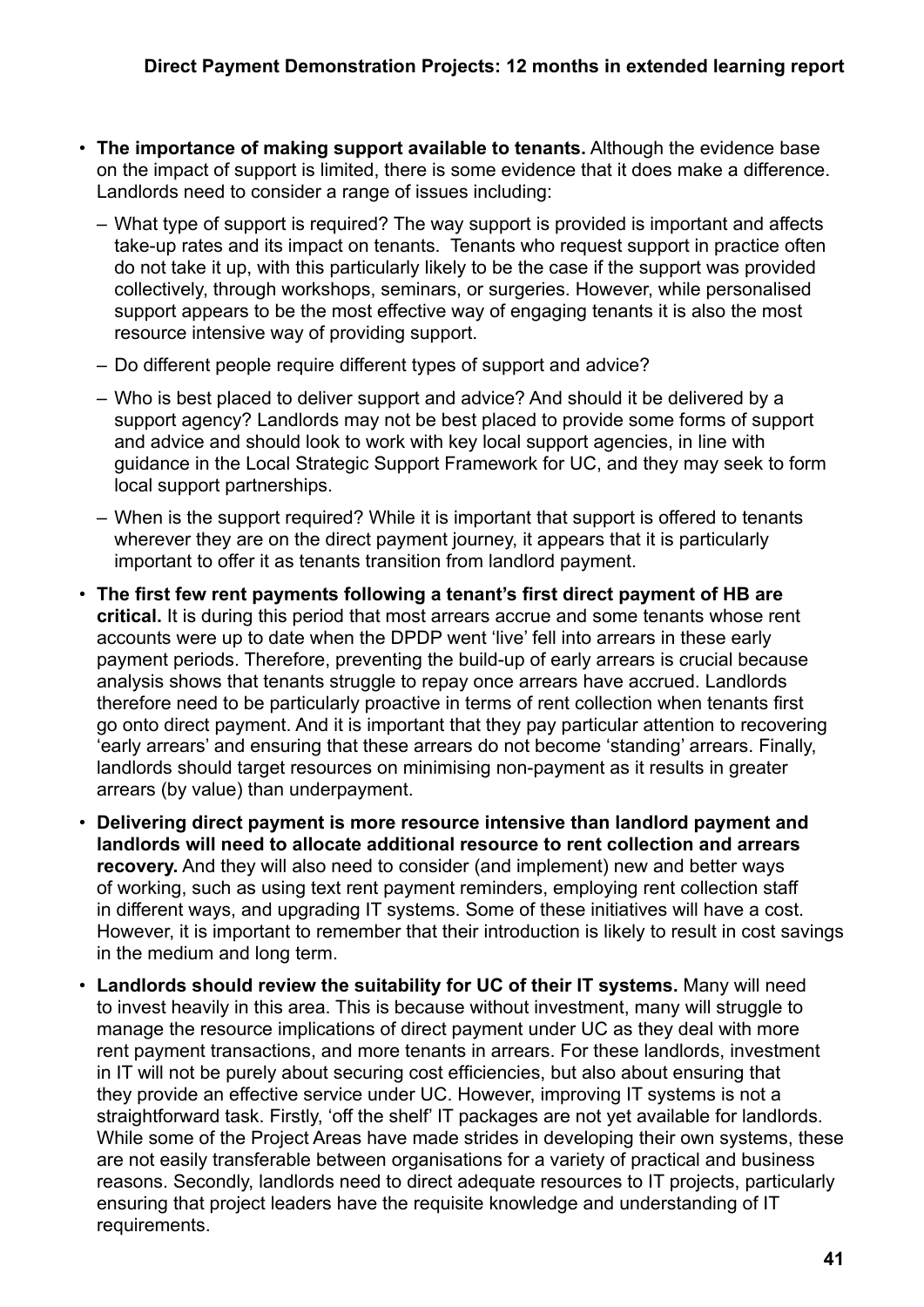- <span id="page-41-0"></span>• **Landlords need to become better at assessing the impact of their interventions.**  Specifically, they need to be better at measuring the cost and impact of their initiatives to help them manage the implications of direct payment. This will allow them to highlight the value for money they provide, thereby facilitating optimal resource allocation. And linked to this, it is important that they undertake impact and value for money assessments of the support they provide, whether directly, or indirectly through external agencies, such as Citizens Advice Bureaux.
- **Landlords need to review the way they operate.** They need to look at a range of issues including: the roles and responsibilities officers; how they collect rent; how they recover arrears; 'patch' sizes; and IT systems. And they will need to be prepared to adapt. Furthermore, they will also need to reconcile the tension between their traditional social function and the need to adopt a more hard-headed commercial approach in order to protect income streams.

## **7.3 Lessons for the DWP and the Universal Credit programme team**

For many tenants, direct payment can (and does) work. However, for some it does not as evidenced by the increase in arrears on the DPDP programme.

**Tenants do not fall into neat categories of 'good' and 'bad' payers.** If it were this simple, the 'bad' payers would quickly be removed from the system through the switchback process, or their characteristics could be examined so they could be targeted for preventative action or safeguarded altogether. However, payment patterns are far more complex than that. Tenants who pay their rent fully, and on time, can miss a payment one month and some of those who struggle when they first go onto direct payment subsequently manage well. These complex payment patterns reflect their complex lives.

**The circumstances and characteristics which make tenants vulnerable to accruing arrears remain unclear.** The assessment processes that have been trialled under the DPDP to identify those ready for direct payment and those unlikely to manage without support have not been effective. In order to target rent collection activity, minimise the financial risk associated with direct payment, and safeguard the most vulnerable tenants, DWP needs to be able to identify those tenants most at risk of accruing arrears and the factors driving underpayment. This is an area where further learning is needed. Whatever the outcome of this learning, it is imperative that the assessment and selection process devised is robust, transparent, and asks the 'right' questions.

**There is some, limited, evidence to suggest that direct payment can change the attitudes and behaviour of tenants**, although this is a preliminary and tentative finding, and more will be done by the study team on this issue for the final report.

**However, the scope for broader behavioural change for some tenants paying by Direct Debit (DD) may be limited.** Many tenants using DD synchronised their benefit and rent payments. While this behaviour is entirely positive, and an ingenious way of ensuring that HB monies are protected, it limits the scope for broader behavioural change. This is because tenants simply do not 'see' their benefit. Therefore, whilst DDs may be an effective mechanism for safeguarding both landlords and tenants, and it is the payment method which correlates most strongly with high rent payment rates, to a large degree it also removes the tenant from the equation, and lessens the potential for broader behavioural change.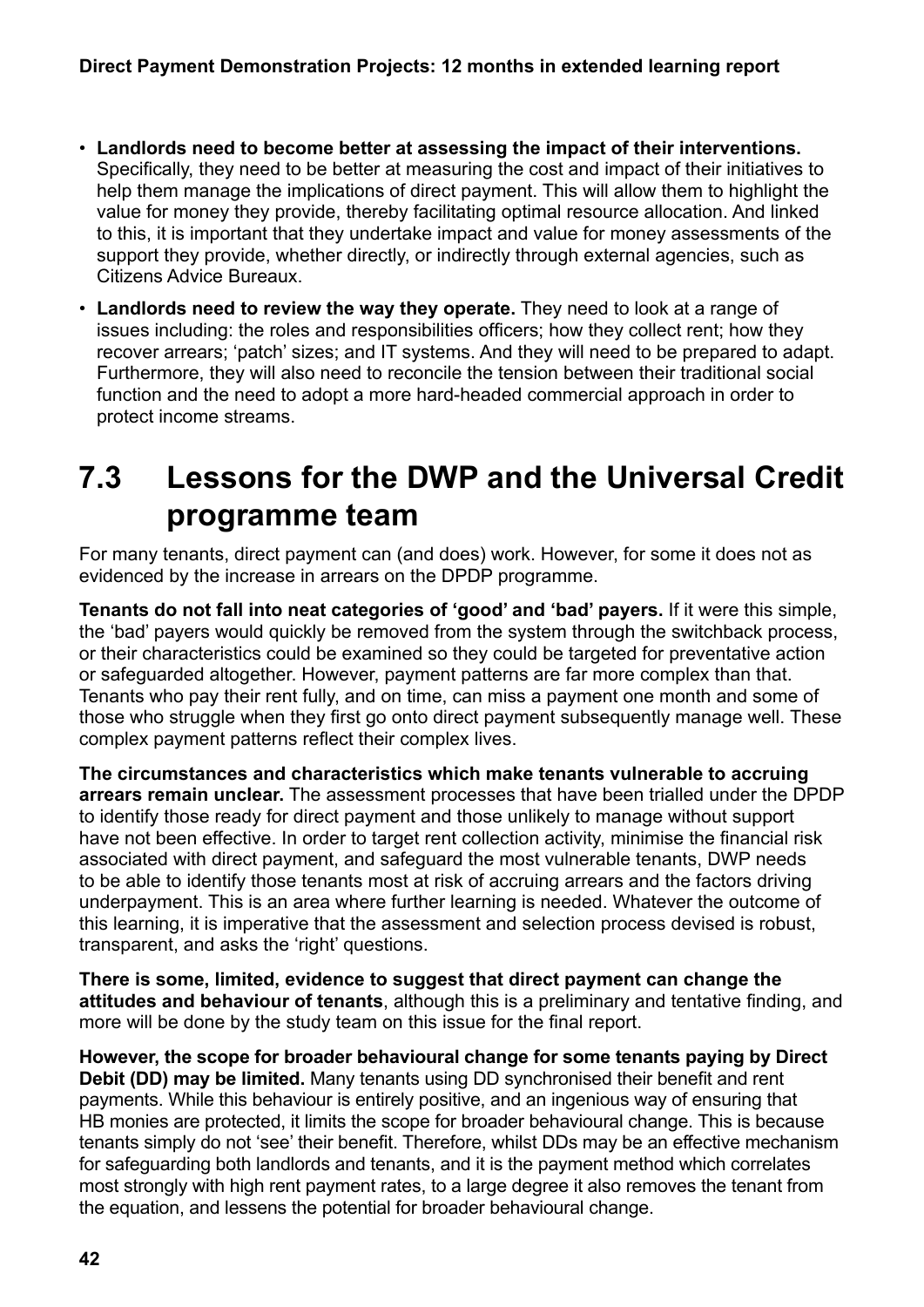- <span id="page-42-0"></span>• **Designing and initiating the DPDP programme took much longer than anticipated, with challenges, problems and issues emerging on a regular basis.** Given the scale and scope of UC, it is imperative that its timetable for roll out acknowledges this and that time is factored into it to allow for the 'unexpected'.
- **Key to the success of the DPDP was the relationship between the HB administrator (local authorities) and social housing landlords.** Under UC, the challenge for DWP, who will be responsible for the administration of HB, and landlords will be (as far as is possible) replicating this relationship. One way to help ensure that this happens is through some form of data sharing.
- **While considerable progress has already been made in this area, DWP needs to gain a better understanding of how social housing landlords operate and the issues they face.** It also needs to recognise that they are entering a period of great uncertainty and change, principally triggered by UC, leading them to review (and potentially revise) their operating practices, organisational structures and culture, and ethos, as they grapple with the conflict between their social and commercial functions.
- **In both quantitative and qualitative terms, the banking offer to tenants needs to be improved.** There needs to be **more** and **better products**, with products being better suited to the needs of tenants. DWP needs to work closely with the banking sector to ensure that this happens.

## **7.4 Lessons for support agencies, lenders and tenants**

### **7.4.1 Support agencies**

The roll out of UC is likely to see an increase in demand for the services provided by support agencies.

In the context of scarce resources, support agencies need to be better at demonstrating the impact of their work and the value for money it provides. As part of this process, they need to work much more closely with landlords.

### **7.4.2 Lenders**

The impact of direct payment on arrears has not been as great as was feared when the policy was first announced.

Based on the experience of the DPDP, when UC is rolled out the arrears rates of social housing landlords are likely to increase, with higher rates becoming the norm and the rent arrears 'bar' rising. However, most landlords will adapt to these changes and will continue to operate successfully and, as the DPDP landlords did, they will put in place a raft of measures to protect their income.

As noted earlier, social housing landlords are entering a period of uncertainty and many will transform the way they work. This process will undoubtedly (and understandably) be accompanied by some teething problems, which lenders need to be sympathetic to.